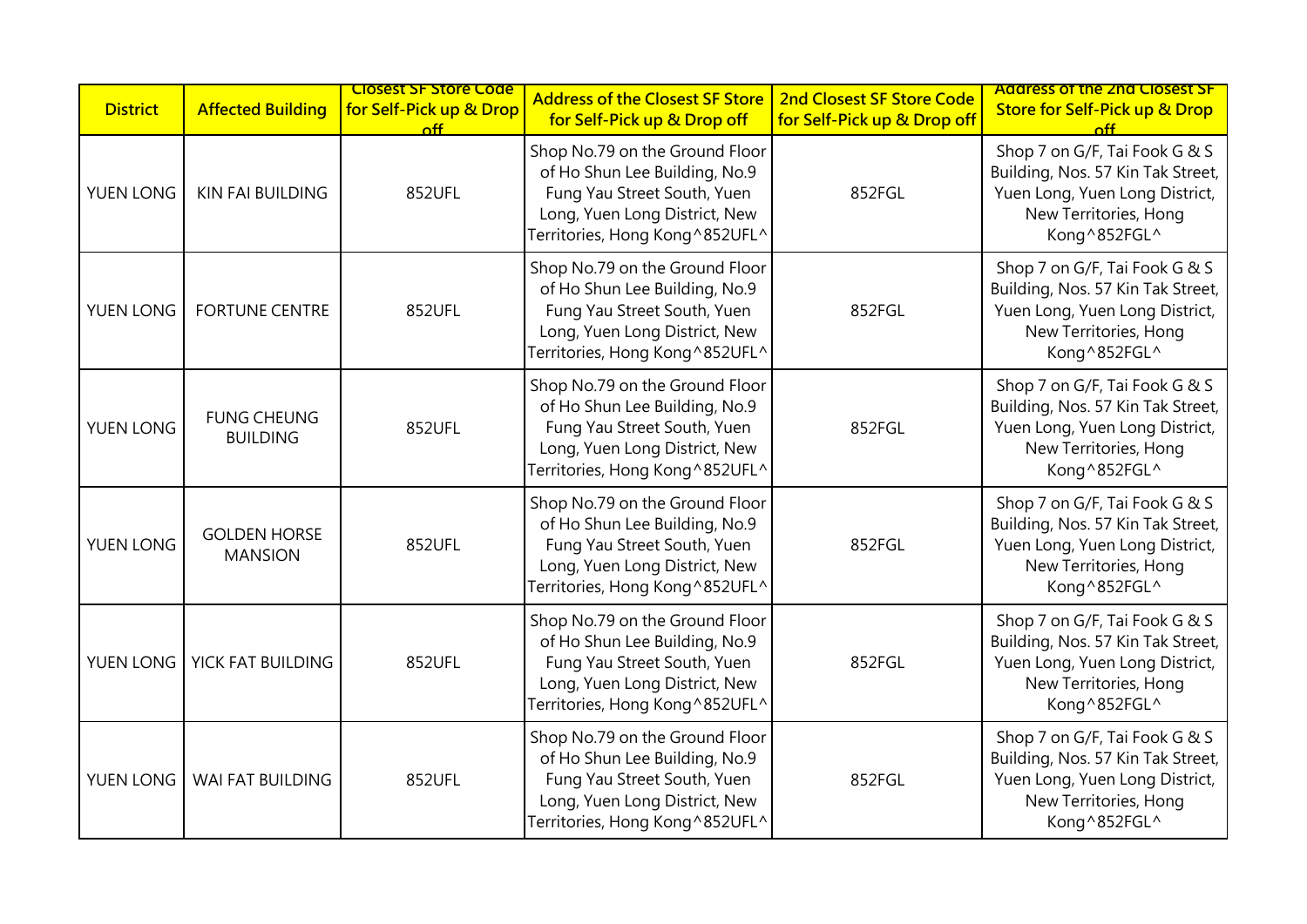| YUEN LONG | <b>CHEONG WAI</b><br><b>BUILDING</b>   | 852UFL | Shop No.79 on the Ground Floor<br>of Ho Shun Lee Building, No.9<br>Fung Yau Street South, Yuen<br>Long, Yuen Long District, New<br>Territories, Hong Kong ^852UFL^ | 852FGL | Shop 7 on G/F, Tai Fook G & S<br>Building, Nos. 57 Kin Tak Street,<br>Yuen Long, Yuen Long District,<br>New Territories, Hong<br>Kong ^852FGL^ |
|-----------|----------------------------------------|--------|--------------------------------------------------------------------------------------------------------------------------------------------------------------------|--------|------------------------------------------------------------------------------------------------------------------------------------------------|
| YUEN LONG | <b>ASHLEY NINE</b>                     | 852UFL | Shop No.79 on the Ground Floor<br>of Ho Shun Lee Building, No.9<br>Fung Yau Street South, Yuen<br>Long, Yuen Long District, New<br>Territories, Hong Kong^852UFL^  | 852FGL | Shop 7 on G/F, Tai Fook G & S<br>Building, Nos. 57 Kin Tak Street,<br>Yuen Long, Yuen Long District,<br>New Territories, Hong<br>Kong ^852FGL^ |
| YUEN LONG | LIN FAT BUILDING                       | 852UFL | Shop No.79 on the Ground Floor<br>of Ho Shun Lee Building, No.9<br>Fung Yau Street South, Yuen<br>Long, Yuen Long District, New<br>Territories, Hong Kong ^852UFL^ | 852FGL | Shop 7 on G/F, Tai Fook G & S<br>Building, Nos. 57 Kin Tak Street,<br>Yuen Long, Yuen Long District,<br>New Territories, Hong<br>Kong^852FGL^  |
| YUEN LONG | HO SHUN YEE<br><b>BUILDING BLOCK A</b> | 852UFL | Shop No.79 on the Ground Floor<br>of Ho Shun Lee Building, No.9<br>Fung Yau Street South, Yuen<br>Long, Yuen Long District, New<br>Territories, Hong Kong ^852UFL^ | 852FGL | Shop 7 on G/F, Tai Fook G & S<br>Building, Nos. 57 Kin Tak Street,<br>Yuen Long, Yuen Long District,<br>New Territories, Hong<br>Kong ^852FGL^ |
| YUEN LONG | HO SHUN YEE<br><b>BUILDING BLOCK B</b> | 852UFL | Shop No.79 on the Ground Floor<br>of Ho Shun Lee Building, No.9<br>Fung Yau Street South, Yuen<br>Long, Yuen Long District, New<br>Territories, Hong Kong ^852UFL^ | 852FGL | Shop 7 on G/F, Tai Fook G & S<br>Building, Nos. 57 Kin Tak Street,<br>Yuen Long, Yuen Long District,<br>New Territories, Hong<br>Kong ^852FGL^ |
| YUEN LONG | <b>KAM LUNG</b><br><b>MANSION</b>      | 852UFL | Shop No.79 on the Ground Floor<br>of Ho Shun Lee Building, No.9<br>Fung Yau Street South, Yuen<br>Long, Yuen Long District, New<br>Territories, Hong Kong^852UFL^  | 852FGL | Shop 7 on G/F, Tai Fook G & S<br>Building, Nos. 57 Kin Tak Street,<br>Yuen Long, Yuen Long District,<br>New Territories, Hong<br>Kong^852FGL^  |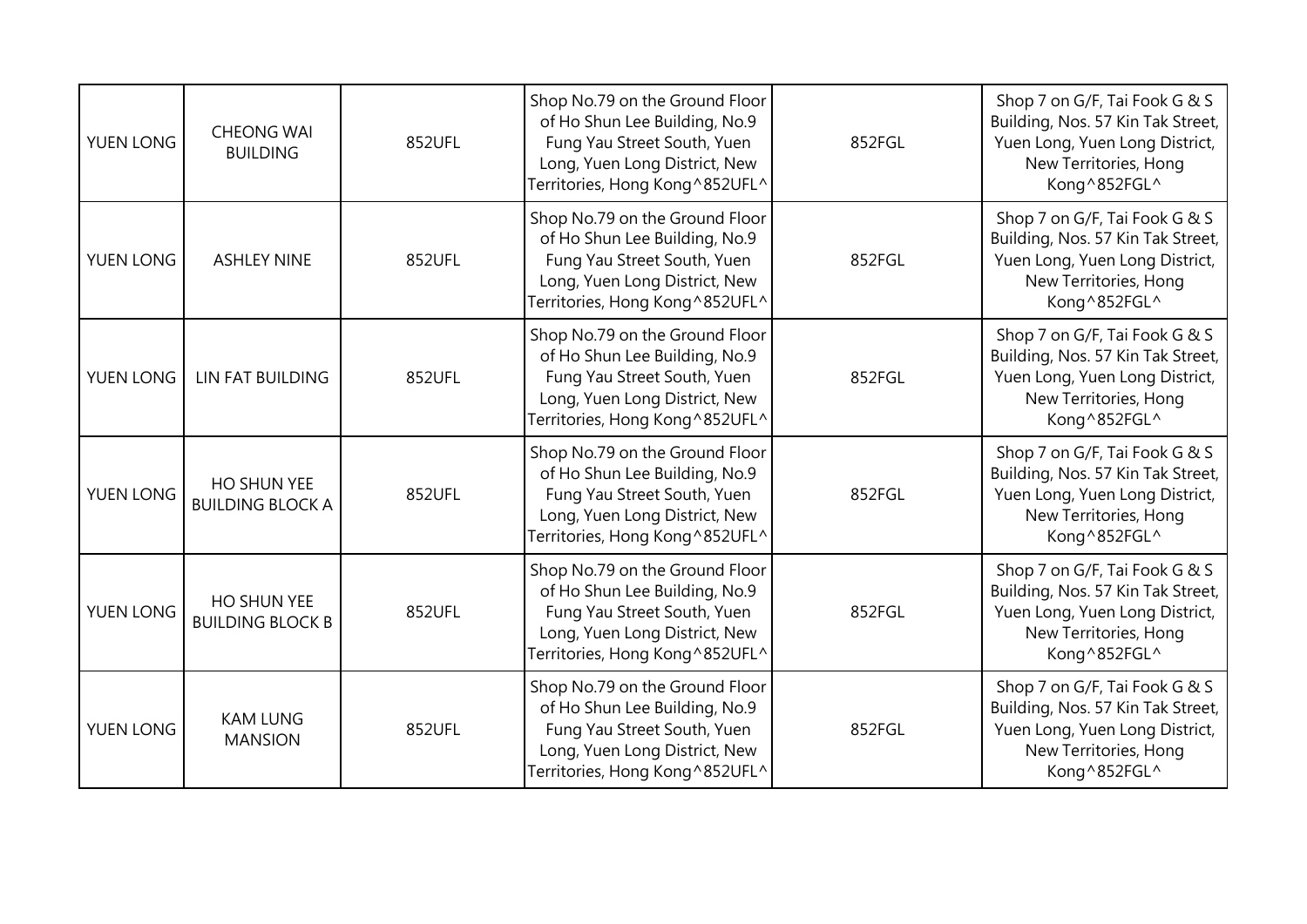| YUEN LONG | <b>KAM LUNG</b><br><b>MANSION</b>              | 852UFL | Shop No.79 on the Ground Floor<br>of Ho Shun Lee Building, No.9<br>Fung Yau Street South, Yuen<br>Long, Yuen Long District, New<br>Territories, Hong Kong ^852UFL^ | 852FGL | Shop 7 on G/F, Tai Fook G & S<br>Building, Nos. 57 Kin Tak Street,<br>Yuen Long, Yuen Long District,<br>New Territories, Hong<br>Kong ^852FGL^ |
|-----------|------------------------------------------------|--------|--------------------------------------------------------------------------------------------------------------------------------------------------------------------|--------|------------------------------------------------------------------------------------------------------------------------------------------------|
| YUEN LONG | <b>MAN FUNG</b><br><b>BUILDING</b>             | 852UFL | Shop No.79 on the Ground Floor<br>of Ho Shun Lee Building, No.9<br>Fung Yau Street South, Yuen<br>Long, Yuen Long District, New<br>Territories, Hong Kong^852UFL^  | 852FGL | Shop 7 on G/F, Tai Fook G & S<br>Building, Nos. 57 Kin Tak Street,<br>Yuen Long, Yuen Long District,<br>New Territories, Hong<br>Kong ^852FGL^ |
| YUEN LONG | <b>YUK LUNG</b><br><b>MANSION</b>              | 852UFL | Shop No.79 on the Ground Floor<br>of Ho Shun Lee Building, No.9<br>Fung Yau Street South, Yuen<br>Long, Yuen Long District, New<br>Territories, Hong Kong ^852UFL^ | 852FGL | Shop 7 on G/F, Tai Fook G & S<br>Building, Nos. 57 Kin Tak Street,<br>Yuen Long, Yuen Long District,<br>New Territories, Hong<br>Kong^852FGL^  |
| YUEN LONG | <b>HO SHUN KING</b><br><b>BUILDING BLOCK 1</b> | 852UFL | Shop No.79 on the Ground Floor<br>of Ho Shun Lee Building, No.9<br>Fung Yau Street South, Yuen<br>Long, Yuen Long District, New<br>Territories, Hong Kong ^852UFL^ | 852FGL | Shop 7 on G/F, Tai Fook G & S<br>Building, Nos. 57 Kin Tak Street,<br>Yuen Long, Yuen Long District,<br>New Territories, Hong<br>Kong ^852FGL^ |
| YUEN LONG | HO SHUN KING<br><b>BUILDING BLOCK 2</b>        | 852UFL | Shop No.79 on the Ground Floor<br>of Ho Shun Lee Building, No.9<br>Fung Yau Street South, Yuen<br>Long, Yuen Long District, New<br>Territories, Hong Kong ^852UFL^ | 852FGL | Shop 7 on G/F, Tai Fook G & S<br>Building, Nos. 57 Kin Tak Street,<br>Yuen Long, Yuen Long District,<br>New Territories, Hong<br>Kong ^852FGL^ |
| YUEN LONG | HO SHUN LEE<br><b>BUILDING BLOCK 1</b>         | 852UFL | Shop No.79 on the Ground Floor<br>of Ho Shun Lee Building, No.9<br>Fung Yau Street South, Yuen<br>Long, Yuen Long District, New<br>Territories, Hong Kong^852UFL^  | 852FGL | Shop 7 on G/F, Tai Fook G & S<br>Building, Nos. 57 Kin Tak Street,<br>Yuen Long, Yuen Long District,<br>New Territories, Hong<br>Kong^852FGL^  |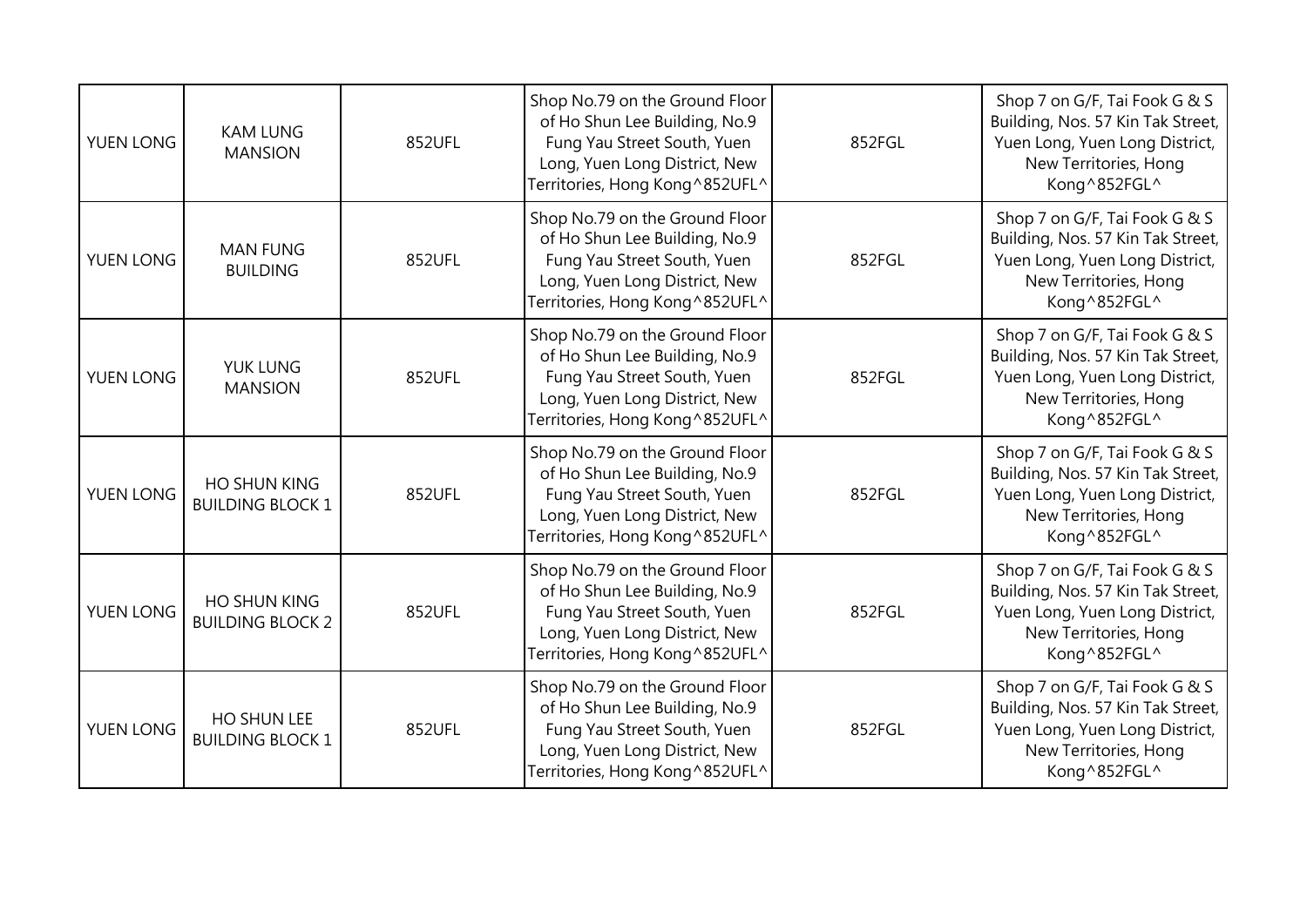| YUEN LONG | HO SHUN LEE<br><b>BUILDING BLOCK 2</b>                             | 852UFL | Shop No.79 on the Ground Floor<br>of Ho Shun Lee Building, No.9<br>Fung Yau Street South, Yuen<br>Long, Yuen Long District, New<br>Territories, Hong Kong ^852UFL^ | 852FGL | Shop 7 on G/F, Tai Fook G & S<br>Building, Nos. 57 Kin Tak Street,<br>Yuen Long, Yuen Long District,<br>New Territories, Hong<br>Kong ^852FGL^ |
|-----------|--------------------------------------------------------------------|--------|--------------------------------------------------------------------------------------------------------------------------------------------------------------------|--------|------------------------------------------------------------------------------------------------------------------------------------------------|
| YUEN LONG | THE CHURCH OF<br>CHRIST IN CHINA<br><b>KEI YUEN COLLEGE</b>        | 852UFL | Shop No.79 on the Ground Floor<br>of Ho Shun Lee Building, No.9<br>Fung Yau Street South, Yuen<br>Long, Yuen Long District, New<br>Territories, Hong Kong^852UFL^  | 852FGL | Shop 7 on G/F, Tai Fook G & S<br>Building, Nos. 57 Kin Tak Street,<br>Yuen Long, Yuen Long District,<br>New Territories, Hong<br>Kong ^852FGL^ |
| YUEN LONG | <b>SKH BISHOP BAKER</b><br>SECONDARY<br><b>SCHOOL</b>              | 852UFL | Shop No.79 on the Ground Floor<br>of Ho Shun Lee Building, No.9<br>Fung Yau Street South, Yuen<br>Long, Yuen Long District, New<br>Territories, Hong Kong ^852UFL^ | 852FGL | Shop 7 on G/F, Tai Fook G & S<br>Building, Nos. 57 Kin Tak Street,<br>Yuen Long, Yuen Long District,<br>New Territories, Hong<br>Kong^852FGL^  |
| YUEN LONG | THE CHURCH OF<br><b>CHRIST IN CHINA</b><br><b>KEI LONG COLLEGE</b> | 852UFL | Shop No.79 on the Ground Floor<br>of Ho Shun Lee Building, No.9<br>Fung Yau Street South, Yuen<br>Long, Yuen Long District, New<br>Territories, Hong Kong ^852UFL^ | 852FGL | Shop 7 on G/F, Tai Fook G & S<br>Building, Nos. 57 Kin Tak Street,<br>Yuen Long, Yuen Long District,<br>New Territories, Hong<br>Kong ^852FGL^ |
| YUEN LONG | <b>BUDDHIST WING</b><br>YAN SCHOOL                                 | 852UFL | Shop No.79 on the Ground Floor<br>of Ho Shun Lee Building, No.9<br>Fung Yau Street South, Yuen<br>Long, Yuen Long District, New<br>Territories, Hong Kong ^852UFL^ | 852FGL | Shop 7 on G/F, Tai Fook G & S<br>Building, Nos. 57 Kin Tak Street,<br>Yuen Long, Yuen Long District,<br>New Territories, Hong<br>Kong ^852FGL^ |
| YUEN LONG | YUEN LONG FIRE<br><b>STATION</b>                                   | 852UFL | Shop No.79 on the Ground Floor<br>of Ho Shun Lee Building, No.9<br>Fung Yau Street South, Yuen<br>Long, Yuen Long District, New<br>Territories, Hong Kong^852UFL^  | 852FGL | Shop 7 on G/F, Tai Fook G & S<br>Building, Nos. 57 Kin Tak Street,<br>Yuen Long, Yuen Long District,<br>New Territories, Hong<br>Kong^852FGL^  |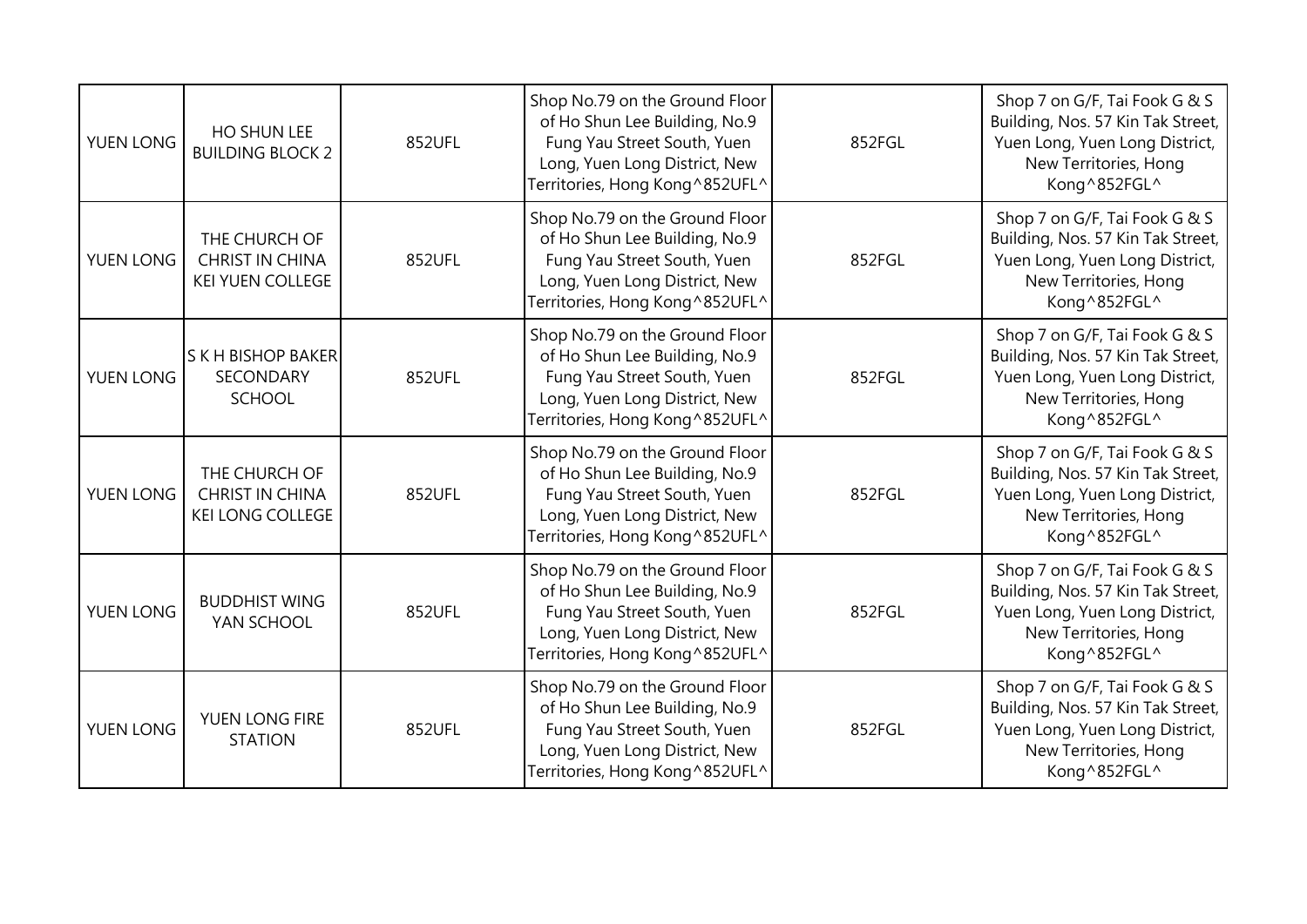| <b>YUEN LONG</b> | <b>GREENFIELDS</b><br>TOWER 2             | 852UFL | Shop No.79 on the Ground Floor<br>of Ho Shun Lee Building, No.9<br>Fung Yau Street South, Yuen<br>Long, Yuen Long District, New<br>Territories, Hong Kong ^852UFL^ | 852FGL | Shop 7 on G/F, Tai Fook G & S<br>Building, Nos. 57 Kin Tak Street,<br>Yuen Long, Yuen Long District,<br>New Territories, Hong<br>Kong^852FGL^  |
|------------------|-------------------------------------------|--------|--------------------------------------------------------------------------------------------------------------------------------------------------------------------|--------|------------------------------------------------------------------------------------------------------------------------------------------------|
| YUEN LONG        | <b>GREENFIELDS</b><br>TOWER 1             | 852UFL | Shop No.79 on the Ground Floor<br>of Ho Shun Lee Building, No.9<br>Fung Yau Street South, Yuen<br>Long, Yuen Long District, New<br>Territories, Hong Kong ^852UFL^ | 852FGL | Shop 7 on G/F, Tai Fook G & S<br>Building, Nos. 57 Kin Tak Street,<br>Yuen Long, Yuen Long District,<br>New Territories, Hong<br>Kong^852FGL^  |
|                  | YUEN LONG WING FU MANSION                 | 852UFL | Shop No.79 on the Ground Floor<br>of Ho Shun Lee Building, No.9<br>Fung Yau Street South, Yuen<br>Long, Yuen Long District, New<br>Territories, Hong Kong ^852UFL^ | 852FGL | Shop 7 on G/F, Tai Fook G & S<br>Building, Nos. 57 Kin Tak Street,<br>Yuen Long, Yuen Long District,<br>New Territories, Hong<br>Kong^852FGL^  |
| YUEN LONG        | SPRINGDALE VILLAS<br><b>BLOCK3</b>        | 852UGL | Shop 3, G/F and Cockloft, On Tai<br>Building, 59-67 Yuen Long On<br>Hing Street, Yuen Long, Yuen<br>Long District, New Territories,<br>Hong Kong ^852UGL^          | 852FGL | Shop 7 on G/F, Tai Fook G & S<br>Building, Nos. 57 Kin Tak Street,<br>Yuen Long, Yuen Long District,<br>New Territories, Hong<br>Kong^852FGL^  |
| YUEN LONG        | SPRINGDALE VILLAS<br><b>BLOCK 2</b>       | 852UGL | Shop 3, G/F and Cockloft, On Tai<br>Building, 59-67 Yuen Long On<br>Hing Street, Yuen Long, Yuen<br>Long District, New Territories,<br>Hong Kong ^852UGL^          | 852FGL | Shop 7 on G/F, Tai Fook G & S<br>Building, Nos. 57 Kin Tak Street,<br>Yuen Long, Yuen Long District,<br>New Territories, Hong<br>Kong ^852FGL^ |
| YUEN LONG        | <b>SPRINGDALE VILLAS</b><br><b>BLOCK1</b> | 852UGL | Shop 3, G/F and Cockloft, On Tai<br>Building, 59-67 Yuen Long On<br>Hing Street, Yuen Long, Yuen<br>Long District, New Territories,<br>Hong Kong^852UGL^           | 852FGL | Shop 7 on G/F, Tai Fook G & S<br>Building, Nos. 57 Kin Tak Street,<br>Yuen Long, Yuen Long District,<br>New Territories, Hong<br>Kong^852FGL^  |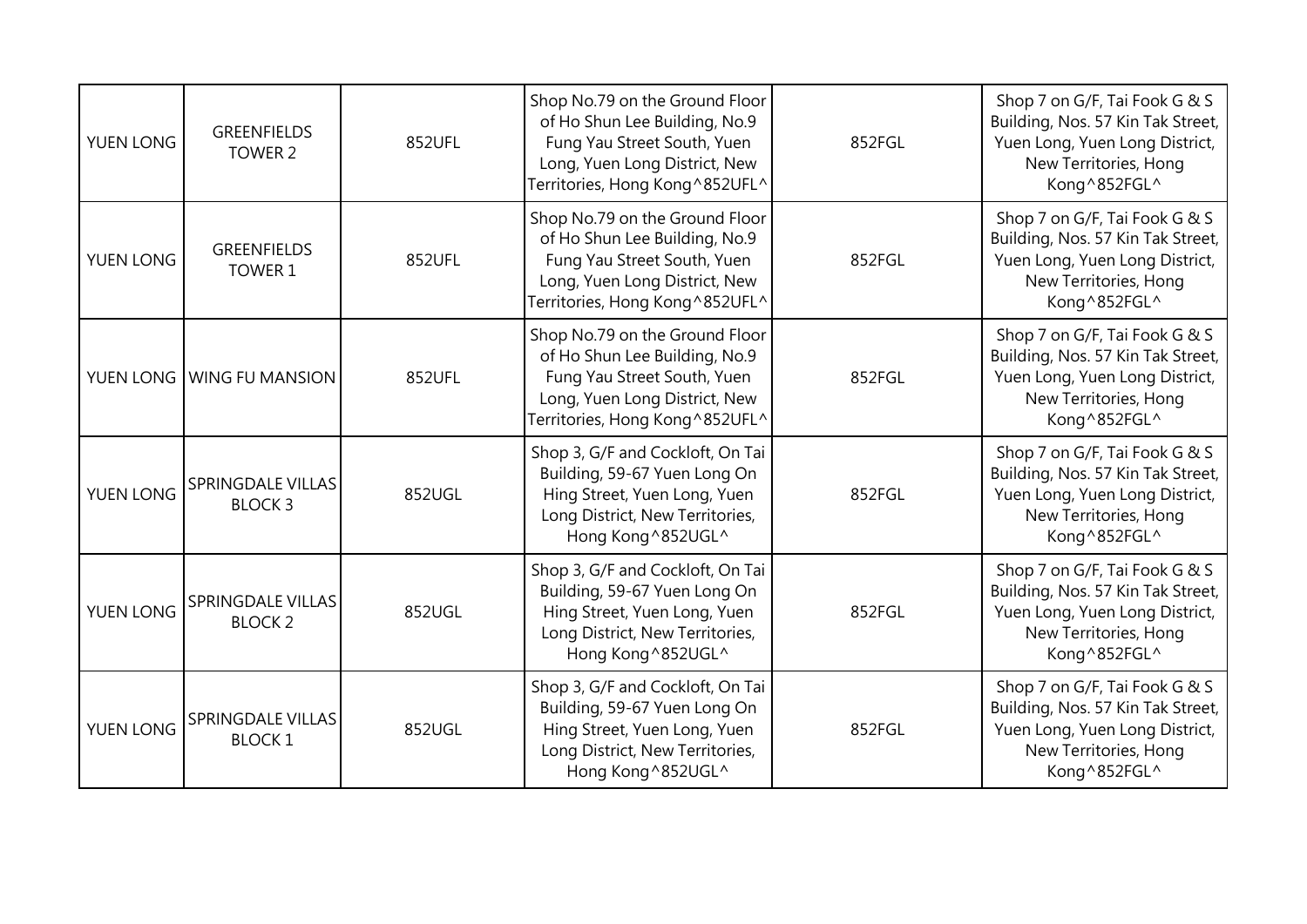| <b>YUEN LONG</b> | <b>COVENT GARDEN</b><br><b>BLOCK 2</b>                                    | 852UGL | Shop 3, G/F and Cockloft, On Tai<br>Building, 59-67 Yuen Long On<br>Hing Street, Yuen Long, Yuen<br>Long District, New Territories,<br>Hong Kong^852UGL^  | 852FGL | Shop 7 on G/F, Tai Fook G & S<br>Building, Nos. 57 Kin Tak Street,<br>Yuen Long, Yuen Long District,<br>New Territories, Hong<br>Kong^852FGL^  |
|------------------|---------------------------------------------------------------------------|--------|-----------------------------------------------------------------------------------------------------------------------------------------------------------|--------|------------------------------------------------------------------------------------------------------------------------------------------------|
| YUEN LONG        | <b>COVENT GARDEN</b><br><b>BLOCK1</b>                                     | 852UGL | Shop 3, G/F and Cockloft, On Tai<br>Building, 59-67 Yuen Long On<br>Hing Street, Yuen Long, Yuen<br>Long District, New Territories,<br>Hong Kong^852UGL^  | 852FGL | Shop 7 on G/F, Tai Fook G & S<br>Building, Nos. 57 Kin Tak Street,<br>Yuen Long, Yuen Long District,<br>New Territories, Hong<br>Kong^852FGL^  |
| YUEN LONG        | Y L P M S ALUMNI<br><b>ASSN PRIMARY</b><br><b>SCHOOL</b>                  | 852UGL | Shop 3, G/F and Cockloft, On Tai<br>Building, 59-67 Yuen Long On<br>Hing Street, Yuen Long, Yuen<br>Long District, New Territories,<br>Hong Kong^852UGL^  | 852FGL | Shop 7 on G/F, Tai Fook G & S<br>Building, Nos. 57 Kin Tak Street,<br>Yuen Long, Yuen Long District,<br>New Territories, Hong<br>Kong^852FGL^  |
| YUEN LONG        | <b>HONG CHI</b><br><b>MORNINGJOY</b><br><b>SCHOOL YUEN</b><br><b>LONG</b> | 852UGL | Shop 3, G/F and Cockloft, On Tai<br>Building, 59-67 Yuen Long On<br>Hing Street, Yuen Long, Yuen<br>Long District, New Territories,<br>Hong Kong ^852UGL^ | 852FGL | Shop 7 on G/F, Tai Fook G & S<br>Building, Nos. 57 Kin Tak Street,<br>Yuen Long, Yuen Long District,<br>New Territories, Hong<br>Kong^852FGL^  |
| YUEN LONG        | YUEN LONG<br><b>THEATRE</b>                                               | 852UGL | Shop 3, G/F and Cockloft, On Tai<br>Building, 59-67 Yuen Long On<br>Hing Street, Yuen Long, Yuen<br>Long District, New Territories,<br>Hong Kong ^852UGL^ | 852FGL | Shop 7 on G/F, Tai Fook G & S<br>Building, Nos. 57 Kin Tak Street,<br>Yuen Long, Yuen Long District,<br>New Territories, Hong<br>Kong ^852FGL^ |
| YUEN LONG        | YUEN LONG<br><b>LEISURE AND</b><br><b>CULTURAL</b><br><b>BUILDING</b>     | 852UGL | Shop 3, G/F and Cockloft, On Tai<br>Building, 59-67 Yuen Long On<br>Hing Street, Yuen Long, Yuen<br>Long District, New Territories,<br>Hong Kong ^852UGL^ | 852FGL | Shop 7 on G/F, Tai Fook G & S<br>Building, Nos. 57 Kin Tak Street,<br>Yuen Long, Yuen Long District,<br>New Territories, Hong<br>Kong^852FGL^  |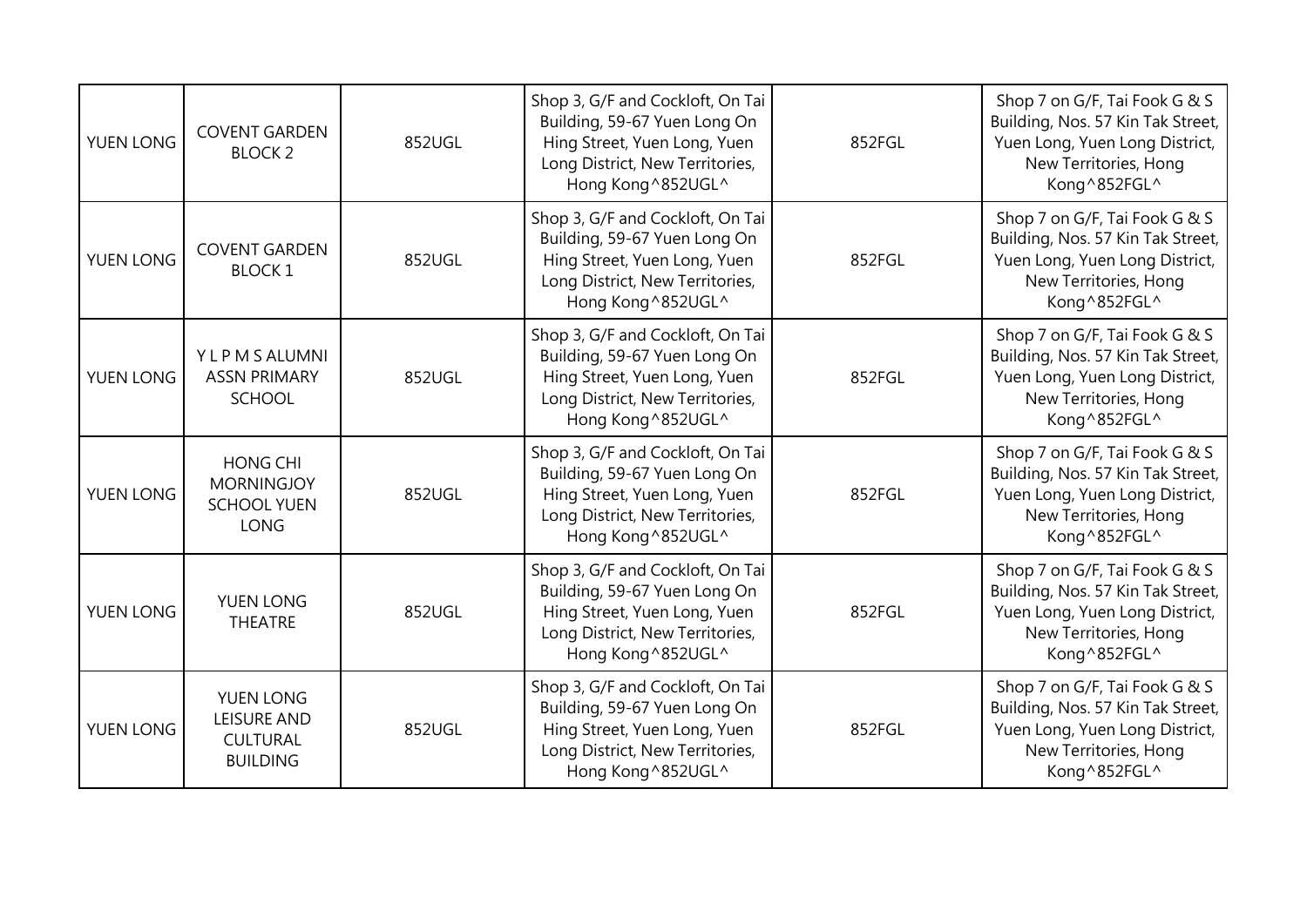| YUEN LONG | <b>CRYSTAL PARK</b><br><b>BLOCK 1</b> | 852UGL | Shop 3, G/F and Cockloft, On Tai<br>Building, 59-67 Yuen Long On<br>Hing Street, Yuen Long, Yuen<br>Long District, New Territories,<br>Hong Kong^852UGL^ | 852FGL | Shop 7 on G/F, Tai Fook G & S<br>Building, Nos. 57 Kin Tak Street,<br>Yuen Long, Yuen Long District,<br>New Territories, Hong<br>Kong ^852FGL^ |
|-----------|---------------------------------------|--------|----------------------------------------------------------------------------------------------------------------------------------------------------------|--------|------------------------------------------------------------------------------------------------------------------------------------------------|
| YUEN LONG | <b>CRYSTAL PARK</b><br><b>BLOCK 2</b> | 852UGL | Shop 3, G/F and Cockloft, On Tai<br>Building, 59-67 Yuen Long On<br>Hing Street, Yuen Long, Yuen<br>Long District, New Territories,<br>Hong Kong^852UGL^ | 852FGL | Shop 7 on G/F, Tai Fook G & S<br>Building, Nos. 57 Kin Tak Street,<br>Yuen Long, Yuen Long District,<br>New Territories, Hong<br>Kong ^852FGL^ |
| YUEN LONG | YEE FUNG GARDEN<br><b>BLOCK A</b>     | 852UGL | Shop 3, G/F and Cockloft, On Tai<br>Building, 59-67 Yuen Long On<br>Hing Street, Yuen Long, Yuen<br>Long District, New Territories,<br>Hong Kong^852UGL^ | 852FGL | Shop 7 on G/F, Tai Fook G & S<br>Building, Nos. 57 Kin Tak Street,<br>Yuen Long, Yuen Long District,<br>New Territories, Hong<br>Kong^852FGL^  |
| YUEN LONG | YEE FUNG GARDEN<br><b>BLOCK B</b>     | 852UGL | Shop 3, G/F and Cockloft, On Tai<br>Building, 59-67 Yuen Long On<br>Hing Street, Yuen Long, Yuen<br>Long District, New Territories,<br>Hong Kong^852UGL^ | 852FGL | Shop 7 on G/F, Tai Fook G & S<br>Building, Nos. 57 Kin Tak Street,<br>Yuen Long, Yuen Long District,<br>New Territories, Hong<br>Kong^852FGL^  |
| YUEN LONG | PO YIK BUILDING                       | 852UGL | Shop 3, G/F and Cockloft, On Tai<br>Building, 59-67 Yuen Long On<br>Hing Street, Yuen Long, Yuen<br>Long District, New Territories,<br>Hong Kong^852UGL^ | 852FGL | Shop 7 on G/F, Tai Fook G & S<br>Building, Nos. 57 Kin Tak Street,<br>Yuen Long, Yuen Long District,<br>New Territories, Hong<br>Kong ^852FGL^ |
|           | YUEN LONG ON NING BUILDING            | 852UGL | Shop 3, G/F and Cockloft, On Tai<br>Building, 59-67 Yuen Long On<br>Hing Street, Yuen Long, Yuen<br>Long District, New Territories,<br>Hong Kong^852UGL^ | 852FGL | Shop 7 on G/F, Tai Fook G & S<br>Building, Nos. 57 Kin Tak Street,<br>Yuen Long, Yuen Long District,<br>New Territories, Hong<br>Kong^852FGL^  |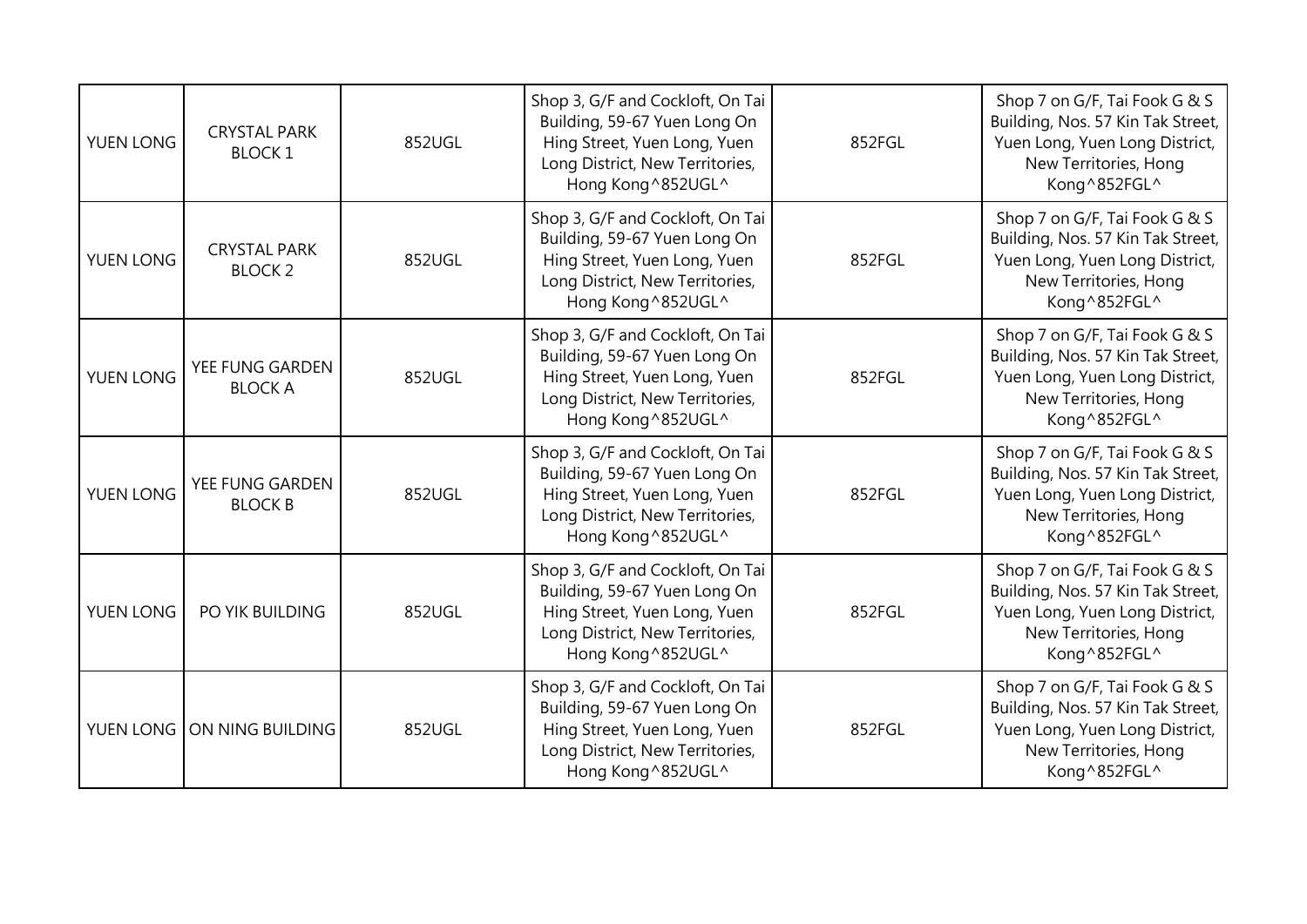| YUEN LONG | <b>HO YUET BUILDING</b>            | 852UGL | Shop 3, G/F and Cockloft, On Tai<br>Building, 59-67 Yuen Long On<br>Hing Street, Yuen Long, Yuen<br>Long District, New Territories,<br>Hong Kong^852UGL^ | 852FGL | Shop 7 on G/F, Tai Fook G & S<br>Building, Nos. 57 Kin Tak Street,<br>Yuen Long, Yuen Long District,<br>New Territories, Hong<br>Kong ^852FGL^ |
|-----------|------------------------------------|--------|----------------------------------------------------------------------------------------------------------------------------------------------------------|--------|------------------------------------------------------------------------------------------------------------------------------------------------|
| YUEN LONG | <b>KING WAH</b><br><b>BUILDING</b> | 852UGL | Shop 3, G/F and Cockloft, On Tai<br>Building, 59-67 Yuen Long On<br>Hing Street, Yuen Long, Yuen<br>Long District, New Territories,<br>Hong Kong^852UGL^ | 852FGL | Shop 7 on G/F, Tai Fook G & S<br>Building, Nos. 57 Kin Tak Street,<br>Yuen Long, Yuen Long District,<br>New Territories, Hong<br>Kong ^852FGL^ |
| YUEN LONG | YUEN CHEONG<br><b>HOUSE</b>        | 852UGL | Shop 3, G/F and Cockloft, On Tai<br>Building, 59-67 Yuen Long On<br>Hing Street, Yuen Long, Yuen<br>Long District, New Territories,<br>Hong Kong^852UGL^ | 852FGL | Shop 7 on G/F, Tai Fook G & S<br>Building, Nos. 57 Kin Tak Street,<br>Yuen Long, Yuen Long District,<br>New Territories, Hong<br>Kong^852FGL^  |
| YUEN LONG | <b>KEI YIP BUILDING</b>            | 852UGL | Shop 3, G/F and Cockloft, On Tai<br>Building, 59-67 Yuen Long On<br>Hing Street, Yuen Long, Yuen<br>Long District, New Territories,<br>Hong Kong^852UGL^ | 852FGL | Shop 7 on G/F, Tai Fook G & S<br>Building, Nos. 57 Kin Tak Street,<br>Yuen Long, Yuen Long District,<br>New Territories, Hong<br>Kong^852FGL^  |
|           | YUEN LONG WING TAI BUILDING        | 852UGL | Shop 3, G/F and Cockloft, On Tai<br>Building, 59-67 Yuen Long On<br>Hing Street, Yuen Long, Yuen<br>Long District, New Territories,<br>Hong Kong^852UGL^ | 852FGL | Shop 7 on G/F, Tai Fook G & S<br>Building, Nos. 57 Kin Tak Street,<br>Yuen Long, Yuen Long District,<br>New Territories, Hong<br>Kong ^852FGL^ |
| YUEN LONG | LUNG CHU<br><b>BUILDING</b>        | 852UGL | Shop 3, G/F and Cockloft, On Tai<br>Building, 59-67 Yuen Long On<br>Hing Street, Yuen Long, Yuen<br>Long District, New Territories,<br>Hong Kong^852UGL^ | 852FGL | Shop 7 on G/F, Tai Fook G & S<br>Building, Nos. 57 Kin Tak Street,<br>Yuen Long, Yuen Long District,<br>New Territories, Hong<br>Kong^852FGL^  |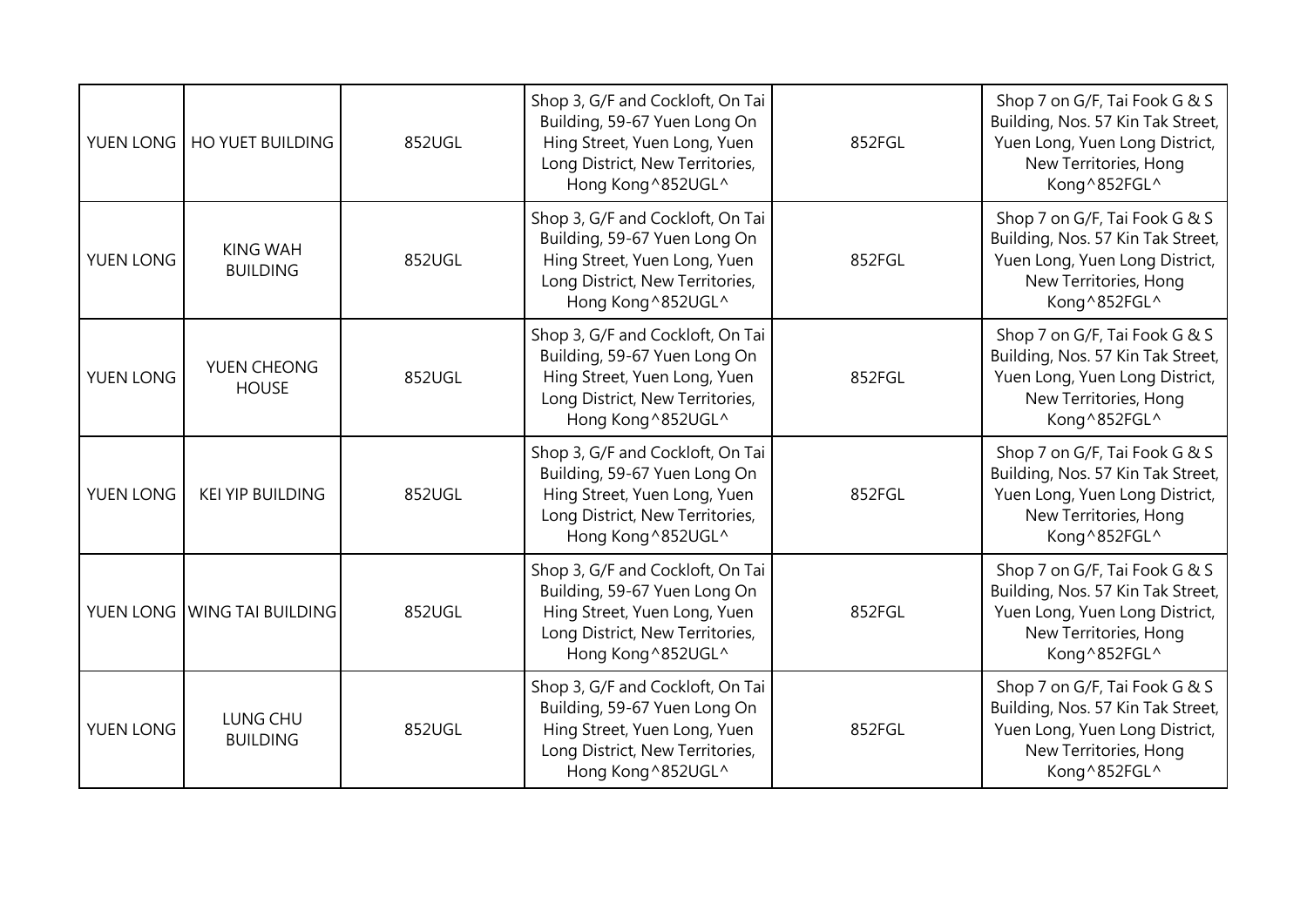|           | YUEN LONG KING SHING COURT  | 852UGL | Shop 3, G/F and Cockloft, On Tai<br>Building, 59-67 Yuen Long On<br>Hing Street, Yuen Long, Yuen<br>Long District, New Territories,<br>Hong Kong^852UGL^  | 852FGL | Shop 7 on G/F, Tai Fook G & S<br>Building, Nos. 57 Kin Tak Street,<br>Yuen Long, Yuen Long District,<br>New Territories, Hong<br>Kong^852FGL^ |
|-----------|-----------------------------|--------|-----------------------------------------------------------------------------------------------------------------------------------------------------------|--------|-----------------------------------------------------------------------------------------------------------------------------------------------|
| YUEN LONG | ON FAI BUILDING             | 852UGL | Shop 3, G/F and Cockloft, On Tai<br>Building, 59-67 Yuen Long On<br>Hing Street, Yuen Long, Yuen<br>Long District, New Territories,<br>Hong Kong^852UGL^  | 852FGL | Shop 7 on G/F, Tai Fook G & S<br>Building, Nos. 57 Kin Tak Street,<br>Yuen Long, Yuen Long District,<br>New Territories, Hong<br>Kong^852FGL^ |
| YUEN LONG | <b>TSE KING HOUSE</b>       | 852UGL | Shop 3, G/F and Cockloft, On Tai<br>Building, 59-67 Yuen Long On<br>Hing Street, Yuen Long, Yuen<br>Long District, New Territories,<br>Hong Kong^852UGL^  | 852FGL | Shop 7 on G/F, Tai Fook G & S<br>Building, Nos. 57 Kin Tak Street,<br>Yuen Long, Yuen Long District,<br>New Territories, Hong<br>Kong^852FGL^ |
| YUEN LONG | <b>KINGSTON COURT</b>       | 852UGL | Shop 3, G/F and Cockloft, On Tai<br>Building, 59-67 Yuen Long On<br>Hing Street, Yuen Long, Yuen<br>Long District, New Territories,<br>Hong Kong ^852UGL^ | 852FGL | Shop 7 on G/F, Tai Fook G & S<br>Building, Nos. 57 Kin Tak Street,<br>Yuen Long, Yuen Long District,<br>New Territories, Hong<br>Kong^852FGL^ |
|           | YUEN LONG YUEN TAT BUILDING | 852UGL | Shop 3, G/F and Cockloft, On Tai<br>Building, 59-67 Yuen Long On<br>Hing Street, Yuen Long, Yuen<br>Long District, New Territories,<br>Hong Kong^852UGL^  | 852FGL | Shop 7 on G/F, Tai Fook G & S<br>Building, Nos. 57 Kin Tak Street,<br>Yuen Long, Yuen Long District,<br>New Territories, Hong<br>Kong^852FGL^ |
| YUEN LONG | <b>HUNG FAT HOUSE</b>       | 852UGL | Shop 3, G/F and Cockloft, On Tai<br>Building, 59-67 Yuen Long On<br>Hing Street, Yuen Long, Yuen<br>Long District, New Territories,<br>Hong Kong^852UGL^  | 852FGL | Shop 7 on G/F, Tai Fook G & S<br>Building, Nos. 57 Kin Tak Street,<br>Yuen Long, Yuen Long District,<br>New Territories, Hong<br>Kong^852FGL^ |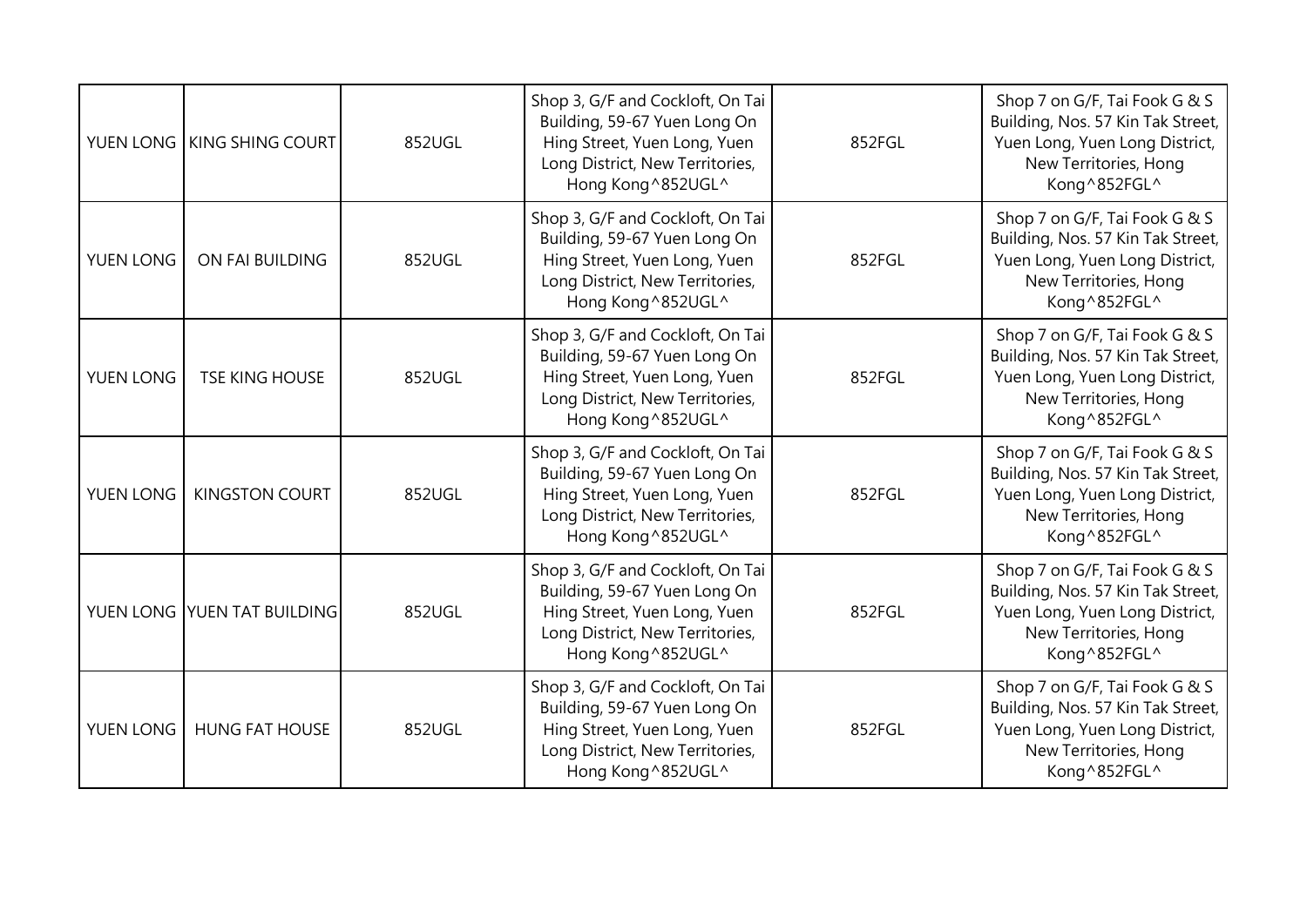|           | YUEN LONG   HO CHOI BUILDING          | 852UGL | Shop 3, G/F and Cockloft, On Tai<br>Building, 59-67 Yuen Long On<br>Hing Street, Yuen Long, Yuen<br>Long District, New Territories,<br>Hong Kong^852UGL^  | 852FGL | Shop 7 on G/F, Tai Fook G & S<br>Building, Nos. 57 Kin Tak Street,<br>Yuen Long, Yuen Long District,<br>New Territories, Hong<br>Kong ^852FGL^ |
|-----------|---------------------------------------|--------|-----------------------------------------------------------------------------------------------------------------------------------------------------------|--------|------------------------------------------------------------------------------------------------------------------------------------------------|
| YUEN LONG | YUE FAT BUILDING                      | 852UGL | Shop 3, G/F and Cockloft, On Tai<br>Building, 59-67 Yuen Long On<br>Hing Street, Yuen Long, Yuen<br>Long District, New Territories,<br>Hong Kong^852UGL^  | 852FGL | Shop 7 on G/F, Tai Fook G & S<br>Building, Nos. 57 Kin Tak Street,<br>Yuen Long, Yuen Long District,<br>New Territories, Hong<br>Kong ^852FGL^ |
| YUEN LONG | <b>CHEUNG HONG</b><br><b>BUILDING</b> | 852UGL | Shop 3, G/F and Cockloft, On Tai<br>Building, 59-67 Yuen Long On<br>Hing Street, Yuen Long, Yuen<br>Long District, New Territories,<br>Hong Kong^852UGL^  | 852FGL | Shop 7 on G/F, Tai Fook G & S<br>Building, Nos. 57 Kin Tak Street,<br>Yuen Long, Yuen Long District,<br>New Territories, Hong<br>Kong^852FGL^  |
| YUEN LONG | <b>GOOD LUCK</b><br><b>MANSION</b>    | 852UGL | Shop 3, G/F and Cockloft, On Tai<br>Building, 59-67 Yuen Long On<br>Hing Street, Yuen Long, Yuen<br>Long District, New Territories,<br>Hong Kong ^852UGL^ | 852FGL | Shop 7 on G/F, Tai Fook G & S<br>Building, Nos. 57 Kin Tak Street,<br>Yuen Long, Yuen Long District,<br>New Territories, Hong<br>Kong^852FGL^  |
| YUEN LONG | ON TAI BUILDING                       | 852UGL | Shop 3, G/F and Cockloft, On Tai<br>Building, 59-67 Yuen Long On<br>Hing Street, Yuen Long, Yuen<br>Long District, New Territories,<br>Hong Kong^852UGL^  | 852FGL | Shop 7 on G/F, Tai Fook G & S<br>Building, Nos. 57 Kin Tak Street,<br>Yuen Long, Yuen Long District,<br>New Territories, Hong<br>Kong ^852FGL^ |
| YUEN LONG | ON HONG<br><b>BUILDING</b>            | 852UGL | Shop 3, G/F and Cockloft, On Tai<br>Building, 59-67 Yuen Long On<br>Hing Street, Yuen Long, Yuen<br>Long District, New Territories,<br>Hong Kong^852UGL^  | 852FGL | Shop 7 on G/F, Tai Fook G & S<br>Building, Nos. 57 Kin Tak Street,<br>Yuen Long, Yuen Long District,<br>New Territories, Hong<br>Kong^852FGL^  |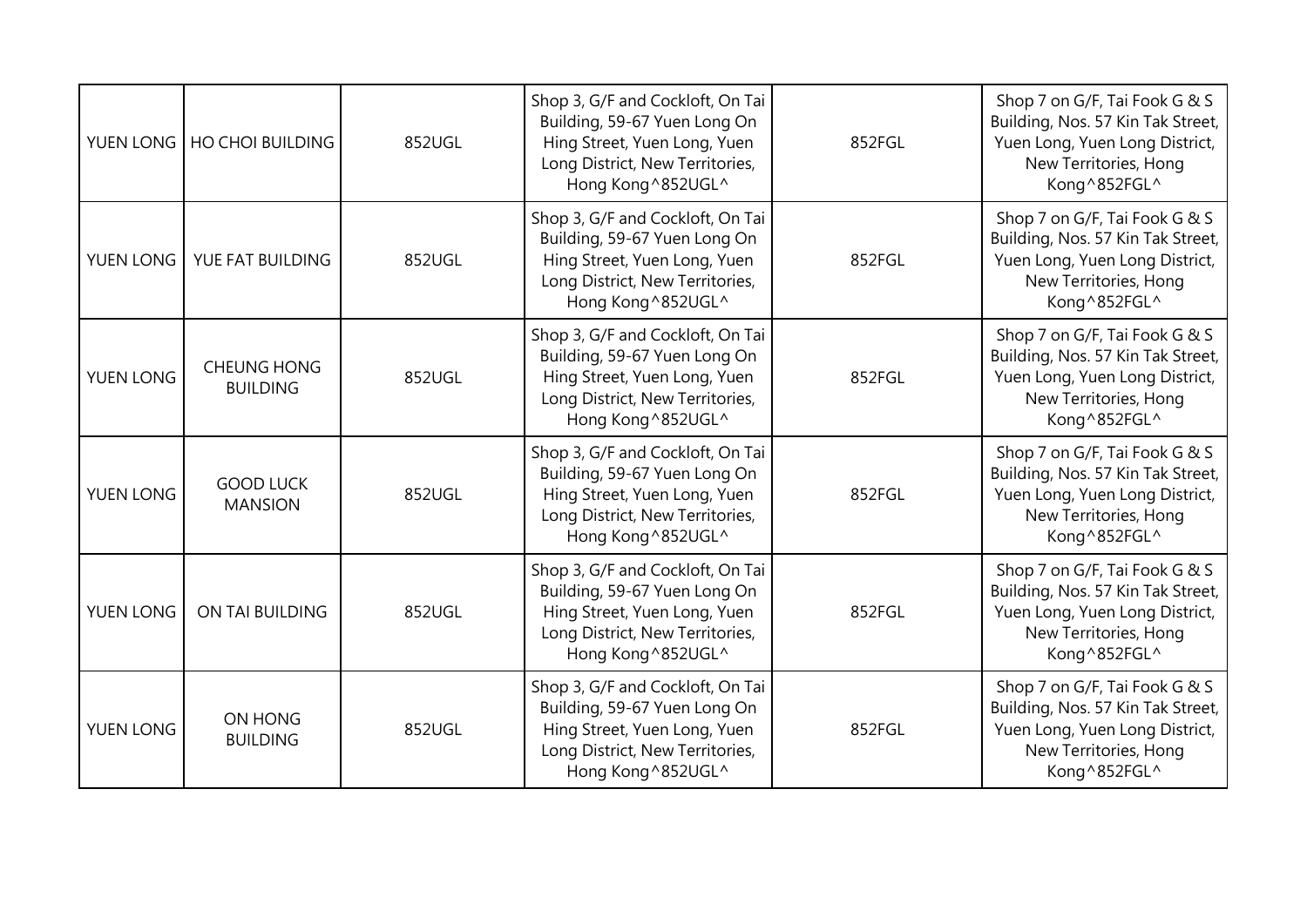| YUEN LONG | YEE HONG<br><b>BUILDING</b>                                                           | 852UGL | Shop 3, G/F and Cockloft, On Tai<br>Building, 59-67 Yuen Long On<br>Hing Street, Yuen Long, Yuen<br>Long District, New Territories,<br>Hong Kong^852UGL^  | 852FGL | Shop 7 on G/F, Tai Fook G & S<br>Building, Nos. 57 Kin Tak Street,<br>Yuen Long, Yuen Long District,<br>New Territories, Hong<br>Kong^852FGL^  |
|-----------|---------------------------------------------------------------------------------------|--------|-----------------------------------------------------------------------------------------------------------------------------------------------------------|--------|------------------------------------------------------------------------------------------------------------------------------------------------|
| YUEN LONG | CHIU LUT SAU<br><b>MEMORIAL</b><br><b>SECONDARY</b><br><b>SCHOOL</b>                  | 852UGL | Shop 3, G/F and Cockloft, On Tai<br>Building, 59-67 Yuen Long On<br>Hing Street, Yuen Long, Yuen<br>Long District, New Territories,<br>Hong Kong^852UGL^  | 852FGL | Shop 7 on G/F, Tai Fook G & S<br>Building, Nos. 57 Kin Tak Street,<br>Yuen Long, Yuen Long District,<br>New Territories, Hong<br>Kong^852FGL^  |
| YUEN LONG | NTHYKYUEN<br><b>LONG DISTRICT SEC</b><br><b>SCH</b>                                   | 852UGL | Shop 3, G/F and Cockloft, On Tai<br>Building, 59-67 Yuen Long On<br>Hing Street, Yuen Long, Yuen<br>Long District, New Territories,<br>Hong Kong^852UGL^  | 852FGL | Shop 7 on G/F, Tai Fook G & S<br>Building, Nos. 57 Kin Tak Street,<br>Yuen Long, Yuen Long District,<br>New Territories, Hong<br>Kong ^852FGL^ |
| YUEN LONG | YUEN LONG<br><b>DISTRICT</b><br>HEADQUARTERS<br><b>AND DIVISION</b><br>POLICE STATION | 852UGL | Shop 3, G/F and Cockloft, On Tai<br>Building, 59-67 Yuen Long On<br>Hing Street, Yuen Long, Yuen<br>Long District, New Territories,<br>Hong Kong ^852UGL^ | 852FGL | Shop 7 on G/F, Tai Fook G & S<br>Building, Nos. 57 Kin Tak Street,<br>Yuen Long, Yuen Long District,<br>New Territories, Hong<br>Kong^852FGL^  |
| YUEN LONG | YUEN LONG JUNIOR<br>POLICE OFFICERS<br><b>MARRIED</b><br>QUARTERS                     | 852UGL | Shop 3, G/F and Cockloft, On Tai<br>Building, 59-67 Yuen Long On<br>Hing Street, Yuen Long, Yuen<br>Long District, New Territories,<br>Hong Kong ^852UGL^ | 852FGL | Shop 7 on G/F, Tai Fook G & S<br>Building, Nos. 57 Kin Tak Street,<br>Yuen Long, Yuen Long District,<br>New Territories, Hong<br>Kong ^852FGL^ |
| YUEN LONG | <b>WING HING</b><br><b>BUILDING</b>                                                   | 852UGL | Shop 3, G/F and Cockloft, On Tai<br>Building, 59-67 Yuen Long On<br>Hing Street, Yuen Long, Yuen<br>Long District, New Territories,<br>Hong Kong ^852UGL^ | 852FGL | Shop 7 on G/F, Tai Fook G & S<br>Building, Nos. 57 Kin Tak Street,<br>Yuen Long, Yuen Long District,<br>New Territories, Hong<br>Kong^852FGL^  |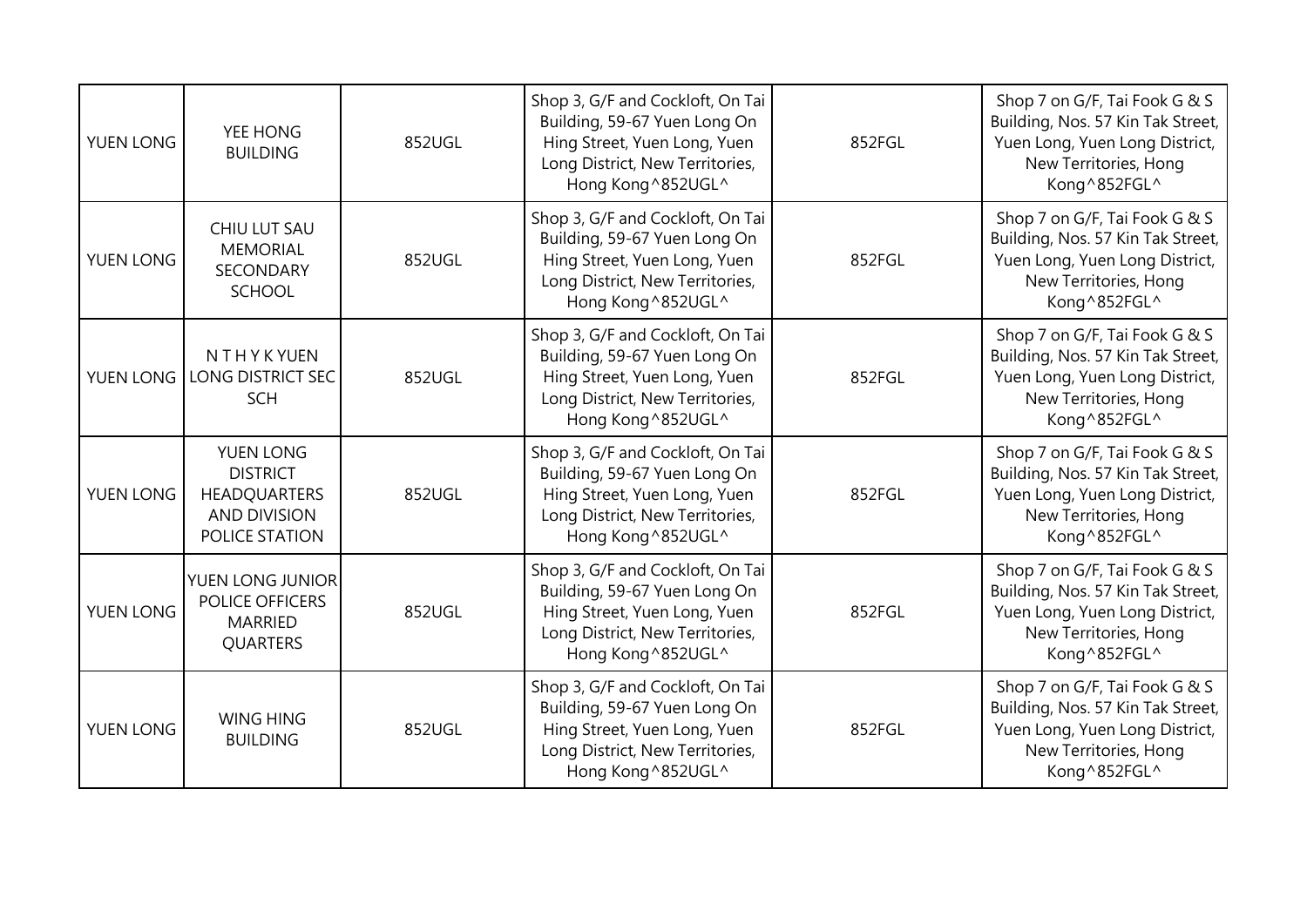| YUEN LONG | ON LOK HOUSE                                                          | 852UGL | Shop 3, G/F and Cockloft, On Tai<br>Building, 59-67 Yuen Long On<br>Hing Street, Yuen Long, Yuen<br>Long District, New Territories,<br>Hong Kong^852UGL^  | 852FGL | Shop 7 on G/F, Tai Fook G & S<br>Building, Nos. 57 Kin Tak Street,<br>Yuen Long, Yuen Long District,<br>New Territories, Hong<br>Kong ^852FGL^ |
|-----------|-----------------------------------------------------------------------|--------|-----------------------------------------------------------------------------------------------------------------------------------------------------------|--------|------------------------------------------------------------------------------------------------------------------------------------------------|
| YUEN LONG | <b>MAN SHING</b><br><b>BUILDING</b>                                   | 852UGL | Shop 3, G/F and Cockloft, On Tai<br>Building, 59-67 Yuen Long On<br>Hing Street, Yuen Long, Yuen<br>Long District, New Territories,<br>Hong Kong^852UGL^  | 852FGL | Shop 7 on G/F, Tai Fook G & S<br>Building, Nos. 57 Kin Tak Street,<br>Yuen Long, Yuen Long District,<br>New Territories, Hong<br>Kong ^852FGL^ |
| YUEN LONG | <b>HING YIP BUILDING</b>                                              | 852UGL | Shop 3, G/F and Cockloft, On Tai<br>Building, 59-67 Yuen Long On<br>Hing Street, Yuen Long, Yuen<br>Long District, New Territories,<br>Hong Kong^852UGL^  | 852FGL | Shop 7 on G/F, Tai Fook G & S<br>Building, Nos. 57 Kin Tak Street,<br>Yuen Long, Yuen Long District,<br>New Territories, Hong<br>Kong^852FGL^  |
| YUEN LONG | YUEN LONG<br><b>MERCHANTS ASSN</b><br>SEC SCHOOL                      | 852UGL | Shop 3, G/F and Cockloft, On Tai<br>Building, 59-67 Yuen Long On<br>Hing Street, Yuen Long, Yuen<br>Long District, New Territories,<br>Hong Kong ^852UGL^ | 852FGL | Shop 7 on G/F, Tai Fook G & S<br>Building, Nos. 57 Kin Tak Street,<br>Yuen Long, Yuen Long District,<br>New Territories, Hong<br>Kong^852FGL^  |
| YUEN LONG | YUEN LONG<br><b>MERCHANTS</b><br><b>ASSOCIATION</b><br>PRIMARY SCHOOL | 852UGL | Shop 3, G/F and Cockloft, On Tai<br>Building, 59-67 Yuen Long On<br>Hing Street, Yuen Long, Yuen<br>Long District, New Territories,<br>Hong Kong ^852UGL^ | 852FGL | Shop 7 on G/F, Tai Fook G & S<br>Building, Nos. 57 Kin Tak Street,<br>Yuen Long, Yuen Long District,<br>New Territories, Hong<br>Kong ^852FGL^ |
| YUEN LONG | <b>FUNG YUE</b><br><b>BUILDING</b>                                    | 852UGL | Shop 3, G/F and Cockloft, On Tai<br>Building, 59-67 Yuen Long On<br>Hing Street, Yuen Long, Yuen<br>Long District, New Territories,<br>Hong Kong^852UGL^  | 852FGL | Shop 7 on G/F, Tai Fook G & S<br>Building, Nos. 57 Kin Tak Street,<br>Yuen Long, Yuen Long District,<br>New Territories, Hong<br>Kong^852FGL^  |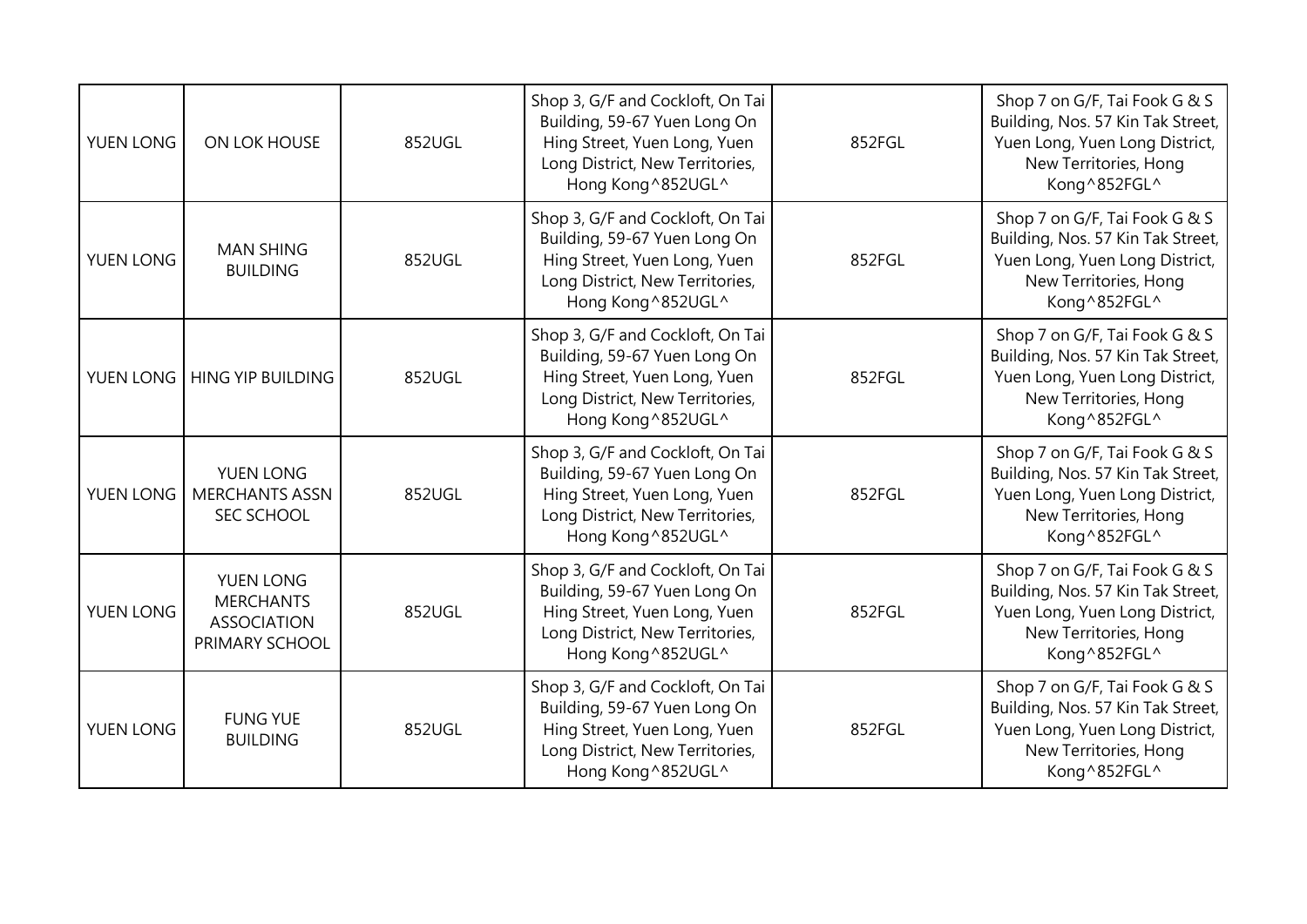| <b>YUEN LONG</b> | YUEN TUNG<br><b>BUILDING</b>         | 852UGL | Shop 3, G/F and Cockloft, On Tai<br>Building, 59-67 Yuen Long On<br>Hing Street, Yuen Long, Yuen<br>Long District, New Territories,<br>Hong Kong^852UGL^  | 852FGL | Shop 7 on G/F, Tai Fook G & S<br>Building, Nos. 57 Kin Tak Street,<br>Yuen Long, Yuen Long District,<br>New Territories, Hong<br>Kong^852FGL^ |
|------------------|--------------------------------------|--------|-----------------------------------------------------------------------------------------------------------------------------------------------------------|--------|-----------------------------------------------------------------------------------------------------------------------------------------------|
| YUEN LONG        | PO SHING<br><b>BUILDING</b>          | 852UGL | Shop 3, G/F and Cockloft, On Tai<br>Building, 59-67 Yuen Long On<br>Hing Street, Yuen Long, Yuen<br>Long District, New Territories,<br>Hong Kong^852UGL^  | 852FGL | Shop 7 on G/F, Tai Fook G & S<br>Building, Nos. 57 Kin Tak Street,<br>Yuen Long, Yuen Long District,<br>New Territories, Hong<br>Kong^852FGL^ |
| YUEN LONG        | <b>HONG SHING</b><br><b>BUILDING</b> | 852UGL | Shop 3, G/F and Cockloft, On Tai<br>Building, 59-67 Yuen Long On<br>Hing Street, Yuen Long, Yuen<br>Long District, New Territories,<br>Hong Kong^852UGL^  | 852FGL | Shop 7 on G/F, Tai Fook G & S<br>Building, Nos. 57 Kin Tak Street,<br>Yuen Long, Yuen Long District,<br>New Territories, Hong<br>Kong^852FGL^ |
| YUEN LONG        | <b>MAXWELL HOUSE</b>                 | 852UGL | Shop 3, G/F and Cockloft, On Tai<br>Building, 59-67 Yuen Long On<br>Hing Street, Yuen Long, Yuen<br>Long District, New Territories,<br>Hong Kong ^852UGL^ | 852FGL | Shop 7 on G/F, Tai Fook G & S<br>Building, Nos. 57 Kin Tak Street,<br>Yuen Long, Yuen Long District,<br>New Territories, Hong<br>Kong^852FGL^ |
| YUEN LONG        | <b>FUNG NIN</b><br><b>BUILDING</b>   | 852UGL | Shop 3, G/F and Cockloft, On Tai<br>Building, 59-67 Yuen Long On<br>Hing Street, Yuen Long, Yuen<br>Long District, New Territories,<br>Hong Kong^852UGL^  | 852FGL | Shop 7 on G/F, Tai Fook G & S<br>Building, Nos. 57 Kin Tak Street,<br>Yuen Long, Yuen Long District,<br>New Territories, Hong<br>Kong^852FGL^ |
|                  | YUEN LONG FUK SING BUILDING          | 852UGL | Shop 3, G/F and Cockloft, On Tai<br>Building, 59-67 Yuen Long On<br>Hing Street, Yuen Long, Yuen<br>Long District, New Territories,<br>Hong Kong^852UGL^  | 852FGL | Shop 7 on G/F, Tai Fook G & S<br>Building, Nos. 57 Kin Tak Street,<br>Yuen Long, Yuen Long District,<br>New Territories, Hong<br>Kong^852FGL^ |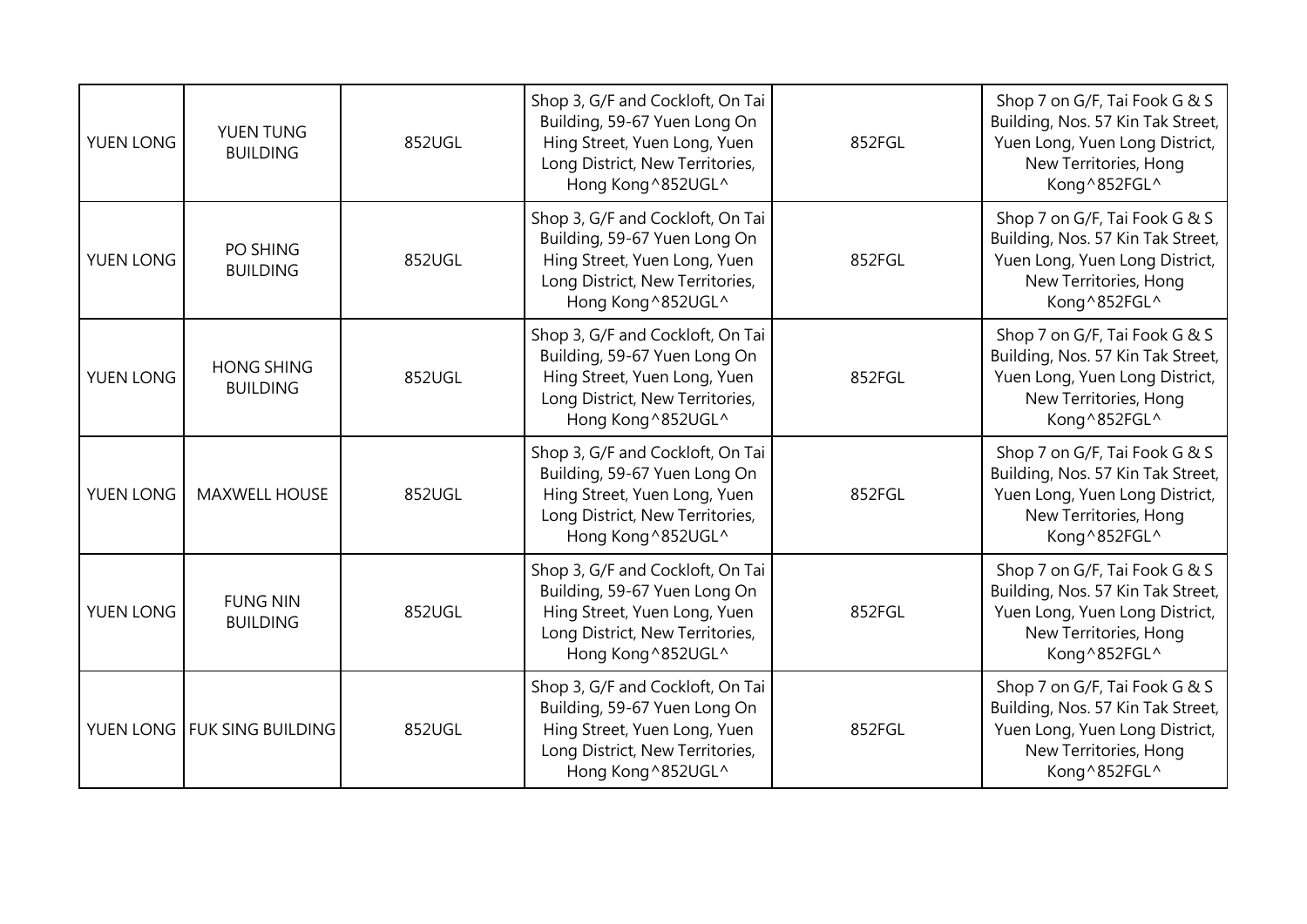| YUEN LONG | <b>WAH SHING</b><br><b>MANSION</b>  | 852UGL | Shop 3, G/F and Cockloft, On Tai<br>Building, 59-67 Yuen Long On<br>Hing Street, Yuen Long, Yuen<br>Long District, New Territories,<br>Hong Kong^852UGL^  | 852FGL | Shop 7 on G/F, Tai Fook G & S<br>Building, Nos. 57 Kin Tak Street,<br>Yuen Long, Yuen Long District,<br>New Territories, Hong<br>Kong ^852FGL^            |
|-----------|-------------------------------------|--------|-----------------------------------------------------------------------------------------------------------------------------------------------------------|--------|-----------------------------------------------------------------------------------------------------------------------------------------------------------|
| YUEN LONG | <b>FOOK TAK</b><br><b>BUILDING</b>  | 852UGL | Shop 3, G/F and Cockloft, On Tai<br>Building, 59-67 Yuen Long On<br>Hing Street, Yuen Long, Yuen<br>Long District, New Territories,<br>Hong Kong^852UGL^  | 852FGL | Shop 7 on G/F, Tai Fook G & S<br>Building, Nos. 57 Kin Tak Street,<br>Yuen Long, Yuen Long District,<br>New Territories, Hong<br>Kong ^852FGL^            |
| YUEN LONG | <b>FOOK HING</b><br><b>BUILDING</b> | 852UGL | Shop 3, G/F and Cockloft, On Tai<br>Building, 59-67 Yuen Long On<br>Hing Street, Yuen Long, Yuen<br>Long District, New Territories,<br>Hong Kong^852UGL^  | 852FGL | Shop 7 on G/F, Tai Fook G & S<br>Building, Nos. 57 Kin Tak Street,<br>Yuen Long, Yuen Long District,<br>New Territories, Hong<br>Kong^852FGL^             |
| YUEN LONG | FU HING BUILDING                    | 852UGL | Shop 3, G/F and Cockloft, On Tai<br>Building, 59-67 Yuen Long On<br>Hing Street, Yuen Long, Yuen<br>Long District, New Territories,<br>Hong Kong ^852UGL^ | 852FGL | Shop 7 on G/F, Tai Fook G & S<br>Building, Nos. 57 Kin Tak Street,<br>Yuen Long, Yuen Long District,<br>New Territories, Hong<br>Kong^852FGL^             |
| YUEN LONG | WAH CHEONG<br><b>MANSION</b>        | 852UGL | Shop 3, G/F and Cockloft, On Tai<br>Building, 59-67 Yuen Long On<br>Hing Street, Yuen Long, Yuen<br>Long District, New Territories,<br>Hong Kong ^852UGL^ | 852FGL | Shop 7 on G/F, Tai Fook G & S<br>Building, Nos. 57 Kin Tak Street,<br>Yuen Long, Yuen Long District,<br>New Territories, Hong<br>Kong ^852FGL^            |
|           | YUEN LONG   PO FUNG BUILDING        | 852FGL | Shop 7 on G/F, Tai Fook G & S<br>Building, Nos. 57 Kin Tak Street,<br>Yuen Long, Yuen Long District,<br>New Territories, Hong<br>Kong^852FGL^             | 852UGL | Shop 3, G/F and Cockloft, On Tai<br>Building, 59-67 Yuen Long On<br>Hing Street, Yuen Long, Yuen<br>Long District, New Territories,<br>Hong Kong ^852UGL^ |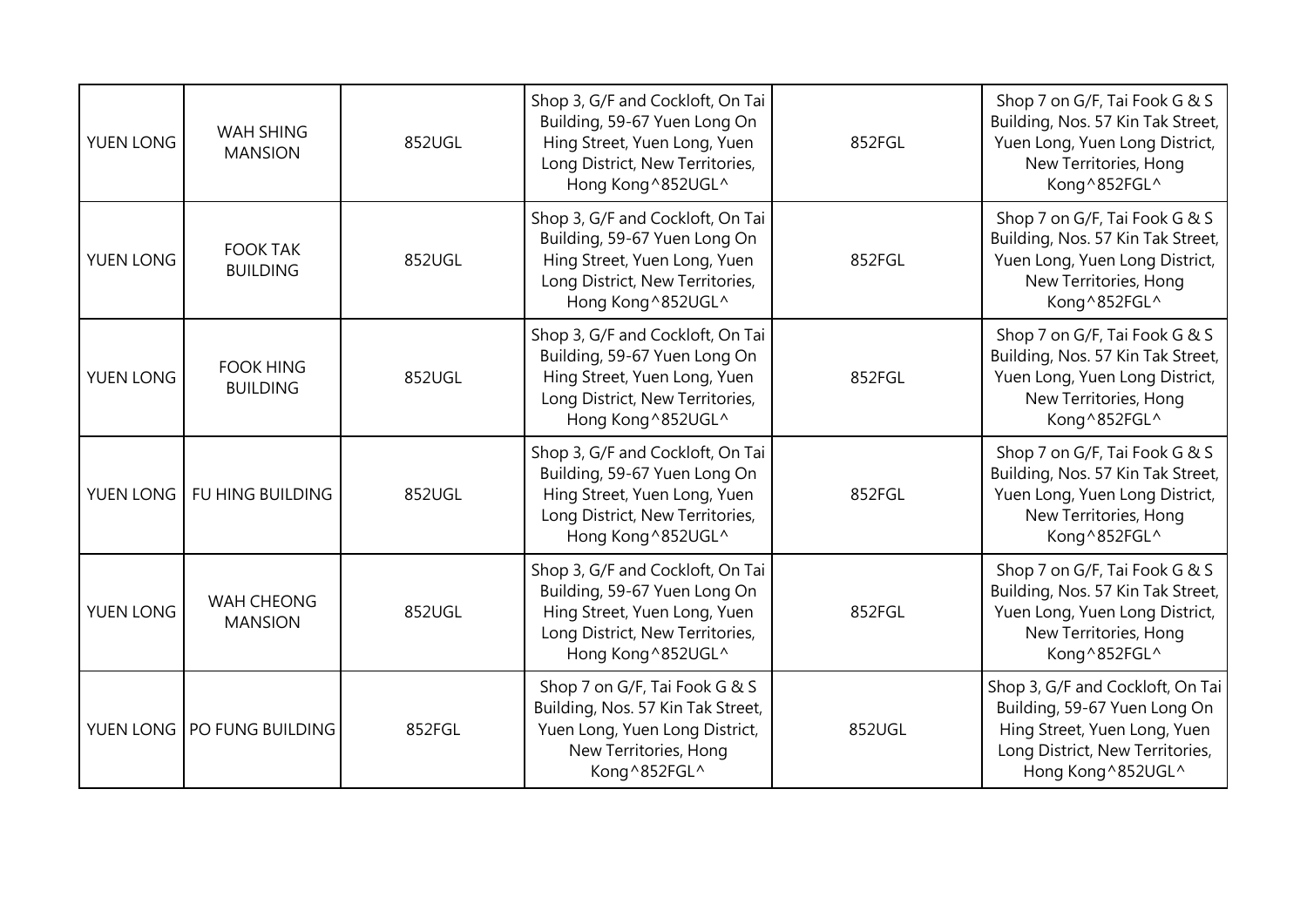| YUEN LONG | <b>KEI YIP BUILDING</b>                                               | 852FGL | Shop 7 on G/F, Tai Fook G & S<br>Building, Nos. 57 Kin Tak Street,<br>Yuen Long, Yuen Long District,<br>New Territories, Hong<br>Kong^852FGL^ | 852UGL | Shop 3, G/F and Cockloft, On Tai<br>Building, 59-67 Yuen Long On<br>Hing Street, Yuen Long, Yuen<br>Long District, New Territories,<br>Hong Kong ^852UGL^ |
|-----------|-----------------------------------------------------------------------|--------|-----------------------------------------------------------------------------------------------------------------------------------------------|--------|-----------------------------------------------------------------------------------------------------------------------------------------------------------|
| YUEN LONG | C AND M A CHUI<br><b>CHAK LAM</b><br><b>MEMORIAL</b><br><b>SCHOOL</b> | 852FGL | Shop 7 on G/F, Tai Fook G & S<br>Building, Nos. 57 Kin Tak Street,<br>Yuen Long, Yuen Long District,<br>New Territories, Hong<br>Kong^852FGL^ | 852UGL | Shop 3, G/F and Cockloft, On Tai<br>Building, 59-67 Yuen Long On<br>Hing Street, Yuen Long, Yuen<br>Long District, New Territories,<br>Hong Kong ^852UGL^ |
|           | YUEN LONG TAI FOOK BUILDING                                           | 852FGL | Shop 7 on G/F, Tai Fook G & S<br>Building, Nos. 57 Kin Tak Street,<br>Yuen Long, Yuen Long District,<br>New Territories, Hong<br>Kong^852FGL^ | 852UGL | Shop 3, G/F and Cockloft, On Tai<br>Building, 59-67 Yuen Long On<br>Hing Street, Yuen Long, Yuen<br>Long District, New Territories,<br>Hong Kong ^852UGL^ |
|           | YUEN LONG CHEE KING GARDEN                                            | 852FGL | Shop 7 on G/F, Tai Fook G & S<br>Building, Nos. 57 Kin Tak Street,<br>Yuen Long, Yuen Long District,<br>New Territories, Hong<br>Kong^852FGL^ | 852UGL | Shop 3, G/F and Cockloft, On Tai<br>Building, 59-67 Yuen Long On<br>Hing Street, Yuen Long, Yuen<br>Long District, New Territories,<br>Hong Kong ^852UGL^ |
| YUEN LONG | <b>TAI FOOK CENTRE</b>                                                | 852FGL | Shop 7 on G/F, Tai Fook G & S<br>Building, Nos. 57 Kin Tak Street,<br>Yuen Long, Yuen Long District,<br>New Territories, Hong<br>Kong^852FGL^ | 852UGL | Shop 3, G/F and Cockloft, On Tai<br>Building, 59-67 Yuen Long On<br>Hing Street, Yuen Long, Yuen<br>Long District, New Territories,<br>Hong Kong ^852UGL^ |
| YUEN LONG | <b>HOP YICK CENTRE</b>                                                | 852FGL | Shop 7 on G/F, Tai Fook G & S<br>Building, Nos. 57 Kin Tak Street,<br>Yuen Long, Yuen Long District,<br>New Territories, Hong<br>Kong^852FGL^ | 852UGL | Shop 3, G/F and Cockloft, On Tai<br>Building, 59-67 Yuen Long On<br>Hing Street, Yuen Long, Yuen<br>Long District, New Territories,<br>Hong Kong ^852UGL^ |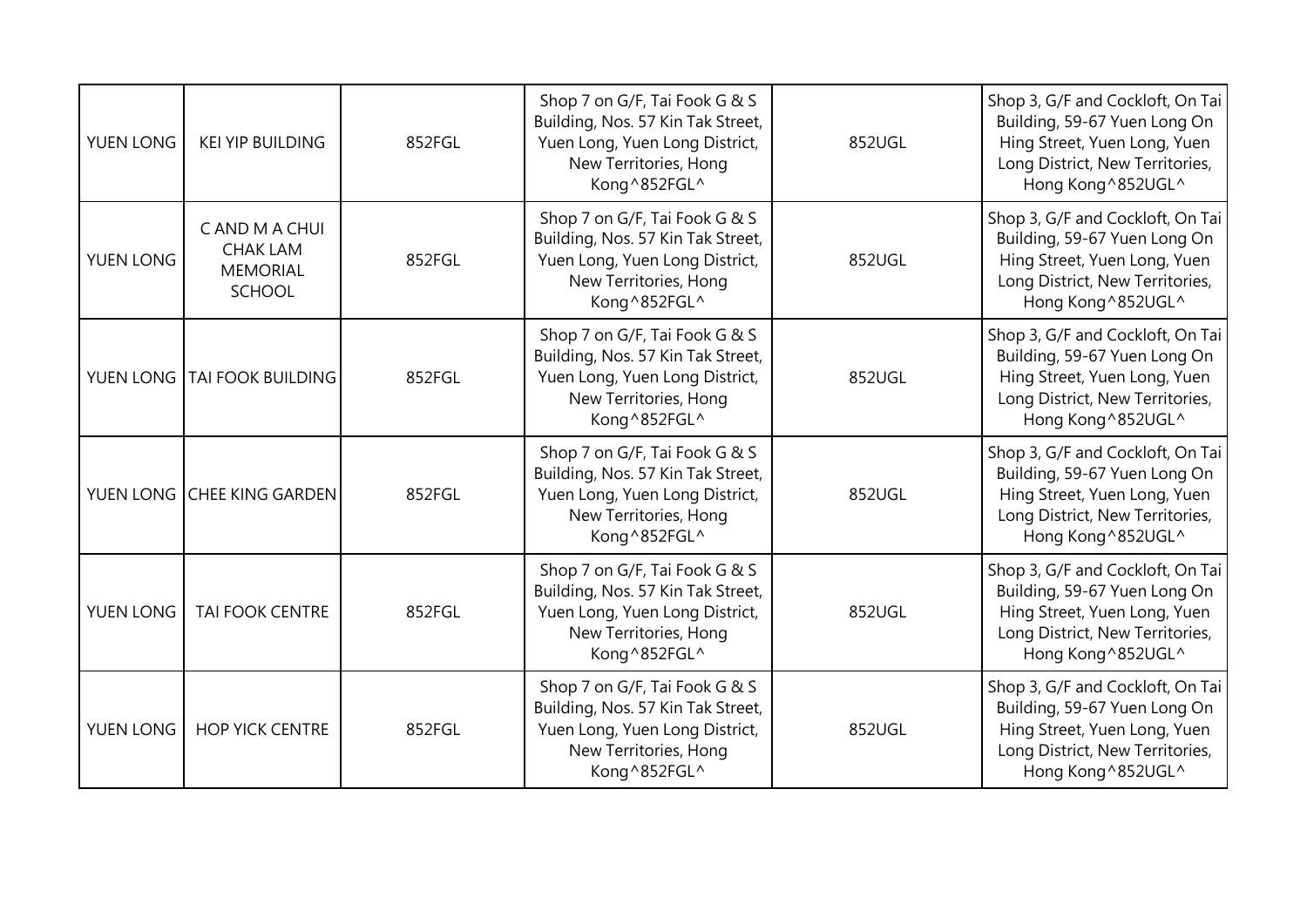| YUEN LONG | FU ON<br><b>COMMERCIAL</b><br><b>BUILDING</b>          | 852FGL | Shop 7 on G/F, Tai Fook G & S<br>Building, Nos. 57 Kin Tak Street,<br>Yuen Long, Yuen Long District,<br>New Territories, Hong<br>Kong^852FGL^ | 852UGL | Shop 3, G/F and Cockloft, On Tai<br>Building, 59-67 Yuen Long On<br>Hing Street, Yuen Long, Yuen<br>Long District, New Territories,<br>Hong Kong ^852UGL^ |
|-----------|--------------------------------------------------------|--------|-----------------------------------------------------------------------------------------------------------------------------------------------|--------|-----------------------------------------------------------------------------------------------------------------------------------------------------------|
| YUEN LONG | <b>KIN TAK HOUSE</b>                                   | 852FGL | Shop 7 on G/F, Tai Fook G & S<br>Building, Nos. 57 Kin Tak Street,<br>Yuen Long, Yuen Long District,<br>New Territories, Hong<br>Kong^852FGL^ | 852UGL | Shop 3, G/F and Cockloft, On Tai<br>Building, 59-67 Yuen Long On<br>Hing Street, Yuen Long, Yuen<br>Long District, New Territories,<br>Hong Kong ^852UGL^ |
| YUEN LONG | <b>SHUN HING</b><br><b>BUILDING</b>                    | 852FGL | Shop 7 on G/F, Tai Fook G & S<br>Building, Nos. 57 Kin Tak Street,<br>Yuen Long, Yuen Long District,<br>New Territories, Hong<br>Kong^852FGL^ | 852UGL | Shop 3, G/F and Cockloft, On Tai<br>Building, 59-67 Yuen Long On<br>Hing Street, Yuen Long, Yuen<br>Long District, New Territories,<br>Hong Kong ^852UGL^ |
| YUEN LONG | YUEN LONG JOCKEY<br><b>CLUB SQUASH</b><br><b>COURT</b> | 852FGL | Shop 7 on G/F, Tai Fook G & S<br>Building, Nos. 57 Kin Tak Street,<br>Yuen Long, Yuen Long District,<br>New Territories, Hong<br>Kong^852FGL^ | 852UGL | Shop 3, G/F and Cockloft, On Tai<br>Building, 59-67 Yuen Long On<br>Hing Street, Yuen Long, Yuen<br>Long District, New Territories,<br>Hong Kong ^852UGL^ |
| YUEN LONG | YICK LEE MANSION                                       | 852FGL | Shop 7 on G/F, Tai Fook G & S<br>Building, Nos. 57 Kin Tak Street,<br>Yuen Long, Yuen Long District,<br>New Territories, Hong<br>Kong^852FGL^ | 852UGL | Shop 3, G/F and Cockloft, On Tai<br>Building, 59-67 Yuen Long On<br>Hing Street, Yuen Long, Yuen<br>Long District, New Territories,<br>Hong Kong ^852UGL^ |
| YUEN LONG | <b>KAM TONG</b><br><b>BUILDING</b>                     | 852FGL | Shop 7 on G/F, Tai Fook G & S<br>Building, Nos. 57 Kin Tak Street,<br>Yuen Long, Yuen Long District,<br>New Territories, Hong<br>Kong^852FGL^ | 852UGL | Shop 3, G/F and Cockloft, On Tai<br>Building, 59-67 Yuen Long On<br>Hing Street, Yuen Long, Yuen<br>Long District, New Territories,<br>Hong Kong ^852UGL^ |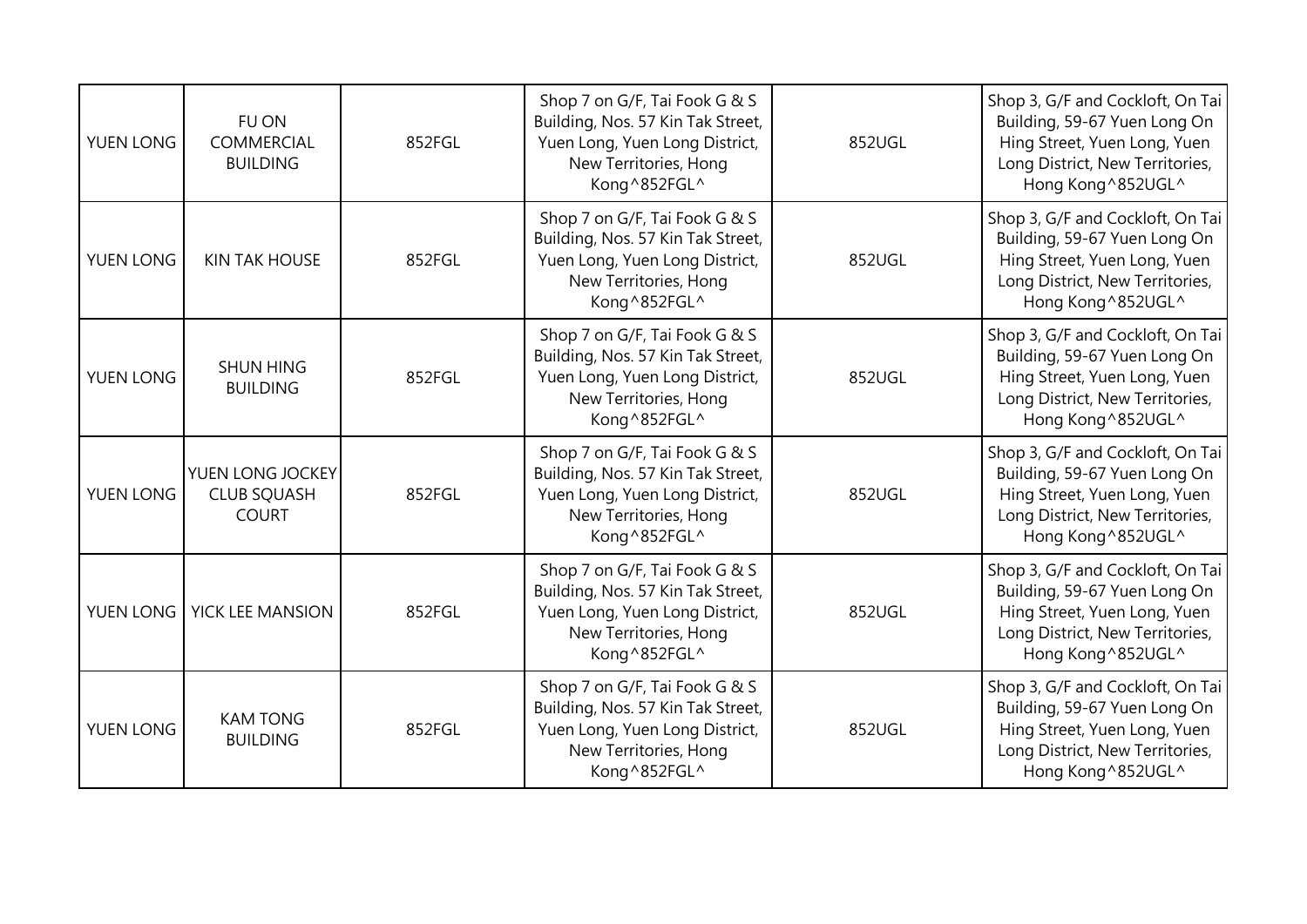|           | YUEN LONG HING FAT BUILDING        | 852FGL | Shop 7 on G/F, Tai Fook G & S<br>Building, Nos. 57 Kin Tak Street,<br>Yuen Long, Yuen Long District,<br>New Territories, Hong<br>Kong^852FGL^ | 852UGL | Shop 3, G/F and Cockloft, On Tai<br>Building, 59-67 Yuen Long On<br>Hing Street, Yuen Long, Yuen<br>Long District, New Territories,<br>Hong Kong ^852UGL^ |
|-----------|------------------------------------|--------|-----------------------------------------------------------------------------------------------------------------------------------------------|--------|-----------------------------------------------------------------------------------------------------------------------------------------------------------|
| YUEN LONG | NIN FAT BUILDING                   | 852FGL | Shop 7 on G/F, Tai Fook G & S<br>Building, Nos. 57 Kin Tak Street,<br>Yuen Long, Yuen Long District,<br>New Territories, Hong<br>Kong^852FGL^ | 852UGL | Shop 3, G/F and Cockloft, On Tai<br>Building, 59-67 Yuen Long On<br>Hing Street, Yuen Long, Yuen<br>Long District, New Territories,<br>Hong Kong ^852UGL^ |
| YUEN LONG | ON KING BUILDING                   | 852FGL | Shop 7 on G/F, Tai Fook G & S<br>Building, Nos. 57 Kin Tak Street,<br>Yuen Long, Yuen Long District,<br>New Territories, Hong<br>Kong^852FGL^ | 852UGL | Shop 3, G/F and Cockloft, On Tai<br>Building, 59-67 Yuen Long On<br>Hing Street, Yuen Long, Yuen<br>Long District, New Territories,<br>Hong Kong ^852UGL^ |
|           | YUEN LONG ON MING BUILDING         | 852FGL | Shop 7 on G/F, Tai Fook G & S<br>Building, Nos. 57 Kin Tak Street,<br>Yuen Long, Yuen Long District,<br>New Territories, Hong<br>Kong^852FGL^ | 852UGL | Shop 3, G/F and Cockloft, On Tai<br>Building, 59-67 Yuen Long On<br>Hing Street, Yuen Long, Yuen<br>Long District, New Territories,<br>Hong Kong ^852UGL^ |
|           | YUEN LONG MAN TAK BUILDING         | 852FGL | Shop 7 on G/F, Tai Fook G & S<br>Building, Nos. 57 Kin Tak Street,<br>Yuen Long, Yuen Long District,<br>New Territories, Hong<br>Kong^852FGL^ | 852UGL | Shop 3, G/F and Cockloft, On Tai<br>Building, 59-67 Yuen Long On<br>Hing Street, Yuen Long, Yuen<br>Long District, New Territories,<br>Hong Kong ^852UGL^ |
| YUEN LONG | <b>YUEN SAN</b><br><b>BUILDING</b> | 852FGL | Shop 7 on G/F, Tai Fook G & S<br>Building, Nos. 57 Kin Tak Street,<br>Yuen Long, Yuen Long District,<br>New Territories, Hong<br>Kong^852FGL^ | 852UGL | Shop 3, G/F and Cockloft, On Tai<br>Building, 59-67 Yuen Long On<br>Hing Street, Yuen Long, Yuen<br>Long District, New Territories,<br>Hong Kong ^852UGL^ |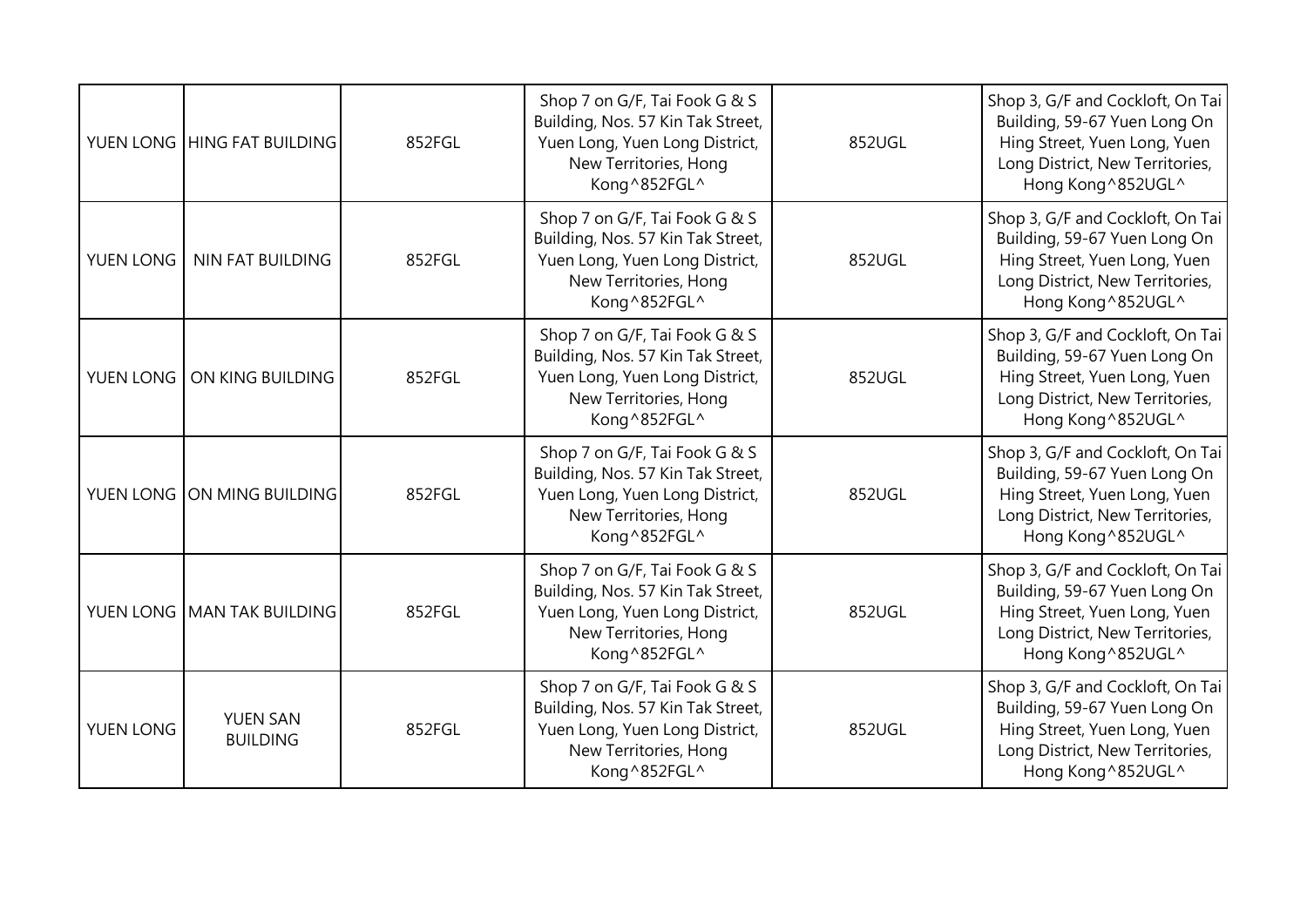| YUEN LONG | <b>TRANSPORT PLAZA</b>            | 852FGL | Shop 7 on G/F, Tai Fook G & S<br>Building, Nos. 57 Kin Tak Street,<br>Yuen Long, Yuen Long District,<br>New Territories, Hong<br>Kong^852FGL^ | 852UGL | Shop 3, G/F and Cockloft, On Tai<br>Building, 59-67 Yuen Long On<br>Hing Street, Yuen Long, Yuen<br>Long District, New Territories,<br>Hong Kong ^852UGL^ |
|-----------|-----------------------------------|--------|-----------------------------------------------------------------------------------------------------------------------------------------------|--------|-----------------------------------------------------------------------------------------------------------------------------------------------------------|
| YUEN LONG | PO ON BUILDING                    | 852FGL | Shop 7 on G/F, Tai Fook G & S<br>Building, Nos. 57 Kin Tak Street,<br>Yuen Long, Yuen Long District,<br>New Territories, Hong<br>Kong^852FGL^ | 852UGL | Shop 3, G/F and Cockloft, On Tai<br>Building, 59-67 Yuen Long On<br>Hing Street, Yuen Long, Yuen<br>Long District, New Territories,<br>Hong Kong ^852UGL^ |
| YUEN LONG | <b>HANG FAT</b><br><b>MANSION</b> | 852FGL | Shop 7 on G/F, Tai Fook G & S<br>Building, Nos. 57 Kin Tak Street,<br>Yuen Long, Yuen Long District,<br>New Territories, Hong<br>Kong^852FGL^ | 852UGL | Shop 3, G/F and Cockloft, On Tai<br>Building, 59-67 Yuen Long On<br>Hing Street, Yuen Long, Yuen<br>Long District, New Territories,<br>Hong Kong ^852UGL^ |
| YUEN LONG | <b>KAM YUEN</b><br><b>MANSION</b> | 852FGL | Shop 7 on G/F, Tai Fook G & S<br>Building, Nos. 57 Kin Tak Street,<br>Yuen Long, Yuen Long District,<br>New Territories, Hong<br>Kong^852FGL^ | 852UGL | Shop 3, G/F and Cockloft, On Tai<br>Building, 59-67 Yuen Long On<br>Hing Street, Yuen Long, Yuen<br>Long District, New Territories,<br>Hong Kong ^852UGL^ |
| YUEN LONG | YAM ON LAU                        | 852FGL | Shop 7 on G/F, Tai Fook G & S<br>Building, Nos. 57 Kin Tak Street,<br>Yuen Long, Yuen Long District,<br>New Territories, Hong<br>Kong^852FGL^ | 852UGL | Shop 3, G/F and Cockloft, On Tai<br>Building, 59-67 Yuen Long On<br>Hing Street, Yuen Long, Yuen<br>Long District, New Territories,<br>Hong Kong ^852UGL^ |
| YUEN LONG | <b>OPULENCE HEIGHT</b>            | 852FGL | Shop 7 on G/F, Tai Fook G & S<br>Building, Nos. 57 Kin Tak Street,<br>Yuen Long, Yuen Long District,<br>New Territories, Hong<br>Kong^852FGL^ | 852UGL | Shop 3, G/F and Cockloft, On Tai<br>Building, 59-67 Yuen Long On<br>Hing Street, Yuen Long, Yuen<br>Long District, New Territories,<br>Hong Kong ^852UGL^ |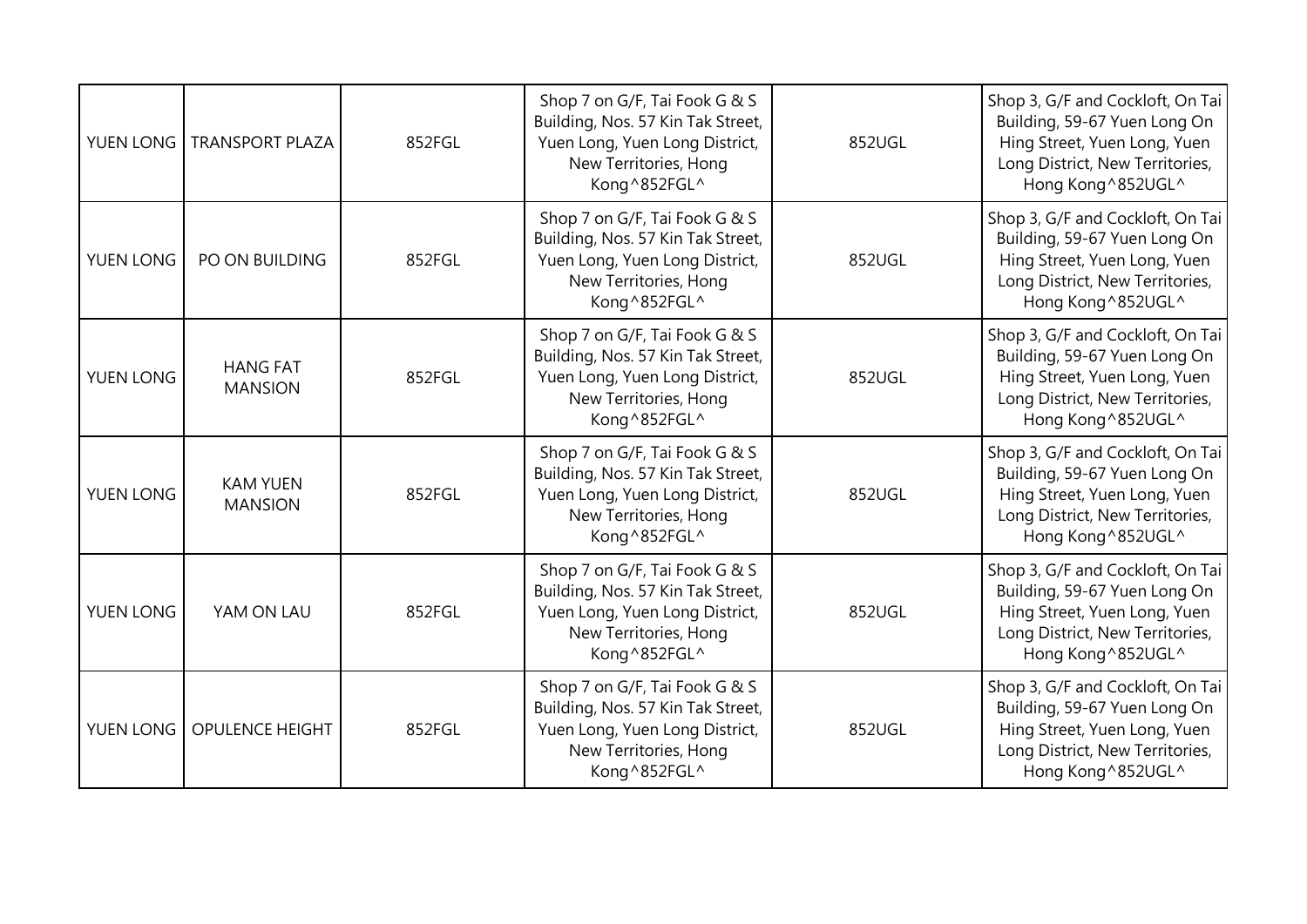| YUEN LONG | <b>SUN GA BUILDING</b> | 852FGL | Shop 7 on G/F, Tai Fook G & S<br>Building, Nos. 57 Kin Tak Street,<br>Yuen Long, Yuen Long District,<br>New Territories, Hong<br>Kong^852FGL^ | 852UGL | Shop 3, G/F and Cockloft, On Tai<br>Building, 59-67 Yuen Long On<br>Hing Street, Yuen Long, Yuen<br>Long District, New Territories,<br>Hong Kong ^852UGL^ |
|-----------|------------------------|--------|-----------------------------------------------------------------------------------------------------------------------------------------------|--------|-----------------------------------------------------------------------------------------------------------------------------------------------------------|
| YUEN LONG | YAN TING HOUSE         | 852FGL | Shop 7 on G/F, Tai Fook G & S<br>Building, Nos. 57 Kin Tak Street,<br>Yuen Long, Yuen Long District,<br>New Territories, Hong<br>Kong^852FGL^ | 852UGL | Shop 3, G/F and Cockloft, On Tai<br>Building, 59-67 Yuen Long On<br>Hing Street, Yuen Long, Yuen<br>Long District, New Territories,<br>Hong Kong ^852UGL^ |
| YUEN LONG | WAH TING HOUSE         | 852FGL | Shop 7 on G/F, Tai Fook G & S<br>Building, Nos. 57 Kin Tak Street,<br>Yuen Long, Yuen Long District,<br>New Territories, Hong<br>Kong^852FGL^ | 852UGL | Shop 3, G/F and Cockloft, On Tai<br>Building, 59-67 Yuen Long On<br>Hing Street, Yuen Long, Yuen<br>Long District, New Territories,<br>Hong Kong ^852UGL^ |
| YUEN LONG | <b>LUEN FAT HOUSE</b>  | 852FGL | Shop 7 on G/F, Tai Fook G & S<br>Building, Nos. 57 Kin Tak Street,<br>Yuen Long, Yuen Long District,<br>New Territories, Hong<br>Kong^852FGL^ | 852UGL | Shop 3, G/F and Cockloft, On Tai<br>Building, 59-67 Yuen Long On<br>Hing Street, Yuen Long, Yuen<br>Long District, New Territories,<br>Hong Kong ^852UGL^ |
| YUEN LONG | YAN YEE BUILDING       | 852FGL | Shop 7 on G/F, Tai Fook G & S<br>Building, Nos. 57 Kin Tak Street,<br>Yuen Long, Yuen Long District,<br>New Territories, Hong<br>Kong^852FGL^ | 852UGL | Shop 3, G/F and Cockloft, On Tai<br>Building, 59-67 Yuen Long On<br>Hing Street, Yuen Long, Yuen<br>Long District, New Territories,<br>Hong Kong ^852UGL^ |
| YUEN LONG | <b>MARINA BUILDING</b> | 852FGL | Shop 7 on G/F, Tai Fook G & S<br>Building, Nos. 57 Kin Tak Street,<br>Yuen Long, Yuen Long District,<br>New Territories, Hong<br>Kong^852FGL^ | 852UGL | Shop 3, G/F and Cockloft, On Tai<br>Building, 59-67 Yuen Long On<br>Hing Street, Yuen Long, Yuen<br>Long District, New Territories,<br>Hong Kong ^852UGL^ |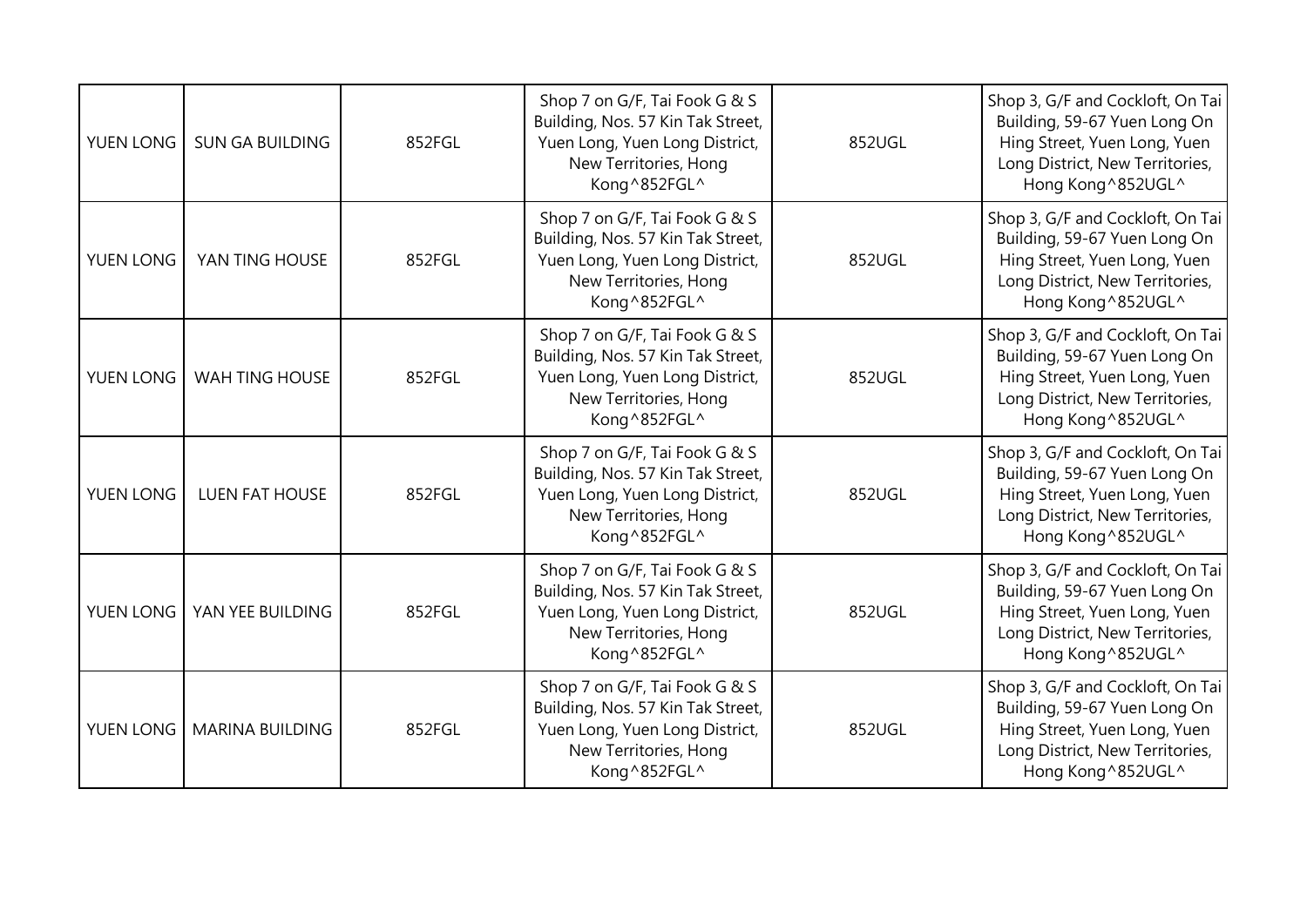| <b>YUEN LONG</b> | <b>CHAMPION</b><br><b>BUILDING</b>  | 852FGL | Shop 7 on G/F, Tai Fook G & S<br>Building, Nos. 57 Kin Tak Street,<br>Yuen Long, Yuen Long District,<br>New Territories, Hong<br>Kong^852FGL^ | 852UGL | Shop 3, G/F and Cockloft, On Tai<br>Building, 59-67 Yuen Long On<br>Hing Street, Yuen Long, Yuen<br>Long District, New Territories,<br>Hong Kong ^852UGL^ |
|------------------|-------------------------------------|--------|-----------------------------------------------------------------------------------------------------------------------------------------------|--------|-----------------------------------------------------------------------------------------------------------------------------------------------------------|
|                  | YUEN LONG   HO KING BUILDING        | 852FGL | Shop 7 on G/F, Tai Fook G & S<br>Building, Nos. 57 Kin Tak Street,<br>Yuen Long, Yuen Long District,<br>New Territories, Hong<br>Kong^852FGL^ | 852UGL | Shop 3, G/F and Cockloft, On Tai<br>Building, 59-67 Yuen Long On<br>Hing Street, Yuen Long, Yuen<br>Long District, New Territories,<br>Hong Kong ^852UGL^ |
|                  | YUEN LONG HING NIN BUILDING         | 852FGL | Shop 7 on G/F, Tai Fook G & S<br>Building, Nos. 57 Kin Tak Street,<br>Yuen Long, Yuen Long District,<br>New Territories, Hong<br>Kong^852FGL^ | 852UGL | Shop 3, G/F and Cockloft, On Tai<br>Building, 59-67 Yuen Long On<br>Hing Street, Yuen Long, Yuen<br>Long District, New Territories,<br>Hong Kong ^852UGL^ |
| YUEN LONG        | <b>WAN HING</b><br><b>BUILDING</b>  | 852FGL | Shop 7 on G/F, Tai Fook G & S<br>Building, Nos. 57 Kin Tak Street,<br>Yuen Long, Yuen Long District,<br>New Territories, Hong<br>Kong^852FGL^ | 852UGL | Shop 3, G/F and Cockloft, On Tai<br>Building, 59-67 Yuen Long On<br>Hing Street, Yuen Long, Yuen<br>Long District, New Territories,<br>Hong Kong ^852UGL^ |
| YUEN LONG        | <b>WANG FUNG</b><br><b>BUILDING</b> | 852FGL | Shop 7 on G/F, Tai Fook G & S<br>Building, Nos. 57 Kin Tak Street,<br>Yuen Long, Yuen Long District,<br>New Territories, Hong<br>Kong^852FGL^ | 852UGL | Shop 3, G/F and Cockloft, On Tai<br>Building, 59-67 Yuen Long On<br>Hing Street, Yuen Long, Yuen<br>Long District, New Territories,<br>Hong Kong ^852UGL^ |
| YUEN LONG        | YAT SUN BUILDING                    | 852FGL | Shop 7 on G/F, Tai Fook G & S<br>Building, Nos. 57 Kin Tak Street,<br>Yuen Long, Yuen Long District,<br>New Territories, Hong<br>Kong^852FGL^ | 852UGL | Shop 3, G/F and Cockloft, On Tai<br>Building, 59-67 Yuen Long On<br>Hing Street, Yuen Long, Yuen<br>Long District, New Territories,<br>Hong Kong ^852UGL^ |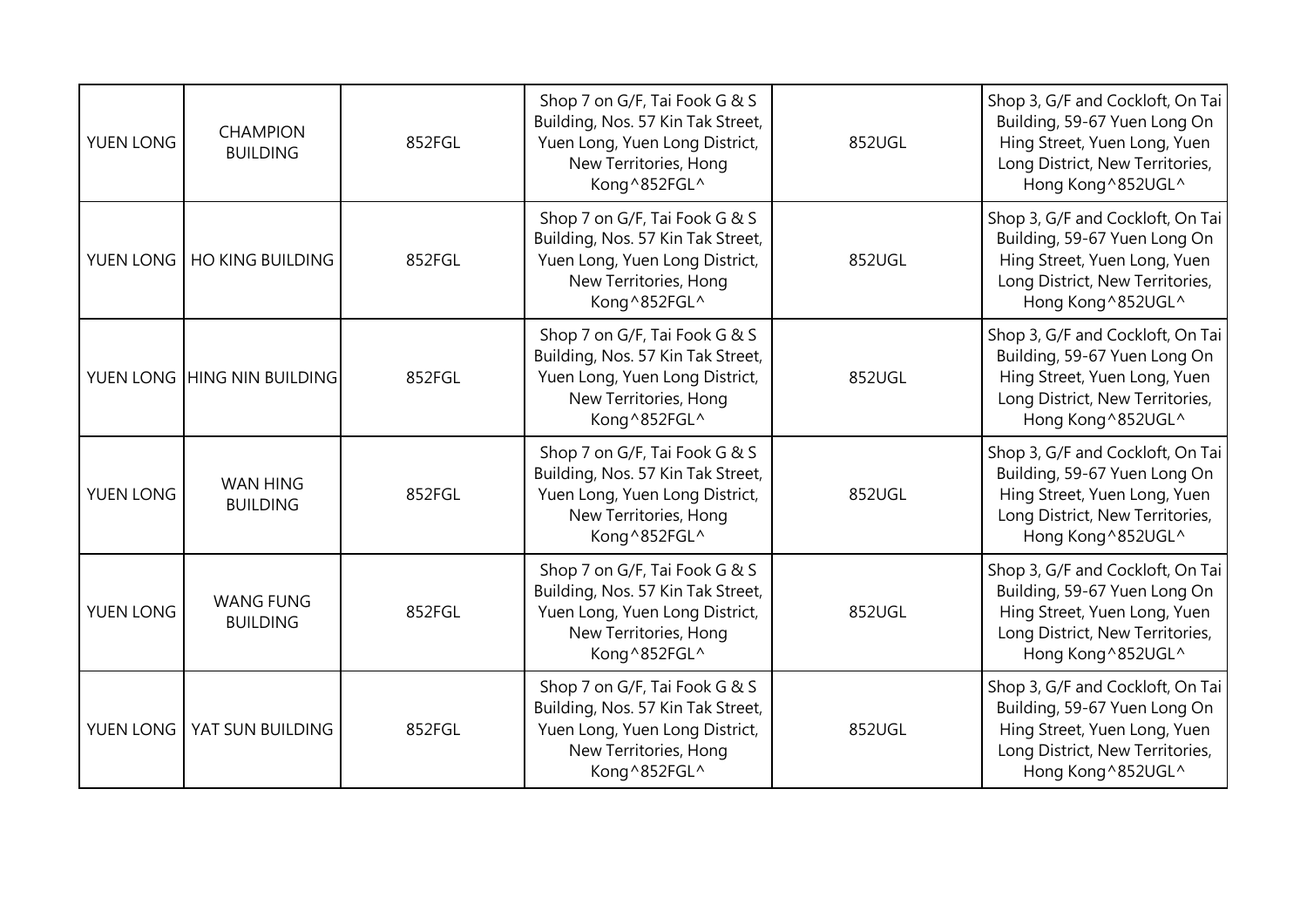|           | YUEN LONG HANG FU BUILDING          | 852FGL | Shop 7 on G/F, Tai Fook G & S<br>Building, Nos. 57 Kin Tak Street,<br>Yuen Long, Yuen Long District,<br>New Territories, Hong<br>Kong^852FGL^ | 852UGL | Shop 3, G/F and Cockloft, On Tai<br>Building, 59-67 Yuen Long On<br>Hing Street, Yuen Long, Yuen<br>Long District, New Territories,<br>Hong Kong ^852UGL^ |
|-----------|-------------------------------------|--------|-----------------------------------------------------------------------------------------------------------------------------------------------|--------|-----------------------------------------------------------------------------------------------------------------------------------------------------------|
| YUEN LONG | <b>WING FUNG</b><br><b>BUILDING</b> | 852FGL | Shop 7 on G/F, Tai Fook G & S<br>Building, Nos. 57 Kin Tak Street,<br>Yuen Long, Yuen Long District,<br>New Territories, Hong<br>Kong^852FGL^ | 852UGL | Shop 3, G/F and Cockloft, On Tai<br>Building, 59-67 Yuen Long On<br>Hing Street, Yuen Long, Yuen<br>Long District, New Territories,<br>Hong Kong ^852UGL^ |
| YUEN LONG | CHI FU CENTRE                       | 852FGL | Shop 7 on G/F, Tai Fook G & S<br>Building, Nos. 57 Kin Tak Street,<br>Yuen Long, Yuen Long District,<br>New Territories, Hong<br>Kong^852FGL^ | 852UGL | Shop 3, G/F and Cockloft, On Tai<br>Building, 59-67 Yuen Long On<br>Hing Street, Yuen Long, Yuen<br>Long District, New Territories,<br>Hong Kong ^852UGL^ |
| YUEN LONG | <b>HOPE HOUSE</b>                   | 852FGL | Shop 7 on G/F, Tai Fook G & S<br>Building, Nos. 57 Kin Tak Street,<br>Yuen Long, Yuen Long District,<br>New Territories, Hong<br>Kong^852FGL^ | 852UGL | Shop 3, G/F and Cockloft, On Tai<br>Building, 59-67 Yuen Long On<br>Hing Street, Yuen Long, Yuen<br>Long District, New Territories,<br>Hong Kong ^852UGL^ |
| YUEN LONG | <b>MAY MOON</b><br><b>BUILDING</b>  | 852FGL | Shop 7 on G/F, Tai Fook G & S<br>Building, Nos. 57 Kin Tak Street,<br>Yuen Long, Yuen Long District,<br>New Territories, Hong<br>Kong^852FGL^ | 852UGL | Shop 3, G/F and Cockloft, On Tai<br>Building, 59-67 Yuen Long On<br>Hing Street, Yuen Long, Yuen<br>Long District, New Territories,<br>Hong Kong ^852UGL^ |
| YUEN LONG | <b>WUI FAT BUILDING</b>             | 852FGL | Shop 7 on G/F, Tai Fook G & S<br>Building, Nos. 57 Kin Tak Street,<br>Yuen Long, Yuen Long District,<br>New Territories, Hong<br>Kong^852FGL^ | 852UGL | Shop 3, G/F and Cockloft, On Tai<br>Building, 59-67 Yuen Long On<br>Hing Street, Yuen Long, Yuen<br>Long District, New Territories,<br>Hong Kong ^852UGL^ |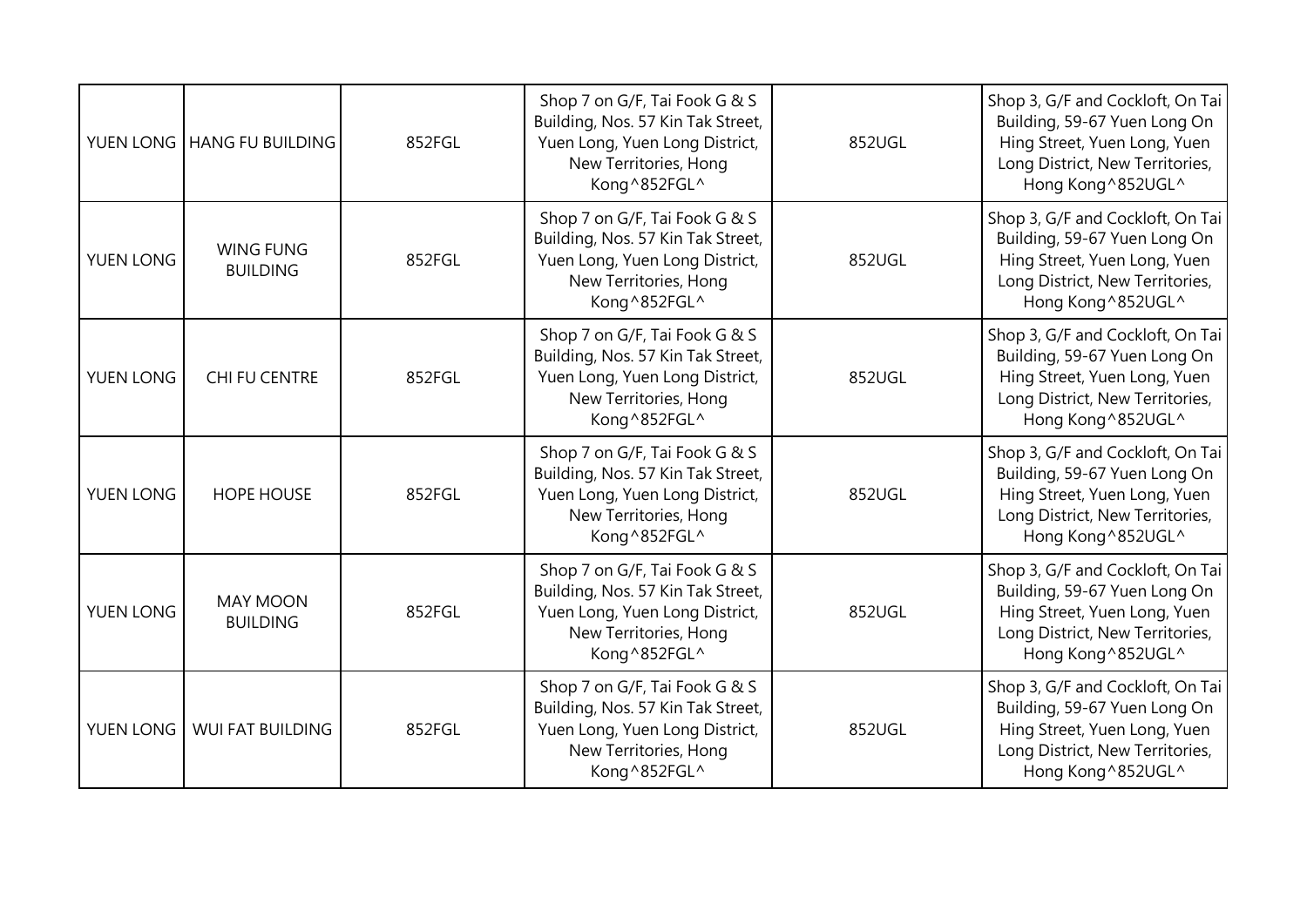| YUEN LONG | YUK SAU BUILDING                   | 852FGL | Shop 7 on G/F, Tai Fook G & S<br>Building, Nos. 57 Kin Tak Street,<br>Yuen Long, Yuen Long District,<br>New Territories, Hong<br>Kong^852FGL^ | 852UGL | Shop 3, G/F and Cockloft, On Tai<br>Building, 59-67 Yuen Long On<br>Hing Street, Yuen Long, Yuen<br>Long District, New Territories,<br>Hong Kong ^852UGL^ |
|-----------|------------------------------------|--------|-----------------------------------------------------------------------------------------------------------------------------------------------|--------|-----------------------------------------------------------------------------------------------------------------------------------------------------------|
| YUEN LONG | KUI FAT BUILDING<br>TOWER 2        | 852FGL | Shop 7 on G/F, Tai Fook G & S<br>Building, Nos. 57 Kin Tak Street,<br>Yuen Long, Yuen Long District,<br>New Territories, Hong<br>Kong^852FGL^ | 852UGL | Shop 3, G/F and Cockloft, On Tai<br>Building, 59-67 Yuen Long On<br>Hing Street, Yuen Long, Yuen<br>Long District, New Territories,<br>Hong Kong ^852UGL^ |
| YUEN LONG | <b>KUI FAT BUILDING</b><br>TOWER 1 | 852FGL | Shop 7 on G/F, Tai Fook G & S<br>Building, Nos. 57 Kin Tak Street,<br>Yuen Long, Yuen Long District,<br>New Territories, Hong<br>Kong^852FGL^ | 852UGL | Shop 3, G/F and Cockloft, On Tai<br>Building, 59-67 Yuen Long On<br>Hing Street, Yuen Long, Yuen<br>Long District, New Territories,<br>Hong Kong ^852UGL^ |
| YUEN LONG | <b>HOP YICK PLAZA</b>              | 852FGL | Shop 7 on G/F, Tai Fook G & S<br>Building, Nos. 57 Kin Tak Street,<br>Yuen Long, Yuen Long District,<br>New Territories, Hong<br>Kong^852FGL^ | 852UGL | Shop 3, G/F and Cockloft, On Tai<br>Building, 59-67 Yuen Long On<br>Hing Street, Yuen Long, Yuen<br>Long District, New Territories,<br>Hong Kong ^852UGL^ |
| YUEN LONG | <b>CS TOWER</b>                    | 852FGL | Shop 7 on G/F, Tai Fook G & S<br>Building, Nos. 57 Kin Tak Street,<br>Yuen Long, Yuen Long District,<br>New Territories, Hong<br>Kong^852FGL^ | 852UGL | Shop 3, G/F and Cockloft, On Tai<br>Building, 59-67 Yuen Long On<br>Hing Street, Yuen Long, Yuen<br>Long District, New Territories,<br>Hong Kong ^852UGL^ |
| YUEN LONG | <b>SUN KING</b><br><b>BUILDING</b> | 852FGL | Shop 7 on G/F, Tai Fook G & S<br>Building, Nos. 57 Kin Tak Street,<br>Yuen Long, Yuen Long District,<br>New Territories, Hong<br>Kong^852FGL^ | 852UGL | Shop 3, G/F and Cockloft, On Tai<br>Building, 59-67 Yuen Long On<br>Hing Street, Yuen Long, Yuen<br>Long District, New Territories,<br>Hong Kong ^852UGL^ |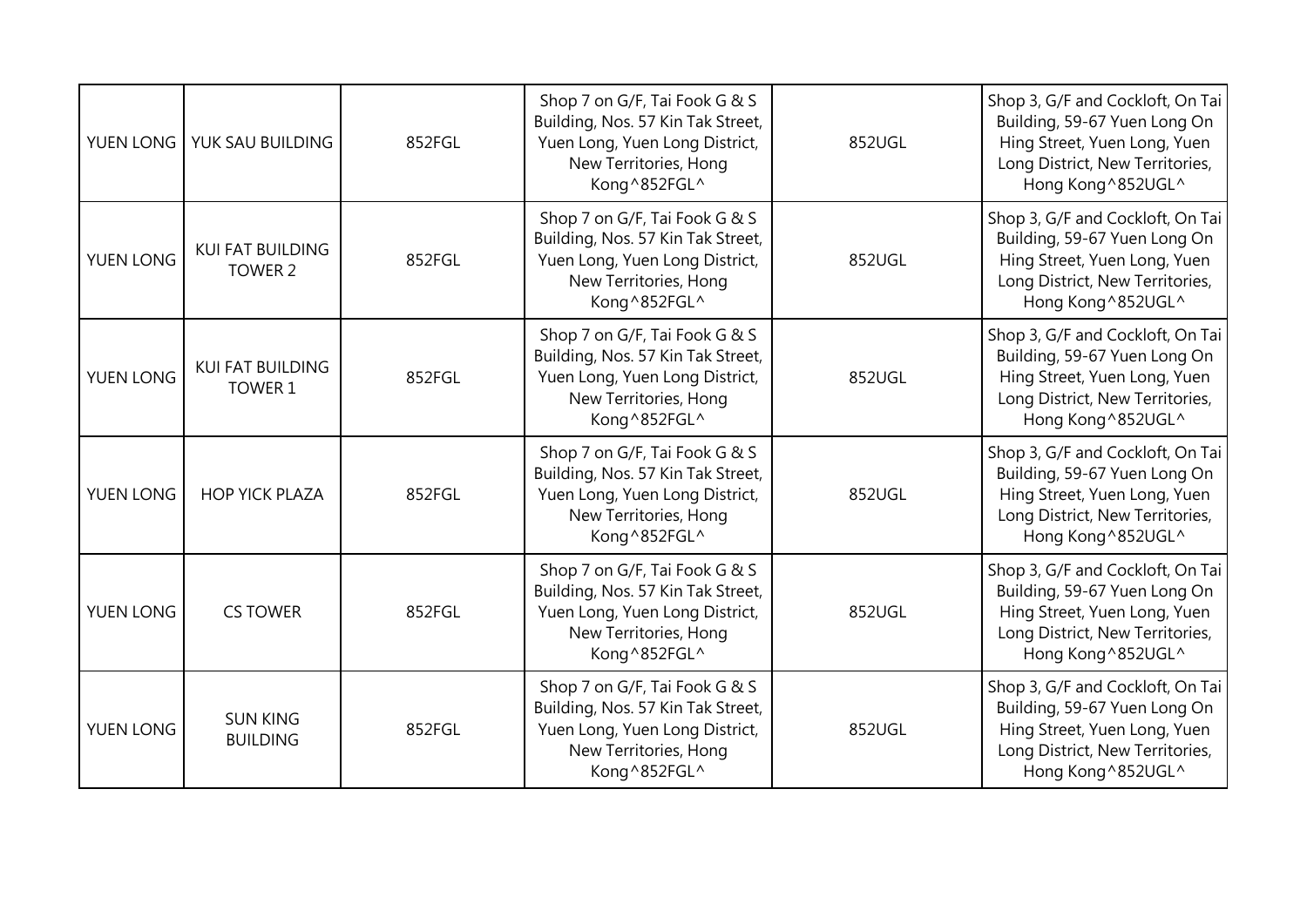|           | YUEN LONG SHUN HO BUILDING                                        | 852FGL | Shop 7 on G/F, Tai Fook G & S<br>Building, Nos. 57 Kin Tak Street,<br>Yuen Long, Yuen Long District,<br>New Territories, Hong<br>Kong^852FGL^ | 852UGL | Shop 3, G/F and Cockloft, On Tai<br>Building, 59-67 Yuen Long On<br>Hing Street, Yuen Long, Yuen<br>Long District, New Territories,<br>Hong Kong ^852UGL^ |
|-----------|-------------------------------------------------------------------|--------|-----------------------------------------------------------------------------------------------------------------------------------------------|--------|-----------------------------------------------------------------------------------------------------------------------------------------------------------|
| YUEN LONG | <b>KWAN WAH</b><br><b>BUILDING</b>                                | 852FGL | Shop 7 on G/F, Tai Fook G & S<br>Building, Nos. 57 Kin Tak Street,<br>Yuen Long, Yuen Long District,<br>New Territories, Hong<br>Kong^852FGL^ | 852UGL | Shop 3, G/F and Cockloft, On Tai<br>Building, 59-67 Yuen Long On<br>Hing Street, Yuen Long, Yuen<br>Long District, New Territories,<br>Hong Kong ^852UGL^ |
| YUEN LONG | <b>FU KING BUILDING</b>                                           | 852FGL | Shop 7 on G/F, Tai Fook G & S<br>Building, Nos. 57 Kin Tak Street,<br>Yuen Long, Yuen Long District,<br>New Territories, Hong<br>Kong^852FGL^ | 852UGL | Shop 3, G/F and Cockloft, On Tai<br>Building, 59-67 Yuen Long On<br>Hing Street, Yuen Long, Yuen<br>Long District, New Territories,<br>Hong Kong ^852UGL^ |
| YUEN LONG | <b>HAU TAK BUILDING</b>                                           | 852FGL | Shop 7 on G/F, Tai Fook G & S<br>Building, Nos. 57 Kin Tak Street,<br>Yuen Long, Yuen Long District,<br>New Territories, Hong<br>Kong^852FGL^ | 852UGL | Shop 3, G/F and Cockloft, On Tai<br>Building, 59-67 Yuen Long On<br>Hing Street, Yuen Long, Yuen<br>Long District, New Territories,<br>Hong Kong ^852UGL^ |
| YUEN LONG | <b>SHUN TUNG</b><br><b>BUILDING</b>                               | 852FGL | Shop 7 on G/F, Tai Fook G & S<br>Building, Nos. 57 Kin Tak Street,<br>Yuen Long, Yuen Long District,<br>New Territories, Hong<br>Kong^852FGL^ | 852UGL | Shop 3, G/F and Cockloft, On Tai<br>Building, 59-67 Yuen Long On<br>Hing Street, Yuen Long, Yuen<br>Long District, New Territories,<br>Hong Kong ^852UGL^ |
| YUEN LONG | <b>SHIU KING</b><br><b>BUILDING / SIU</b><br><b>KING BUILDING</b> | 852FGL | Shop 7 on G/F, Tai Fook G & S<br>Building, Nos. 57 Kin Tak Street,<br>Yuen Long, Yuen Long District,<br>New Territories, Hong<br>Kong^852FGL^ | 852UGL | Shop 3, G/F and Cockloft, On Tai<br>Building, 59-67 Yuen Long On<br>Hing Street, Yuen Long, Yuen<br>Long District, New Territories,<br>Hong Kong ^852UGL^ |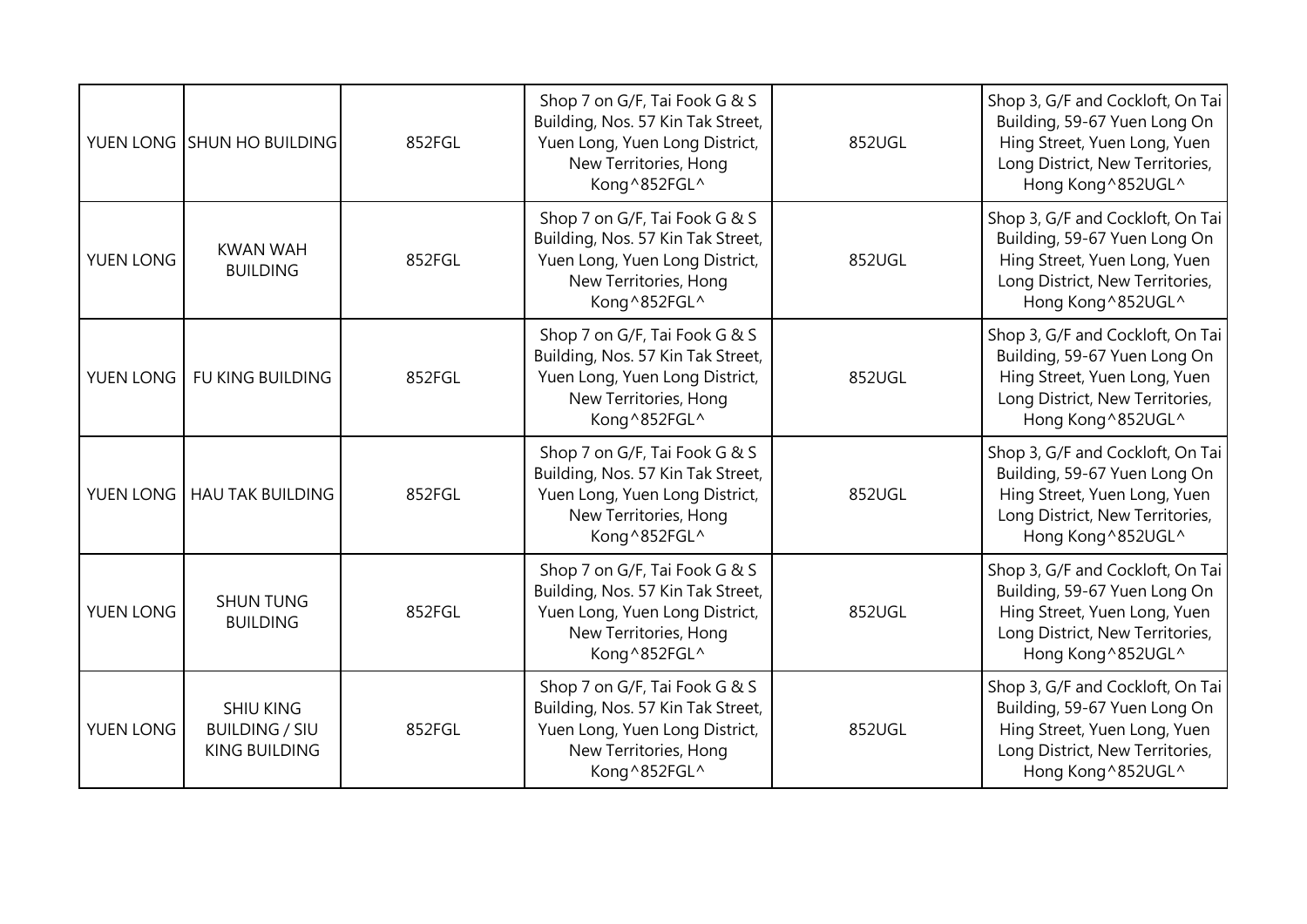| YUEN LONG | <b>KIN YICK BUILDING</b>             | 852FGL | Shop 7 on G/F, Tai Fook G & S<br>Building, Nos. 57 Kin Tak Street,<br>Yuen Long, Yuen Long District,<br>New Territories, Hong<br>Kong^852FGL^ | 852UGL | Shop 3, G/F and Cockloft, On Tai<br>Building, 59-67 Yuen Long On<br>Hing Street, Yuen Long, Yuen<br>Long District, New Territories,<br>Hong Kong ^852UGL^ |
|-----------|--------------------------------------|--------|-----------------------------------------------------------------------------------------------------------------------------------------------|--------|-----------------------------------------------------------------------------------------------------------------------------------------------------------|
| YUEN LONG | <b>TRIUMPHANT</b><br><b>COURT</b>    | 852FGL | Shop 7 on G/F, Tai Fook G & S<br>Building, Nos. 57 Kin Tak Street,<br>Yuen Long, Yuen Long District,<br>New Territories, Hong<br>Kong^852FGL^ | 852UGL | Shop 3, G/F and Cockloft, On Tai<br>Building, 59-67 Yuen Long On<br>Hing Street, Yuen Long, Yuen<br>Long District, New Territories,<br>Hong Kong ^852UGL^ |
| YUEN LONG | <b>GOOD VIEW</b><br><b>BUILDING</b>  | 852FGL | Shop 7 on G/F, Tai Fook G & S<br>Building, Nos. 57 Kin Tak Street,<br>Yuen Long, Yuen Long District,<br>New Territories, Hong<br>Kong^852FGL^ | 852UGL | Shop 3, G/F and Cockloft, On Tai<br>Building, 59-67 Yuen Long On<br>Hing Street, Yuen Long, Yuen<br>Long District, New Territories,<br>Hong Kong ^852UGL^ |
| YUEN LONG | <b>KAM LONG</b><br><b>BUILDING</b>   | 852FGL | Shop 7 on G/F, Tai Fook G & S<br>Building, Nos. 57 Kin Tak Street,<br>Yuen Long, Yuen Long District,<br>New Territories, Hong<br>Kong^852FGL^ | 852UGL | Shop 3, G/F and Cockloft, On Tai<br>Building, 59-67 Yuen Long On<br>Hing Street, Yuen Long, Yuen<br>Long District, New Territories,<br>Hong Kong ^852UGL^ |
| YUEN LONG | <b>HING LOONG</b><br><b>BUILDING</b> | 852FGL | Shop 7 on G/F, Tai Fook G & S<br>Building, Nos. 57 Kin Tak Street,<br>Yuen Long, Yuen Long District,<br>New Territories, Hong<br>Kong^852FGL^ | 852UGL | Shop 3, G/F and Cockloft, On Tai<br>Building, 59-67 Yuen Long On<br>Hing Street, Yuen Long, Yuen<br>Long District, New Territories,<br>Hong Kong ^852UGL^ |
| YUEN LONG | <b>KIN SHING</b><br><b>BUILDING</b>  | 852FGL | Shop 7 on G/F, Tai Fook G & S<br>Building, Nos. 57 Kin Tak Street,<br>Yuen Long, Yuen Long District,<br>New Territories, Hong<br>Kong^852FGL^ | 852UGL | Shop 3, G/F and Cockloft, On Tai<br>Building, 59-67 Yuen Long On<br>Hing Street, Yuen Long, Yuen<br>Long District, New Territories,<br>Hong Kong ^852UGL^ |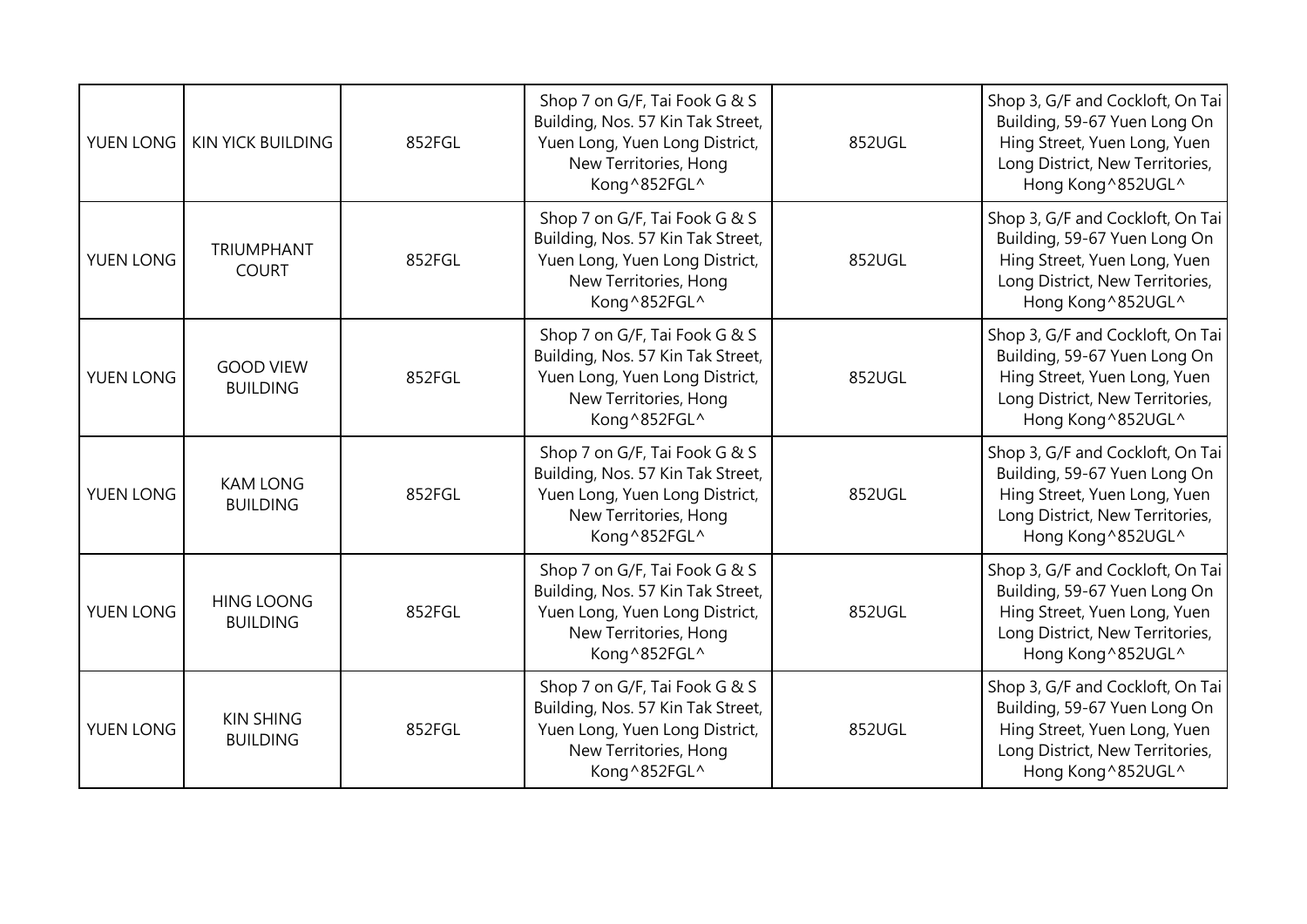| YUEN LONG | <b>MAU TAN</b><br><b>MANSION</b>        | 852FGL | Shop 7 on G/F, Tai Fook G & S<br>Building, Nos. 57 Kin Tak Street,<br>Yuen Long, Yuen Long District,<br>New Territories, Hong<br>Kong^852FGL^ | 852UGL | Shop 3, G/F and Cockloft, On Tai<br>Building, 59-67 Yuen Long On<br>Hing Street, Yuen Long, Yuen<br>Long District, New Territories,<br>Hong Kong ^852UGL^ |
|-----------|-----------------------------------------|--------|-----------------------------------------------------------------------------------------------------------------------------------------------|--------|-----------------------------------------------------------------------------------------------------------------------------------------------------------|
| YUEN LONG | <b>HUNG MIN</b><br><b>BUILDING</b>      | 852FGL | Shop 7 on G/F, Tai Fook G & S<br>Building, Nos. 57 Kin Tak Street,<br>Yuen Long, Yuen Long District,<br>New Territories, Hong<br>Kong^852FGL^ | 852UGL | Shop 3, G/F and Cockloft, On Tai<br>Building, 59-67 Yuen Long On<br>Hing Street, Yuen Long, Yuen<br>Long District, New Territories,<br>Hong Kong ^852UGL^ |
| YUEN LONG | <b>TAI TONG</b><br><b>MANSION</b>       | 852FGL | Shop 7 on G/F, Tai Fook G & S<br>Building, Nos. 57 Kin Tak Street,<br>Yuen Long, Yuen Long District,<br>New Territories, Hong<br>Kong^852FGL^ | 852UGL | Shop 3, G/F and Cockloft, On Tai<br>Building, 59-67 Yuen Long On<br>Hing Street, Yuen Long, Yuen<br>Long District, New Territories,<br>Hong Kong ^852UGL^ |
| YUEN LONG | <b>ORION COURT</b>                      | 852FGL | Shop 7 on G/F, Tai Fook G & S<br>Building, Nos. 57 Kin Tak Street,<br>Yuen Long, Yuen Long District,<br>New Territories, Hong<br>Kong^852FGL^ | 852UGL | Shop 3, G/F and Cockloft, On Tai<br>Building, 59-67 Yuen Long On<br>Hing Street, Yuen Long, Yuen<br>Long District, New Territories,<br>Hong Kong ^852UGL^ |
| YUEN LONG | <b>HOP YICK PLAZA</b><br><b>BLOCK B</b> | 852FGL | Shop 7 on G/F, Tai Fook G & S<br>Building, Nos. 57 Kin Tak Street,<br>Yuen Long, Yuen Long District,<br>New Territories, Hong<br>Kong^852FGL^ | 852UGL | Shop 3, G/F and Cockloft, On Tai<br>Building, 59-67 Yuen Long On<br>Hing Street, Yuen Long, Yuen<br>Long District, New Territories,<br>Hong Kong ^852UGL^ |
| YUEN LONG | <b>HOP YICK PLAZA</b><br><b>BLOCK A</b> | 852FGL | Shop 7 on G/F, Tai Fook G & S<br>Building, Nos. 57 Kin Tak Street,<br>Yuen Long, Yuen Long District,<br>New Territories, Hong<br>Kong^852FGL^ | 852UGL | Shop 3, G/F and Cockloft, On Tai<br>Building, 59-67 Yuen Long On<br>Hing Street, Yuen Long, Yuen<br>Long District, New Territories,<br>Hong Kong ^852UGL^ |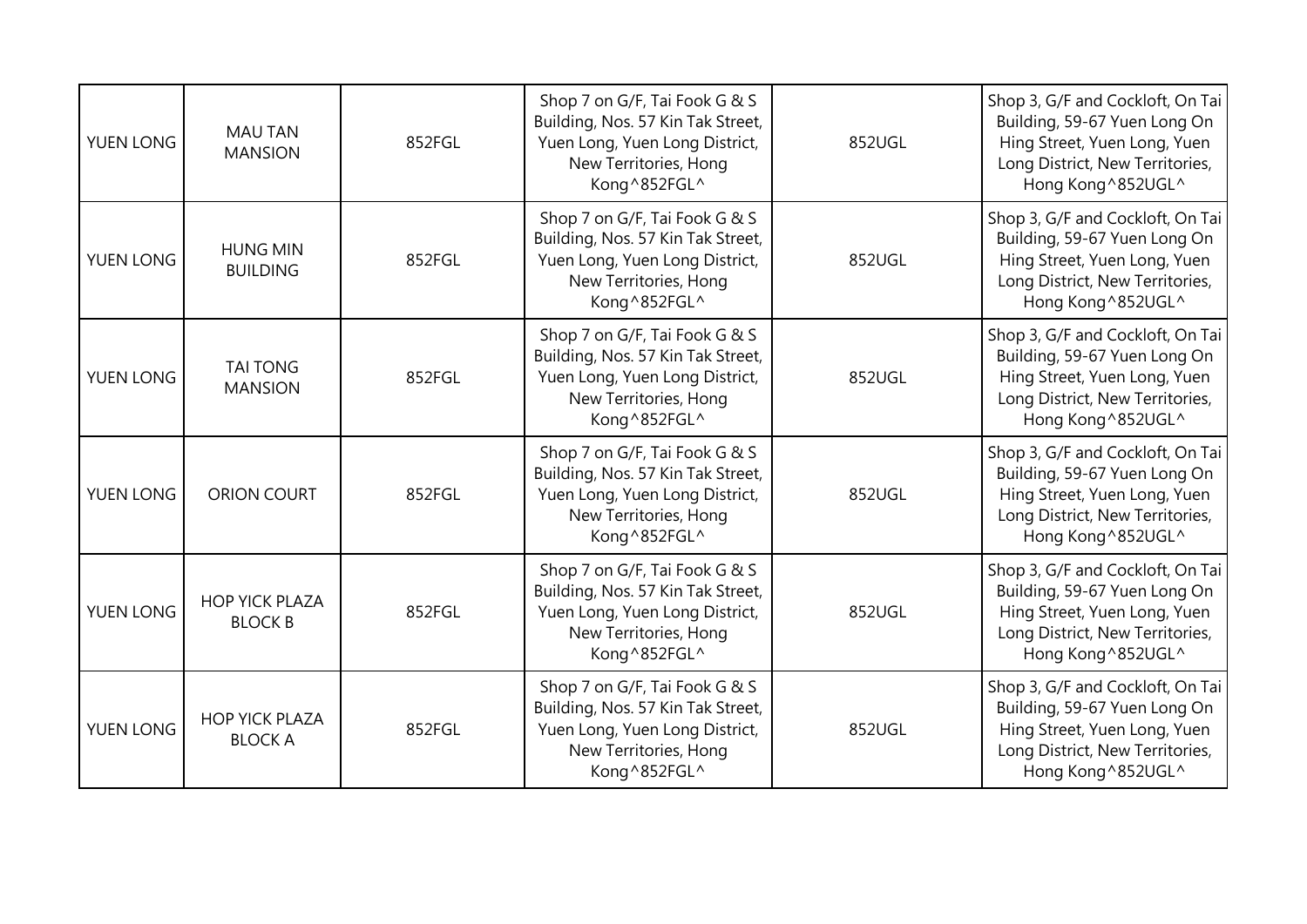|                  | YUEN LONG   FUNG CHOY HOUSE          | 852FGL | Shop 7 on G/F, Tai Fook G & S<br>Building, Nos. 57 Kin Tak Street,<br>Yuen Long, Yuen Long District,<br>New Territories, Hong<br>Kong^852FGL^ | 852UGL | Shop 3, G/F and Cockloft, On Tai<br>Building, 59-67 Yuen Long On<br>Hing Street, Yuen Long, Yuen<br>Long District, New Territories,<br>Hong Kong ^852UGL^ |
|------------------|--------------------------------------|--------|-----------------------------------------------------------------------------------------------------------------------------------------------|--------|-----------------------------------------------------------------------------------------------------------------------------------------------------------|
|                  | YUEN LONG   YEE KING BUILDING        | 852FGL | Shop 7 on G/F, Tai Fook G & S<br>Building, Nos. 57 Kin Tak Street,<br>Yuen Long, Yuen Long District,<br>New Territories, Hong<br>Kong^852FGL^ | 852UGL | Shop 3, G/F and Cockloft, On Tai<br>Building, 59-67 Yuen Long On<br>Hing Street, Yuen Long, Yuen<br>Long District, New Territories,<br>Hong Kong ^852UGL^ |
| YUEN LONG        | <b>KWONG MING</b><br><b>BUILDING</b> | 852FGL | Shop 7 on G/F, Tai Fook G & S<br>Building, Nos. 57 Kin Tak Street,<br>Yuen Long, Yuen Long District,<br>New Territories, Hong<br>Kong^852FGL^ | 852UGL | Shop 3, G/F and Cockloft, On Tai<br>Building, 59-67 Yuen Long On<br>Hing Street, Yuen Long, Yuen<br>Long District, New Territories,<br>Hong Kong ^852UGL^ |
| <b>YUEN LONG</b> | YEE ON BUILDING                      | 852FGL | Shop 7 on G/F, Tai Fook G & S<br>Building, Nos. 57 Kin Tak Street,<br>Yuen Long, Yuen Long District,<br>New Territories, Hong<br>Kong^852FGL^ | 852UGL | Shop 3, G/F and Cockloft, On Tai<br>Building, 59-67 Yuen Long On<br>Hing Street, Yuen Long, Yuen<br>Long District, New Territories,<br>Hong Kong ^852UGL^ |
| YUEN LONG        | FOO CHOY HOUSE                       | 852FGL | Shop 7 on G/F, Tai Fook G & S<br>Building, Nos. 57 Kin Tak Street,<br>Yuen Long, Yuen Long District,<br>New Territories, Hong<br>Kong^852FGL^ | 852UGL | Shop 3, G/F and Cockloft, On Tai<br>Building, 59-67 Yuen Long On<br>Hing Street, Yuen Long, Yuen<br>Long District, New Territories,<br>Hong Kong ^852UGL^ |
| YUEN LONG        | <b>WING LIGHT</b><br><b>BUILDING</b> | 852FGL | Shop 7 on G/F, Tai Fook G & S<br>Building, Nos. 57 Kin Tak Street,<br>Yuen Long, Yuen Long District,<br>New Territories, Hong<br>Kong^852FGL^ | 852UGL | Shop 3, G/F and Cockloft, On Tai<br>Building, 59-67 Yuen Long On<br>Hing Street, Yuen Long, Yuen<br>Long District, New Territories,<br>Hong Kong ^852UGL^ |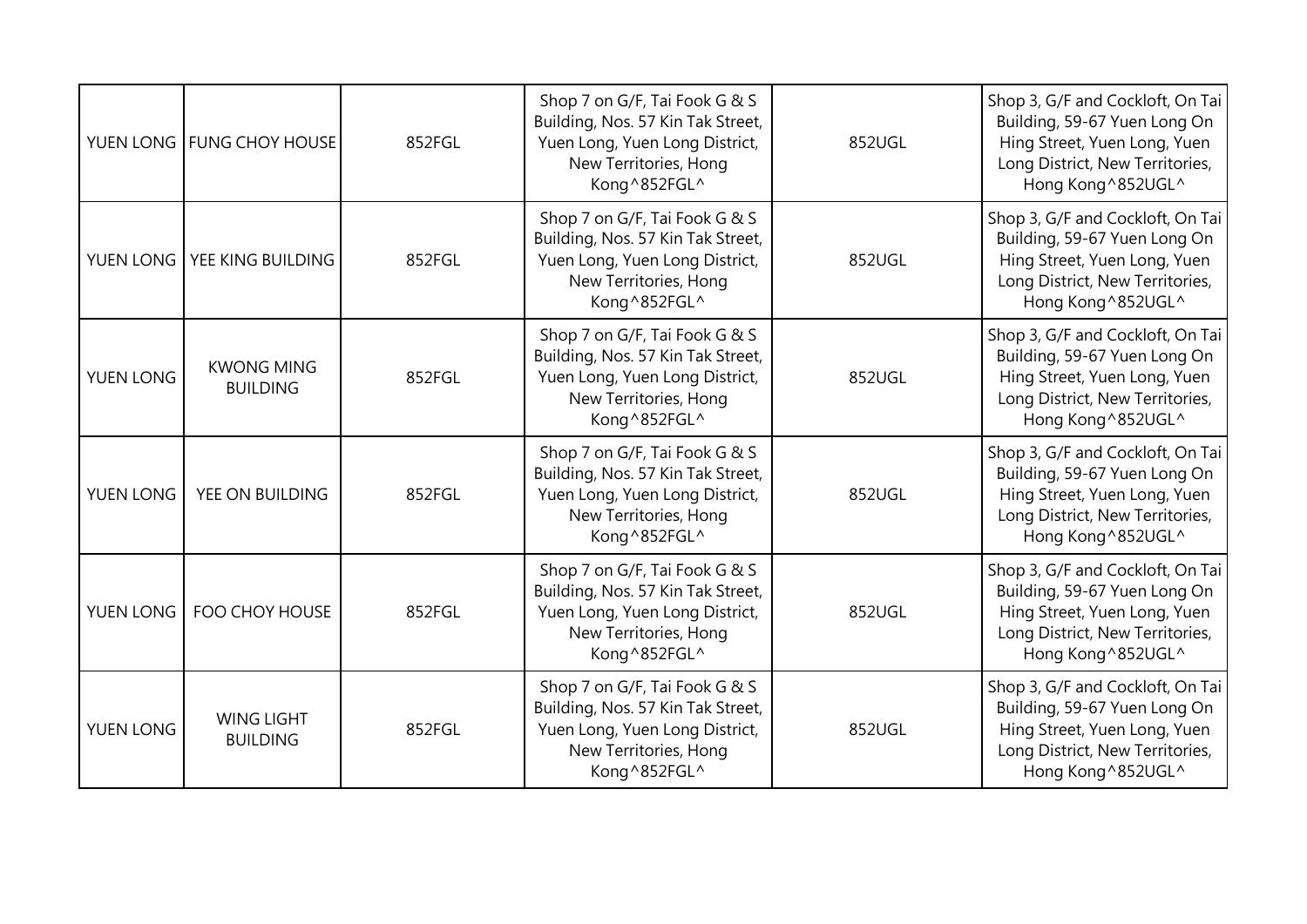| YUEN LONG | YUEN LONG HANG<br><b>LUNG BANK</b><br><b>BUILDING</b> | 852FGL | Shop 7 on G/F, Tai Fook G & S<br>Building, Nos. 57 Kin Tak Street,<br>Yuen Long, Yuen Long District,<br>New Territories, Hong<br>Kong^852FGL^ | 852UGL | Shop 3, G/F and Cockloft, On Tai<br>Building, 59-67 Yuen Long On<br>Hing Street, Yuen Long, Yuen<br>Long District, New Territories,<br>Hong Kong ^852UGL^ |
|-----------|-------------------------------------------------------|--------|-----------------------------------------------------------------------------------------------------------------------------------------------|--------|-----------------------------------------------------------------------------------------------------------------------------------------------------------|
| YUEN LONG | <b>KWONG WAH</b><br><b>CENTRE</b>                     | 852FGL | Shop 7 on G/F, Tai Fook G & S<br>Building, Nos. 57 Kin Tak Street,<br>Yuen Long, Yuen Long District,<br>New Territories, Hong<br>Kong^852FGL^ | 852UGL | Shop 3, G/F and Cockloft, On Tai<br>Building, 59-67 Yuen Long On<br>Hing Street, Yuen Long, Yuen<br>Long District, New Territories,<br>Hong Kong ^852UGL^ |
| YUEN LONG | <b>KWONG WAH</b><br>PLAZA                             | 852FGL | Shop 7 on G/F, Tai Fook G & S<br>Building, Nos. 57 Kin Tak Street,<br>Yuen Long, Yuen Long District,<br>New Territories, Hong<br>Kong^852FGL^ | 852UGL | Shop 3, G/F and Cockloft, On Tai<br>Building, 59-67 Yuen Long On<br>Hing Street, Yuen Long, Yuen<br>Long District, New Territories,<br>Hong Kong ^852UGL^ |
|           | YUEN LONG YEE FUNG BUILDING                           | 852FGL | Shop 7 on G/F, Tai Fook G & S<br>Building, Nos. 57 Kin Tak Street,<br>Yuen Long, Yuen Long District,<br>New Territories, Hong<br>Kong^852FGL^ | 852UGL | Shop 3, G/F and Cockloft, On Tai<br>Building, 59-67 Yuen Long On<br>Hing Street, Yuen Long, Yuen<br>Long District, New Territories,<br>Hong Kong ^852UGL^ |
| YUEN LONG | FULL YAU COURT                                        | 852FGL | Shop 7 on G/F, Tai Fook G & S<br>Building, Nos. 57 Kin Tak Street,<br>Yuen Long, Yuen Long District,<br>New Territories, Hong<br>Kong^852FGL^ | 852UGL | Shop 3, G/F and Cockloft, On Tai<br>Building, 59-67 Yuen Long On<br>Hing Street, Yuen Long, Yuen<br>Long District, New Territories,<br>Hong Kong ^852UGL^ |
| YUEN LONG | <b>KIN WAI BUILDING</b>                               | 852FGL | Shop 7 on G/F, Tai Fook G & S<br>Building, Nos. 57 Kin Tak Street,<br>Yuen Long, Yuen Long District,<br>New Territories, Hong<br>Kong^852FGL^ | 852UGL | Shop 3, G/F and Cockloft, On Tai<br>Building, 59-67 Yuen Long On<br>Hing Street, Yuen Long, Yuen<br>Long District, New Territories,<br>Hong Kong ^852UGL^ |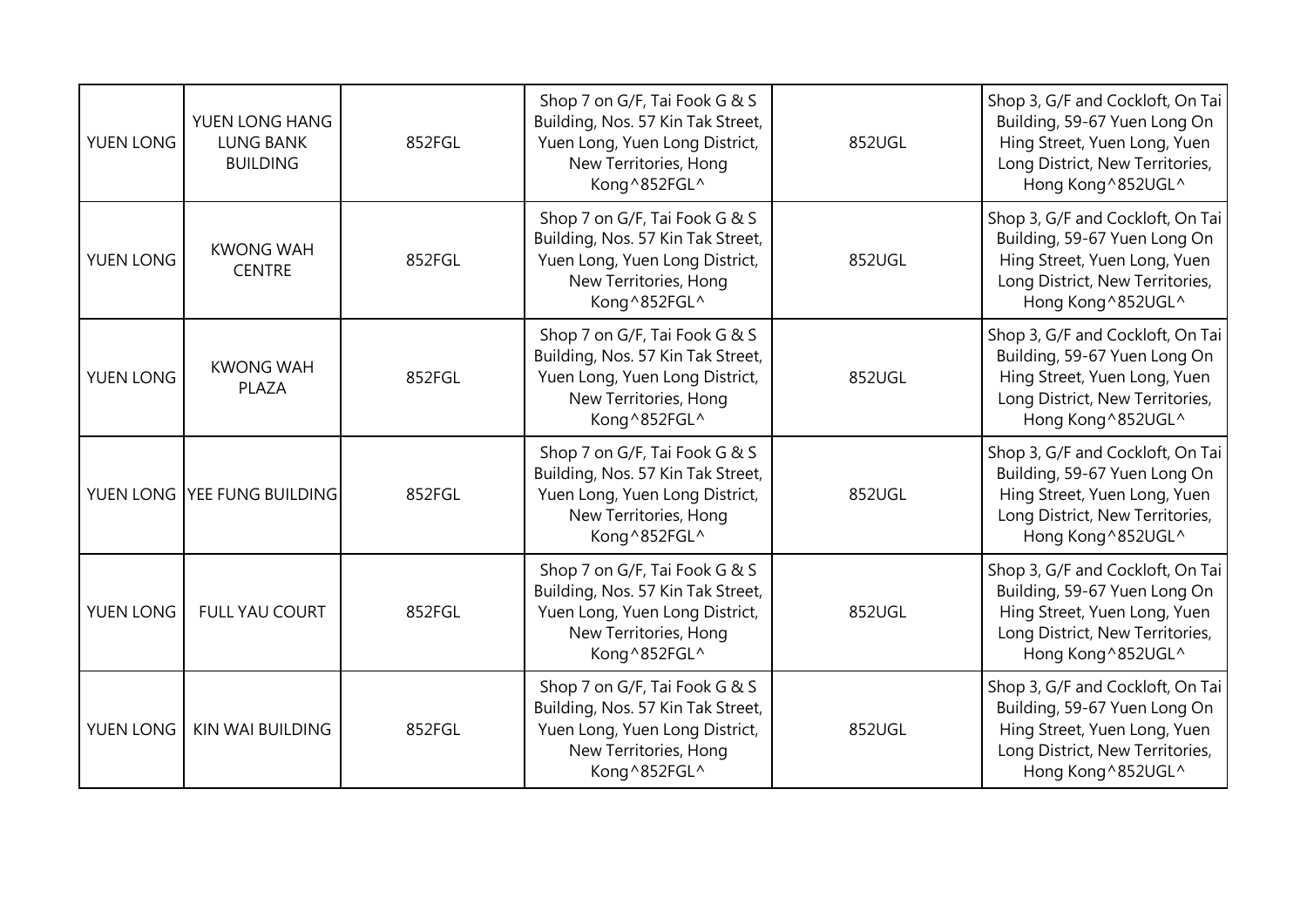| YUEN LONG | <b>BOC YUEN LONG</b><br><b>COMMERCIAL</b><br><b>CENTRE</b> | 852UGL | Shop 3, G/F and Cockloft, On Tai<br>Building, 59-67 Yuen Long On<br>Hing Street, Yuen Long, Yuen<br>Long District, New Territories,<br>Hong Kong^852UGL^  | 852FGL | Shop 7 on G/F, Tai Fook G & S<br>Building, Nos. 57 Kin Tak Street,<br>Yuen Long, Yuen Long District,<br>New Territories, Hong<br>Kong^852FGL^  |
|-----------|------------------------------------------------------------|--------|-----------------------------------------------------------------------------------------------------------------------------------------------------------|--------|------------------------------------------------------------------------------------------------------------------------------------------------|
| YUEN LONG | <b>KIN SUN HOUSE</b>                                       | 852UGL | Shop 3, G/F and Cockloft, On Tai<br>Building, 59-67 Yuen Long On<br>Hing Street, Yuen Long, Yuen<br>Long District, New Territories,<br>Hong Kong^852UGL^  | 852FGL | Shop 7 on G/F, Tai Fook G & S<br>Building, Nos. 57 Kin Tak Street,<br>Yuen Long, Yuen Long District,<br>New Territories, Hong<br>Kong^852FGL^  |
| YUEN LONG | <b>KWOK WAH</b><br><b>MANSION</b>                          | 852UGL | Shop 3, G/F and Cockloft, On Tai<br>Building, 59-67 Yuen Long On<br>Hing Street, Yuen Long, Yuen<br>Long District, New Territories,<br>Hong Kong^852UGL^  | 852FGL | Shop 7 on G/F, Tai Fook G & S<br>Building, Nos. 57 Kin Tak Street,<br>Yuen Long, Yuen Long District,<br>New Territories, Hong<br>Kong^852FGL^  |
| YUEN LONG | <b>HSBC BUILDING</b><br><b>YUEN LONG</b>                   | 852UGL | Shop 3, G/F and Cockloft, On Tai<br>Building, 59-67 Yuen Long On<br>Hing Street, Yuen Long, Yuen<br>Long District, New Territories,<br>Hong Kong ^852UGL^ | 852FGL | Shop 7 on G/F, Tai Fook G & S<br>Building, Nos. 57 Kin Tak Street,<br>Yuen Long, Yuen Long District,<br>New Territories, Hong<br>Kong^852FGL^  |
| YUEN LONG | <b>TUNG YIK BUILDING</b>                                   | 852UGL | Shop 3, G/F and Cockloft, On Tai<br>Building, 59-67 Yuen Long On<br>Hing Street, Yuen Long, Yuen<br>Long District, New Territories,<br>Hong Kong ^852UGL^ | 852FGL | Shop 7 on G/F, Tai Fook G & S<br>Building, Nos. 57 Kin Tak Street,<br>Yuen Long, Yuen Long District,<br>New Territories, Hong<br>Kong ^852FGL^ |
| YUEN LONG | <b>CHEUNG FAT</b><br><b>BUILDING</b>                       | 852UGL | Shop 3, G/F and Cockloft, On Tai<br>Building, 59-67 Yuen Long On<br>Hing Street, Yuen Long, Yuen<br>Long District, New Territories,<br>Hong Kong ^852UGL^ | 852FGL | Shop 7 on G/F, Tai Fook G & S<br>Building, Nos. 57 Kin Tak Street,<br>Yuen Long, Yuen Long District,<br>New Territories, Hong<br>Kong^852FGL^  |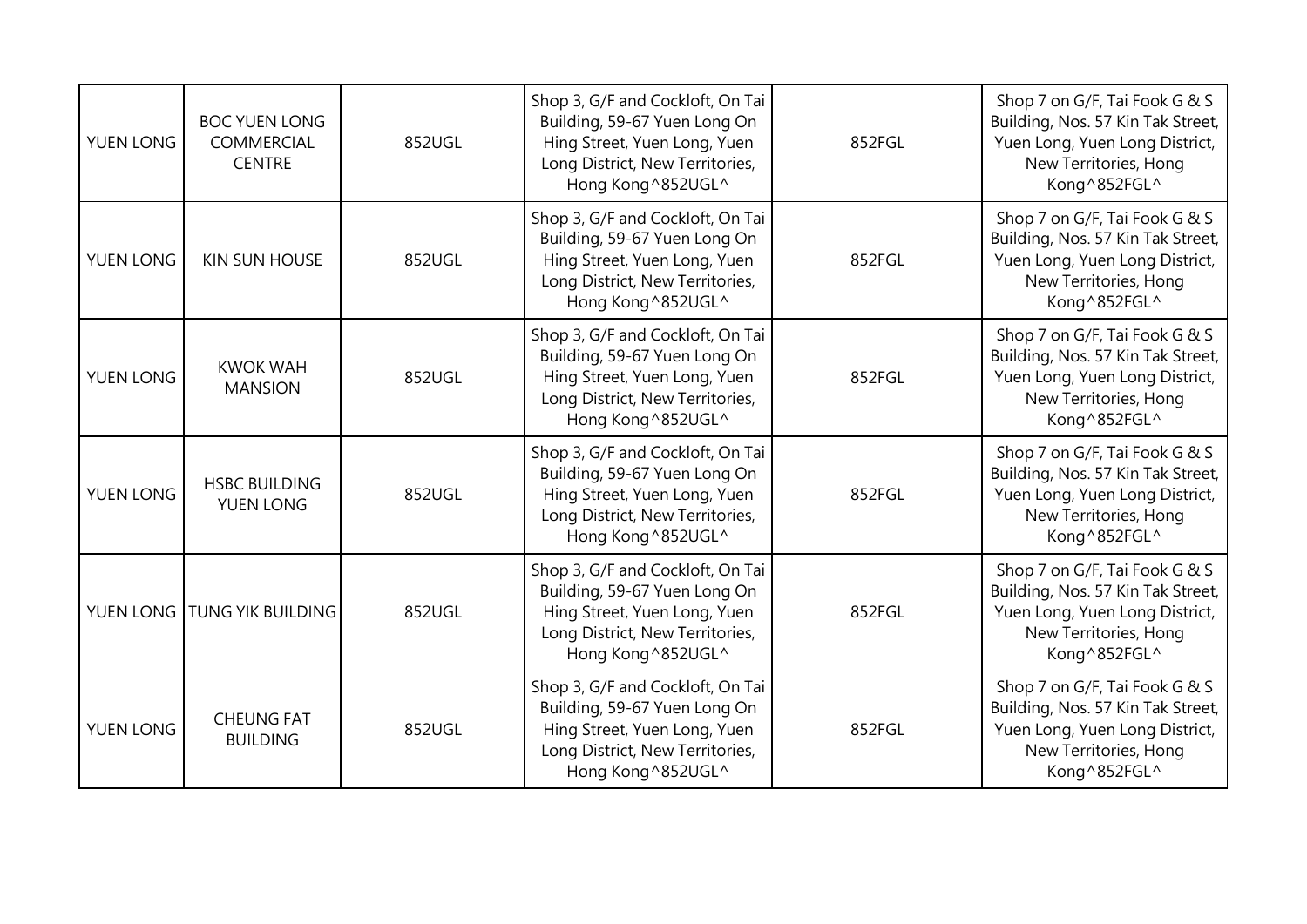| YUEN LONG | LEE KING BUILDING                   | 852UGL | Shop 3, G/F and Cockloft, On Tai<br>Building, 59-67 Yuen Long On<br>Hing Street, Yuen Long, Yuen<br>Long District, New Territories,<br>Hong Kong^852UGL^  | 852FGL | Shop 7 on G/F, Tai Fook G & S<br>Building, Nos. 57 Kin Tak Street,<br>Yuen Long, Yuen Long District,<br>New Territories, Hong<br>Kong ^852FGL^ |
|-----------|-------------------------------------|--------|-----------------------------------------------------------------------------------------------------------------------------------------------------------|--------|------------------------------------------------------------------------------------------------------------------------------------------------|
| YUEN LONG | <b>HONG NING</b><br><b>BUILDING</b> | 852UGL | Shop 3, G/F and Cockloft, On Tai<br>Building, 59-67 Yuen Long On<br>Hing Street, Yuen Long, Yuen<br>Long District, New Territories,<br>Hong Kong^852UGL^  | 852FGL | Shop 7 on G/F, Tai Fook G & S<br>Building, Nos. 57 Kin Tak Street,<br>Yuen Long, Yuen Long District,<br>New Territories, Hong<br>Kong ^852FGL^ |
| YUEN LONG | <b>KWAN TAK</b><br><b>BUILDING</b>  | 852UGL | Shop 3, G/F and Cockloft, On Tai<br>Building, 59-67 Yuen Long On<br>Hing Street, Yuen Long, Yuen<br>Long District, New Territories,<br>Hong Kong^852UGL^  | 852FGL | Shop 7 on G/F, Tai Fook G & S<br>Building, Nos. 57 Kin Tak Street,<br>Yuen Long, Yuen Long District,<br>New Territories, Hong<br>Kong^852FGL^  |
|           | YUEN LONG HING FAT BUILDING         | 852UGL | Shop 3, G/F and Cockloft, On Tai<br>Building, 59-67 Yuen Long On<br>Hing Street, Yuen Long, Yuen<br>Long District, New Territories,<br>Hong Kong ^852UGL^ | 852FGL | Shop 7 on G/F, Tai Fook G & S<br>Building, Nos. 57 Kin Tak Street,<br>Yuen Long, Yuen Long District,<br>New Territories, Hong<br>Kong^852FGL^  |
|           | YUEN LONG YUK SING BUILDING         | 852UGL | Shop 3, G/F and Cockloft, On Tai<br>Building, 59-67 Yuen Long On<br>Hing Street, Yuen Long, Yuen<br>Long District, New Territories,<br>Hong Kong^852UGL^  | 852FGL | Shop 7 on G/F, Tai Fook G & S<br>Building, Nos. 57 Kin Tak Street,<br>Yuen Long, Yuen Long District,<br>New Territories, Hong<br>Kong ^852FGL^ |
| YUEN LONG | <b>KAM LUN</b><br><b>MANSION</b>    | 852UGL | Shop 3, G/F and Cockloft, On Tai<br>Building, 59-67 Yuen Long On<br>Hing Street, Yuen Long, Yuen<br>Long District, New Territories,<br>Hong Kong^852UGL^  | 852FGL | Shop 7 on G/F, Tai Fook G & S<br>Building, Nos. 57 Kin Tak Street,<br>Yuen Long, Yuen Long District,<br>New Territories, Hong<br>Kong^852FGL^  |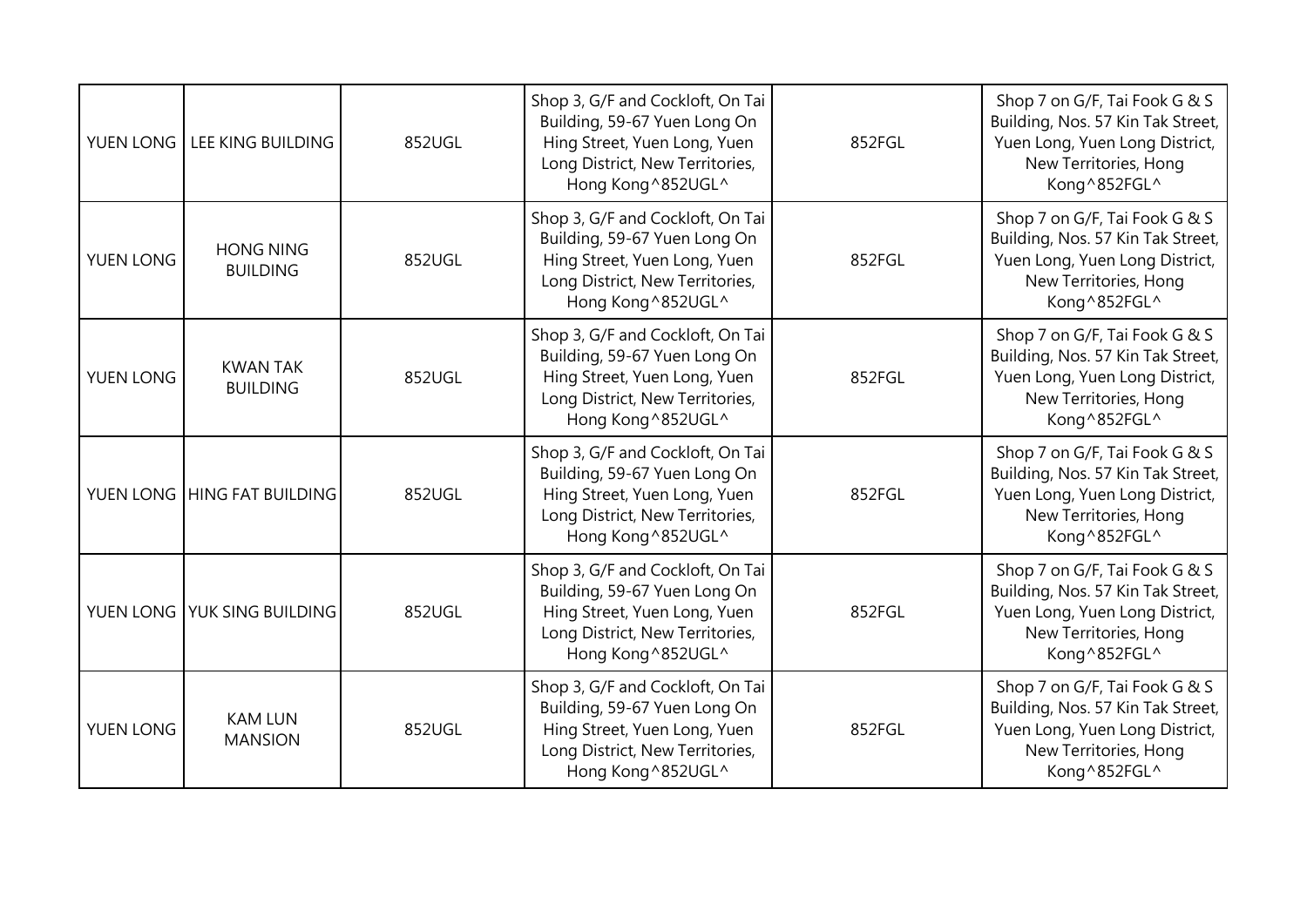| YUEN LONG | WAH YAN<br><b>BUILDING</b>               | 852UGL | Shop 3, G/F and Cockloft, On Tai<br>Building, 59-67 Yuen Long On<br>Hing Street, Yuen Long, Yuen<br>Long District, New Territories,<br>Hong Kong^852UGL^  | 852FGL | Shop 7 on G/F, Tai Fook G & S<br>Building, Nos. 57 Kin Tak Street,<br>Yuen Long, Yuen Long District,<br>New Territories, Hong<br>Kong ^852FGL^ |
|-----------|------------------------------------------|--------|-----------------------------------------------------------------------------------------------------------------------------------------------------------|--------|------------------------------------------------------------------------------------------------------------------------------------------------|
| YUEN LONG | <b>KA HO BUILDING</b>                    | 852UGL | Shop 3, G/F and Cockloft, On Tai<br>Building, 59-67 Yuen Long On<br>Hing Street, Yuen Long, Yuen<br>Long District, New Territories,<br>Hong Kong^852UGL^  | 852FGL | Shop 7 on G/F, Tai Fook G & S<br>Building, Nos. 57 Kin Tak Street,<br>Yuen Long, Yuen Long District,<br>New Territories, Hong<br>Kong ^852FGL^ |
|           | YUEN LONG LOK SING BUILDING              | 852UGL | Shop 3, G/F and Cockloft, On Tai<br>Building, 59-67 Yuen Long On<br>Hing Street, Yuen Long, Yuen<br>Long District, New Territories,<br>Hong Kong^852UGL^  | 852FGL | Shop 7 on G/F, Tai Fook G & S<br>Building, Nos. 57 Kin Tak Street,<br>Yuen Long, Yuen Long District,<br>New Territories, Hong<br>Kong^852FGL^  |
| YUEN LONG | YUEN LONG<br>COMMERCIAL<br><b>CENTRE</b> | 852UGL | Shop 3, G/F and Cockloft, On Tai<br>Building, 59-67 Yuen Long On<br>Hing Street, Yuen Long, Yuen<br>Long District, New Territories,<br>Hong Kong ^852UGL^ | 852FGL | Shop 7 on G/F, Tai Fook G & S<br>Building, Nos. 57 Kin Tak Street,<br>Yuen Long, Yuen Long District,<br>New Territories, Hong<br>Kong^852FGL^  |
| YUEN LONG | PAK YEE BUILDING                         | 852UGL | Shop 3, G/F and Cockloft, On Tai<br>Building, 59-67 Yuen Long On<br>Hing Street, Yuen Long, Yuen<br>Long District, New Territories,<br>Hong Kong^852UGL^  | 852FGL | Shop 7 on G/F, Tai Fook G & S<br>Building, Nos. 57 Kin Tak Street,<br>Yuen Long, Yuen Long District,<br>New Territories, Hong<br>Kong ^852FGL^ |
| YUEN LONG | <b>LEN SHING</b><br><b>MANSION</b>       | 852UGL | Shop 3, G/F and Cockloft, On Tai<br>Building, 59-67 Yuen Long On<br>Hing Street, Yuen Long, Yuen<br>Long District, New Territories,<br>Hong Kong^852UGL^  | 852FGL | Shop 7 on G/F, Tai Fook G & S<br>Building, Nos. 57 Kin Tak Street,<br>Yuen Long, Yuen Long District,<br>New Territories, Hong<br>Kong^852FGL^  |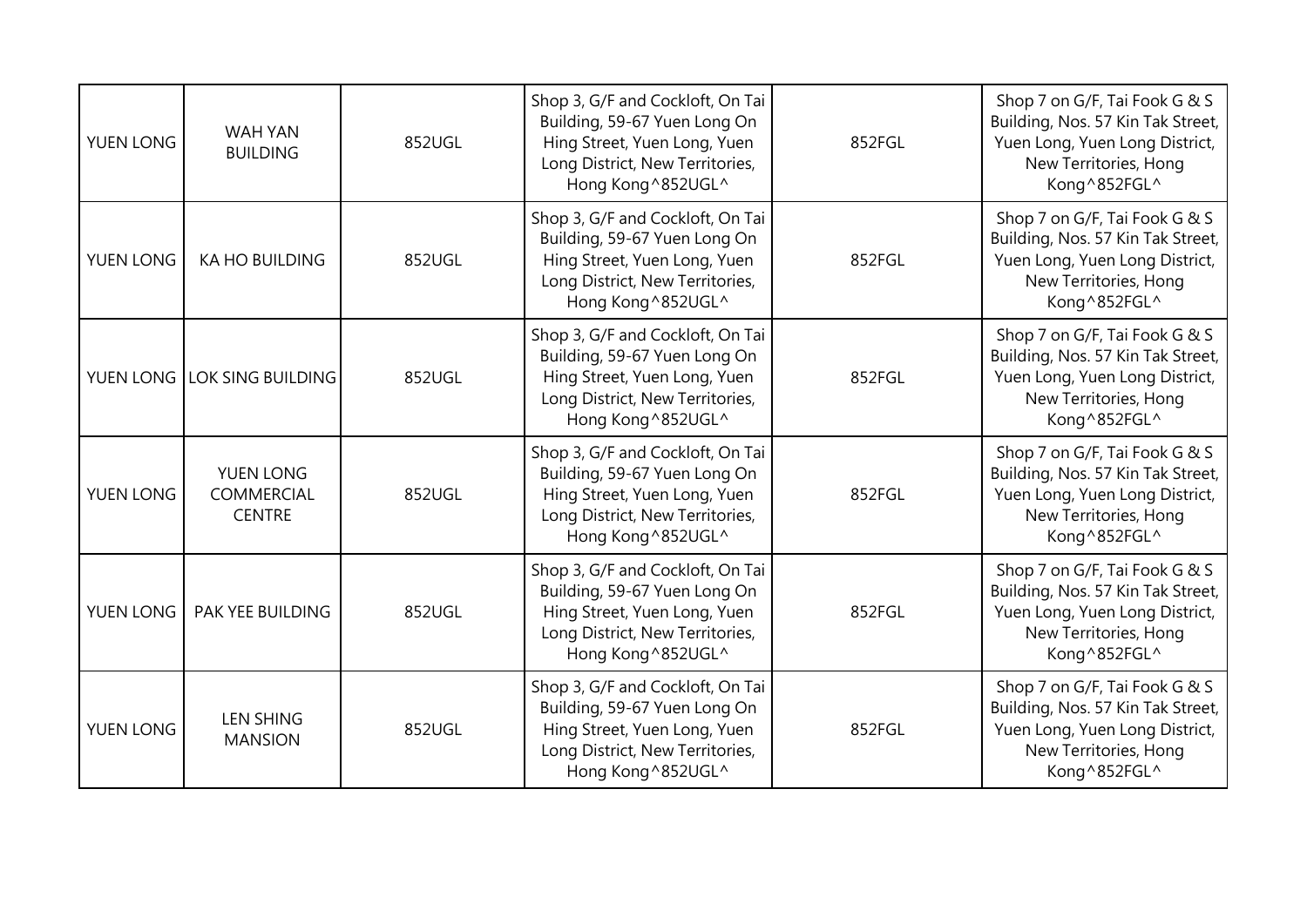| <b>YUEN LONG</b> | <b>TUNG FOOK</b><br><b>BUILDING</b>                                            | 852UGL | Shop 3, G/F and Cockloft, On Tai<br>Building, 59-67 Yuen Long On<br>Hing Street, Yuen Long, Yuen<br>Long District, New Territories,<br>Hong Kong^852UGL^ | 852FGL | Shop 7 on G/F, Tai Fook G & S<br>Building, Nos. 57 Kin Tak Street,<br>Yuen Long, Yuen Long District,<br>New Territories, Hong<br>Kong^852FGL^ |
|------------------|--------------------------------------------------------------------------------|--------|----------------------------------------------------------------------------------------------------------------------------------------------------------|--------|-----------------------------------------------------------------------------------------------------------------------------------------------|
| YUEN LONG        | YUEN LONG<br><b>MANSION</b>                                                    | 852UGL | Shop 3, G/F and Cockloft, On Tai<br>Building, 59-67 Yuen Long On<br>Hing Street, Yuen Long, Yuen<br>Long District, New Territories,<br>Hong Kong^852UGL^ | 852FGL | Shop 7 on G/F, Tai Fook G & S<br>Building, Nos. 57 Kin Tak Street,<br>Yuen Long, Yuen Long District,<br>New Territories, Hong<br>Kong^852FGL^ |
| YUEN LONG        | THE CHURCH OF<br><b>CHRIST IN CHINA</b><br><b>CHUN KWONG</b><br>PRIMARY SCHOOL | 852UGL | Shop 3, G/F and Cockloft, On Tai<br>Building, 59-67 Yuen Long On<br>Hing Street, Yuen Long, Yuen<br>Long District, New Territories,<br>Hong Kong^852UGL^ | 852FGL | Shop 7 on G/F, Tai Fook G & S<br>Building, Nos. 57 Kin Tak Street,<br>Yuen Long, Yuen Long District,<br>New Territories, Hong<br>Kong^852FGL^ |
| YUEN LONG        | LEE FAT HOUSE                                                                  | 852UGL | Shop 3, G/F and Cockloft, On Tai<br>Building, 59-67 Yuen Long On<br>Hing Street, Yuen Long, Yuen<br>Long District, New Territories,<br>Hong Kong^852UGL^ | 852FGL | Shop 7 on G/F, Tai Fook G & S<br>Building, Nos. 57 Kin Tak Street,<br>Yuen Long, Yuen Long District,<br>New Territories, Hong<br>Kong^852FGL^ |
|                  | YUEN LONG HONG LOK SQUARE                                                      | 852UGL | Shop 3, G/F and Cockloft, On Tai<br>Building, 59-67 Yuen Long On<br>Hing Street, Yuen Long, Yuen<br>Long District, New Territories,<br>Hong Kong^852UGL^ | 852FGL | Shop 7 on G/F, Tai Fook G & S<br>Building, Nos. 57 Kin Tak Street,<br>Yuen Long, Yuen Long District,<br>New Territories, Hong<br>Kong^852FGL^ |
| YUEN LONG        | <b>TAK WING HOUSE</b>                                                          | 852UGL | Shop 3, G/F and Cockloft, On Tai<br>Building, 59-67 Yuen Long On<br>Hing Street, Yuen Long, Yuen<br>Long District, New Territories,<br>Hong Kong^852UGL^ | 852FGL | Shop 7 on G/F, Tai Fook G & S<br>Building, Nos. 57 Kin Tak Street,<br>Yuen Long, Yuen Long District,<br>New Territories, Hong<br>Kong^852FGL^ |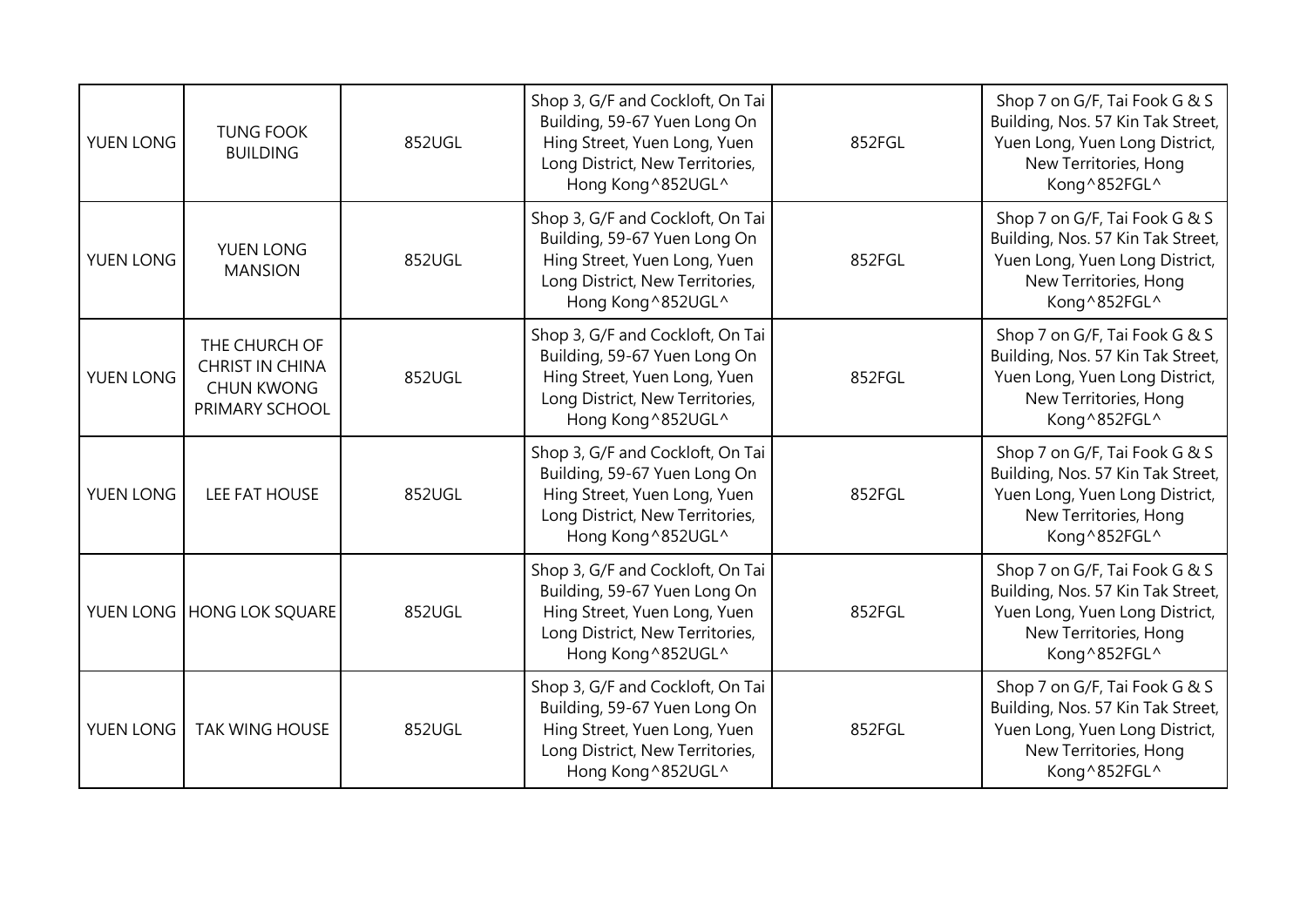|                  | YUEN LONG SIU MING BUILDING                | 852UGL | Shop 3, G/F and Cockloft, On Tai<br>Building, 59-67 Yuen Long On<br>Hing Street, Yuen Long, Yuen<br>Long District, New Territories,<br>Hong Kong^852UGL^ | 852FGL | Shop 7 on G/F, Tai Fook G & S<br>Building, Nos. 57 Kin Tak Street,<br>Yuen Long, Yuen Long District,<br>New Territories, Hong<br>Kong^852FGL^ |
|------------------|--------------------------------------------|--------|----------------------------------------------------------------------------------------------------------------------------------------------------------|--------|-----------------------------------------------------------------------------------------------------------------------------------------------|
| YUEN LONG        | SHUN FAT HOUSE                             | 852UGL | Shop 3, G/F and Cockloft, On Tai<br>Building, 59-67 Yuen Long On<br>Hing Street, Yuen Long, Yuen<br>Long District, New Territories,<br>Hong Kong^852UGL^ | 852FGL | Shop 7 on G/F, Tai Fook G & S<br>Building, Nos. 57 Kin Tak Street,<br>Yuen Long, Yuen Long District,<br>New Territories, Hong<br>Kong^852FGL^ |
| YUEN LONG        | SIU FUNG BUILDING<br><b>BLOCK A</b>        | 852UGL | Shop 3, G/F and Cockloft, On Tai<br>Building, 59-67 Yuen Long On<br>Hing Street, Yuen Long, Yuen<br>Long District, New Territories,<br>Hong Kong^852UGL^ | 852FGL | Shop 7 on G/F, Tai Fook G & S<br>Building, Nos. 57 Kin Tak Street,<br>Yuen Long, Yuen Long District,<br>New Territories, Hong<br>Kong^852FGL^ |
| <b>YUEN LONG</b> | SIU FUNG BUILDING<br><b>BLOCK B</b>        | 852UGL | Shop 3, G/F and Cockloft, On Tai<br>Building, 59-67 Yuen Long On<br>Hing Street, Yuen Long, Yuen<br>Long District, New Territories,<br>Hong Kong^852UGL^ | 852FGL | Shop 7 on G/F, Tai Fook G & S<br>Building, Nos. 57 Kin Tak Street,<br>Yuen Long, Yuen Long District,<br>New Territories, Hong<br>Kong^852FGL^ |
| YUEN LONG        | <b>SIU FUNG BUILDING</b><br><b>BLOCK C</b> | 852UGL | Shop 3, G/F and Cockloft, On Tai<br>Building, 59-67 Yuen Long On<br>Hing Street, Yuen Long, Yuen<br>Long District, New Territories,<br>Hong Kong^852UGL^ | 852FGL | Shop 7 on G/F, Tai Fook G & S<br>Building, Nos. 57 Kin Tak Street,<br>Yuen Long, Yuen Long District,<br>New Territories, Hong<br>Kong^852FGL^ |
| YUEN LONG        | SIU FUNG BUILDING<br><b>BLOCK D</b>        | 852UGL | Shop 3, G/F and Cockloft, On Tai<br>Building, 59-67 Yuen Long On<br>Hing Street, Yuen Long, Yuen<br>Long District, New Territories,<br>Hong Kong^852UGL^ | 852FGL | Shop 7 on G/F, Tai Fook G & S<br>Building, Nos. 57 Kin Tak Street,<br>Yuen Long, Yuen Long District,<br>New Territories, Hong<br>Kong^852FGL^ |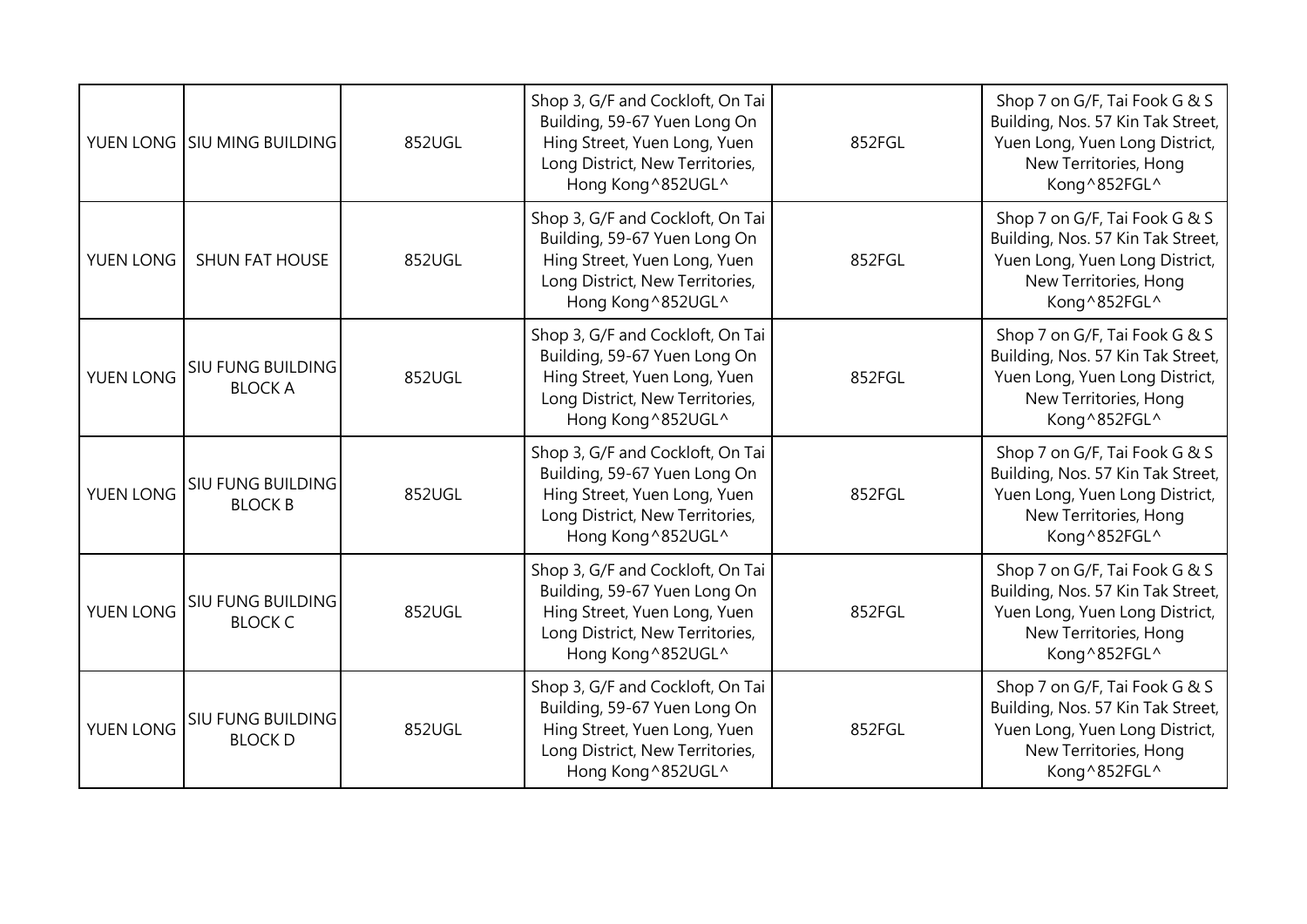| YUEN LONG | NAM TIN BUILDING        | 852UGL | Shop 3, G/F and Cockloft, On Tai<br>Building, 59-67 Yuen Long On<br>Hing Street, Yuen Long, Yuen<br>Long District, New Territories,<br>Hong Kong^852UGL^ | 852FGL | Shop 7 on G/F, Tai Fook G & S<br>Building, Nos. 57 Kin Tak Street,<br>Yuen Long, Yuen Long District,<br>New Territories, Hong<br>Kong ^852FGL^ |
|-----------|-------------------------|--------|----------------------------------------------------------------------------------------------------------------------------------------------------------|--------|------------------------------------------------------------------------------------------------------------------------------------------------|
| YUEN LONG | <b>HAPPY HOUSE</b>      | 852UGL | Shop 3, G/F and Cockloft, On Tai<br>Building, 59-67 Yuen Long On<br>Hing Street, Yuen Long, Yuen<br>Long District, New Territories,<br>Hong Kong^852UGL^ | 852FGL | Shop 7 on G/F, Tai Fook G & S<br>Building, Nos. 57 Kin Tak Street,<br>Yuen Long, Yuen Long District,<br>New Territories, Hong<br>Kong ^852FGL^ |
| YUEN LONG | <b>SAN KAY HOUSE</b>    | 852UGL | Shop 3, G/F and Cockloft, On Tai<br>Building, 59-67 Yuen Long On<br>Hing Street, Yuen Long, Yuen<br>Long District, New Territories,<br>Hong Kong^852UGL^ | 852FGL | Shop 7 on G/F, Tai Fook G & S<br>Building, Nos. 57 Kin Tak Street,<br>Yuen Long, Yuen Long District,<br>New Territories, Hong<br>Kong^852FGL^  |
| YUEN LONG | <b>KAM HEI HOUSE</b>    | 852UGL | Shop 3, G/F and Cockloft, On Tai<br>Building, 59-67 Yuen Long On<br>Hing Street, Yuen Long, Yuen<br>Long District, New Territories,<br>Hong Kong^852UGL^ | 852FGL | Shop 7 on G/F, Tai Fook G & S<br>Building, Nos. 57 Kin Tak Street,<br>Yuen Long, Yuen Long District,<br>New Territories, Hong<br>Kong ^852FGL^ |
| YUEN LONG | <b>KAM FAI BUILDING</b> | 852UGL | Shop 3, G/F and Cockloft, On Tai<br>Building, 59-67 Yuen Long On<br>Hing Street, Yuen Long, Yuen<br>Long District, New Territories,<br>Hong Kong^852UGL^ | 852FGL | Shop 7 on G/F, Tai Fook G & S<br>Building, Nos. 57 Kin Tak Street,<br>Yuen Long, Yuen Long District,<br>New Territories, Hong<br>Kong ^852FGL^ |
| YUEN LONG | <b>HO SING BUILDING</b> | 852UGL | Shop 3, G/F and Cockloft, On Tai<br>Building, 59-67 Yuen Long On<br>Hing Street, Yuen Long, Yuen<br>Long District, New Territories,<br>Hong Kong^852UGL^ | 852FGL | Shop 7 on G/F, Tai Fook G & S<br>Building, Nos. 57 Kin Tak Street,<br>Yuen Long, Yuen Long District,<br>New Territories, Hong<br>Kong^852FGL^  |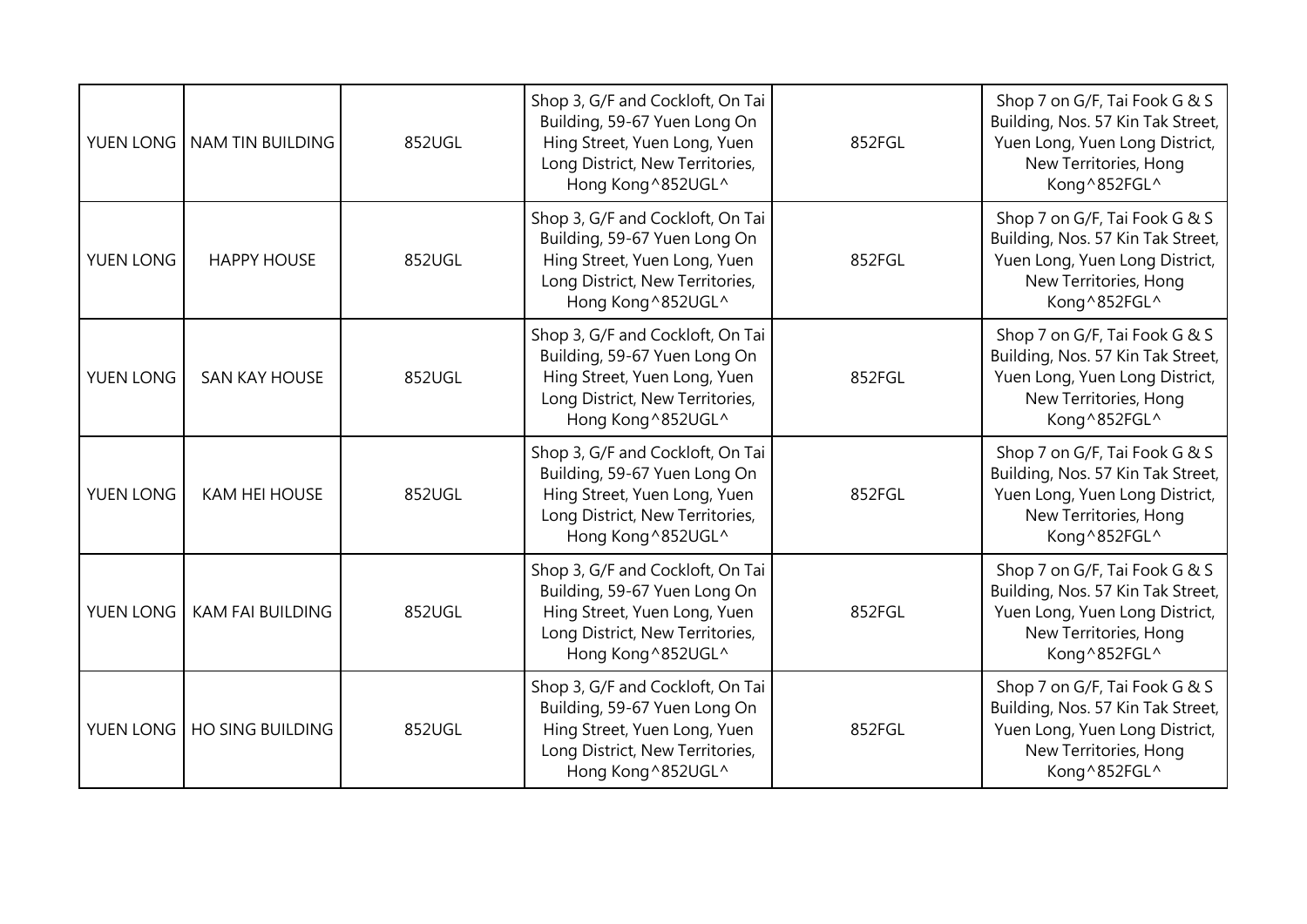| YUEN LONG | <b>KAM ON BUILDING</b>             | 852UGL | Shop 3, G/F and Cockloft, On Tai<br>Building, 59-67 Yuen Long On<br>Hing Street, Yuen Long, Yuen<br>Long District, New Territories,<br>Hong Kong^852UGL^  | 852FGL | Shop 7 on G/F, Tai Fook G & S<br>Building, Nos. 57 Kin Tak Street,<br>Yuen Long, Yuen Long District,<br>New Territories, Hong<br>Kong ^852FGL^ |
|-----------|------------------------------------|--------|-----------------------------------------------------------------------------------------------------------------------------------------------------------|--------|------------------------------------------------------------------------------------------------------------------------------------------------|
| YUEN LONG | HO WANG<br><b>BUILDING</b>         | 852UGL | Shop 3, G/F and Cockloft, On Tai<br>Building, 59-67 Yuen Long On<br>Hing Street, Yuen Long, Yuen<br>Long District, New Territories,<br>Hong Kong^852UGL^  | 852FGL | Shop 7 on G/F, Tai Fook G & S<br>Building, Nos. 57 Kin Tak Street,<br>Yuen Long, Yuen Long District,<br>New Territories, Hong<br>Kong ^852FGL^ |
| YUEN LONG | <b>HO FAT BUILDING</b>             | 852UGL | Shop 3, G/F and Cockloft, On Tai<br>Building, 59-67 Yuen Long On<br>Hing Street, Yuen Long, Yuen<br>Long District, New Territories,<br>Hong Kong^852UGL^  | 852FGL | Shop 7 on G/F, Tai Fook G & S<br>Building, Nos. 57 Kin Tak Street,<br>Yuen Long, Yuen Long District,<br>New Territories, Hong<br>Kong^852FGL^  |
| YUEN LONG | MING WAN COURT                     | 852UGL | Shop 3, G/F and Cockloft, On Tai<br>Building, 59-67 Yuen Long On<br>Hing Street, Yuen Long, Yuen<br>Long District, New Territories,<br>Hong Kong ^852UGL^ | 852FGL | Shop 7 on G/F, Tai Fook G & S<br>Building, Nos. 57 Kin Tak Street,<br>Yuen Long, Yuen Long District,<br>New Territories, Hong<br>Kong^852FGL^  |
| YUEN LONG | <b>CHUK BUN</b><br><b>BUILDING</b> | 852UGL | Shop 3, G/F and Cockloft, On Tai<br>Building, 59-67 Yuen Long On<br>Hing Street, Yuen Long, Yuen<br>Long District, New Territories,<br>Hong Kong^852UGL^  | 852FGL | Shop 7 on G/F, Tai Fook G & S<br>Building, Nos. 57 Kin Tak Street,<br>Yuen Long, Yuen Long District,<br>New Territories, Hong<br>Kong ^852FGL^ |
|           | YUEN LONG WAH KIN MANSION          | 852UGL | Shop 3, G/F and Cockloft, On Tai<br>Building, 59-67 Yuen Long On<br>Hing Street, Yuen Long, Yuen<br>Long District, New Territories,<br>Hong Kong^852UGL^  | 852FGL | Shop 7 on G/F, Tai Fook G & S<br>Building, Nos. 57 Kin Tak Street,<br>Yuen Long, Yuen Long District,<br>New Territories, Hong<br>Kong^852FGL^  |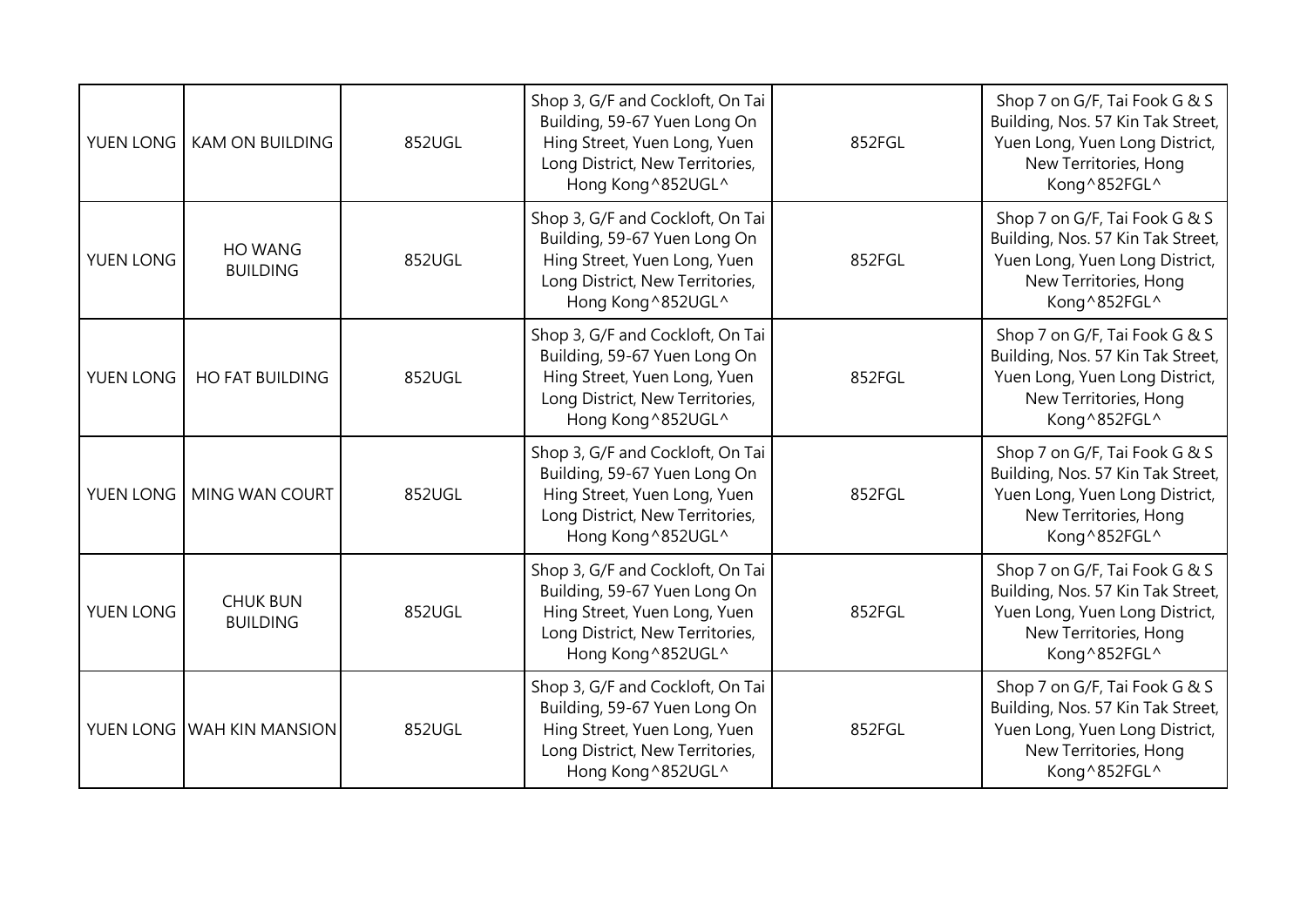| YUEN LONG | <b>CARITAS YUEN</b><br>LONG CHAN CHUN<br><b>HA SECONDARY</b><br><b>SCHOOL</b> | 852UGL | Shop 3, G/F and Cockloft, On Tai<br>Building, 59-67 Yuen Long On<br>Hing Street, Yuen Long, Yuen<br>Long District, New Territories,<br>Hong Kong^852UGL^ | 852FGL | Shop 7 on G/F, Tai Fook G & S<br>Building, Nos. 57 Kin Tak Street,<br>Yuen Long, Yuen Long District,<br>New Territories, Hong<br>Kong^852FGL^             |
|-----------|-------------------------------------------------------------------------------|--------|----------------------------------------------------------------------------------------------------------------------------------------------------------|--------|-----------------------------------------------------------------------------------------------------------------------------------------------------------|
| YUEN LONG | <b>FUNG HING</b><br><b>BUILDING</b>                                           | 852UGL | Shop 3, G/F and Cockloft, On Tai<br>Building, 59-67 Yuen Long On<br>Hing Street, Yuen Long, Yuen<br>Long District, New Territories,<br>Hong Kong^852UGL^ | 852FGL | Shop 7 on G/F, Tai Fook G & S<br>Building, Nos. 57 Kin Tak Street,<br>Yuen Long, Yuen Long District,<br>New Territories, Hong<br>Kong^852FGL^             |
| YUEN LONG | <b>MANHATTAN</b><br>PLAZA BLOCK C                                             | 852FGL | Shop 7 on G/F, Tai Fook G & S<br>Building, Nos. 57 Kin Tak Street,<br>Yuen Long, Yuen Long District,<br>New Territories, Hong<br>Kong^852FGL^            | 852UGL | Shop 3, G/F and Cockloft, On Tai<br>Building, 59-67 Yuen Long On<br>Hing Street, Yuen Long, Yuen<br>Long District, New Territories,<br>Hong Kong ^852UGL^ |
| YUEN LONG | <b>MANHATTAN</b><br>PLAZA BLOCK B                                             | 852FGL | Shop 7 on G/F, Tai Fook G & S<br>Building, Nos. 57 Kin Tak Street,<br>Yuen Long, Yuen Long District,<br>New Territories, Hong<br>Kong^852FGL^            | 852UGL | Shop 3, G/F and Cockloft, On Tai<br>Building, 59-67 Yuen Long On<br>Hing Street, Yuen Long, Yuen<br>Long District, New Territories,<br>Hong Kong ^852UGL^ |
| YUEN LONG | <b>MANHATTAN</b><br>PLAZA BLOCK A                                             | 852FGL | Shop 7 on G/F, Tai Fook G & S<br>Building, Nos. 57 Kin Tak Street,<br>Yuen Long, Yuen Long District,<br>New Territories, Hong<br>Kong^852FGL^            | 852UGL | Shop 3, G/F and Cockloft, On Tai<br>Building, 59-67 Yuen Long On<br>Hing Street, Yuen Long, Yuen<br>Long District, New Territories,<br>Hong Kong ^852UGL^ |
| YUEN LONG | <b>CHEONG FAT</b><br><b>BUILDING</b>                                          | 852FGL | Shop 7 on G/F, Tai Fook G & S<br>Building, Nos. 57 Kin Tak Street,<br>Yuen Long, Yuen Long District,<br>New Territories, Hong<br>Kong^852FGL^            | 852UGL | Shop 3, G/F and Cockloft, On Tai<br>Building, 59-67 Yuen Long On<br>Hing Street, Yuen Long, Yuen<br>Long District, New Territories,<br>Hong Kong ^852UGL^ |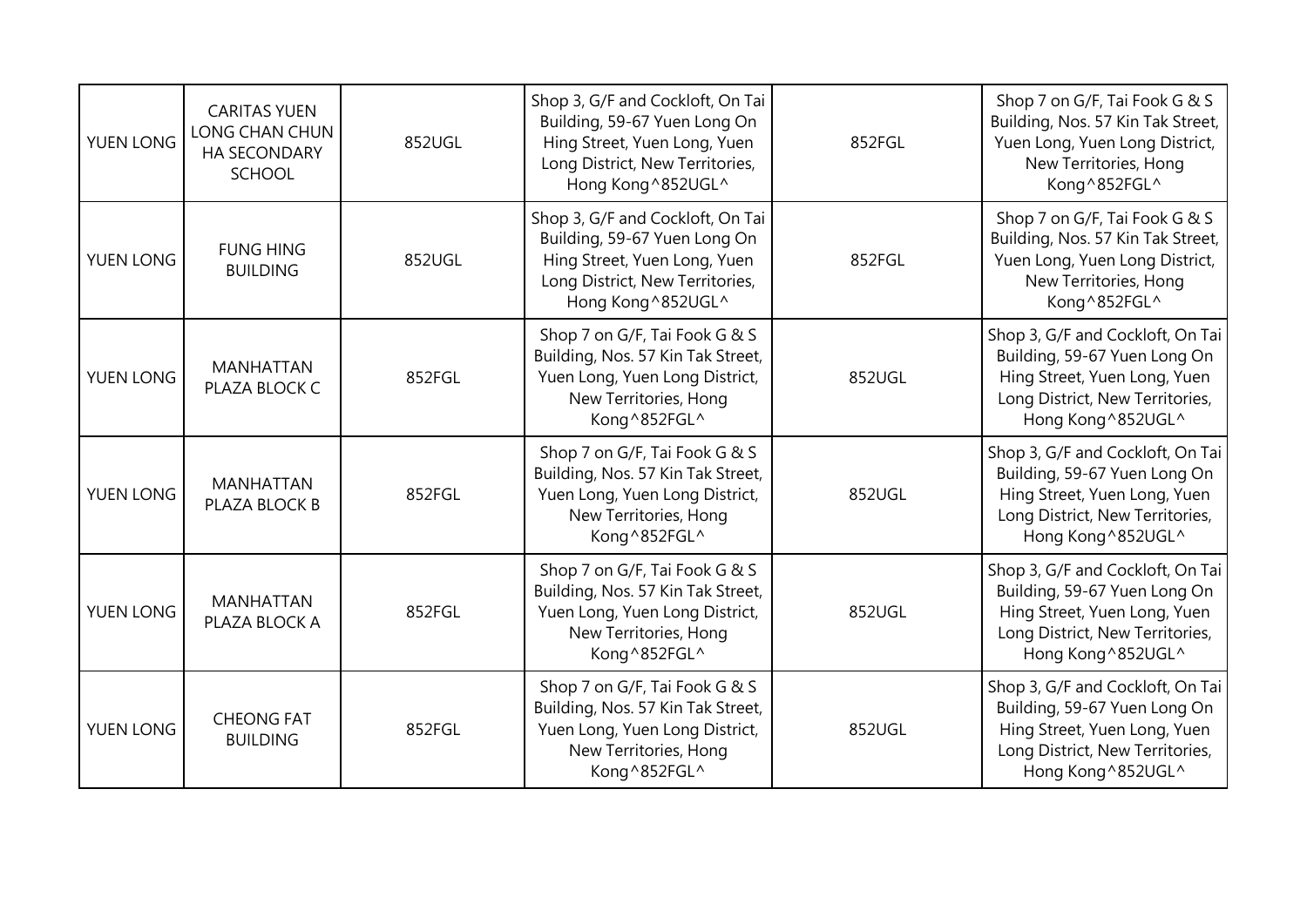|           | YUEN LONG ON FOOK BUILDING                                       | 852FGL | Shop 7 on G/F, Tai Fook G & S<br>Building, Nos. 57 Kin Tak Street,<br>Yuen Long, Yuen Long District,<br>New Territories, Hong<br>Kong^852FGL^ | 852UGL | Shop 3, G/F and Cockloft, On Tai<br>Building, 59-67 Yuen Long On<br>Hing Street, Yuen Long, Yuen<br>Long District, New Territories,<br>Hong Kong ^852UGL^ |
|-----------|------------------------------------------------------------------|--------|-----------------------------------------------------------------------------------------------------------------------------------------------|--------|-----------------------------------------------------------------------------------------------------------------------------------------------------------|
| YUEN LONG | <b>ST LORRAINE</b><br><b>ENGLISH</b><br>KINDERGARTEN             | 852FGL | Shop 7 on G/F, Tai Fook G & S<br>Building, Nos. 57 Kin Tak Street,<br>Yuen Long, Yuen Long District,<br>New Territories, Hong<br>Kong^852FGL^ | 852UGL | Shop 3, G/F and Cockloft, On Tai<br>Building, 59-67 Yuen Long On<br>Hing Street, Yuen Long, Yuen<br>Long District, New Territories,<br>Hong Kong ^852UGL^ |
| YUEN LONG | <b>KOLOUR YUEN</b><br><b>LONG</b>                                | 852FGL | Shop 7 on G/F, Tai Fook G & S<br>Building, Nos. 57 Kin Tak Street,<br>Yuen Long, Yuen Long District,<br>New Territories, Hong<br>Kong^852FGL^ | 852UGL | Shop 3, G/F and Cockloft, On Tai<br>Building, 59-67 Yuen Long On<br>Hing Street, Yuen Long, Yuen<br>Long District, New Territories,<br>Hong Kong ^852UGL^ |
| YUEN LONG | YICK FAI BUILDING                                                | 852FGL | Shop 7 on G/F, Tai Fook G & S<br>Building, Nos. 57 Kin Tak Street,<br>Yuen Long, Yuen Long District,<br>New Territories, Hong<br>Kong^852FGL^ | 852UGL | Shop 3, G/F and Cockloft, On Tai<br>Building, 59-67 Yuen Long On<br>Hing Street, Yuen Long, Yuen<br>Long District, New Territories,<br>Hong Kong ^852UGL^ |
|           | <b>MADAM YUNG</b><br>YUEN LONG FUNG SHEE HEALTH<br><b>CENTRE</b> | 852FGL | Shop 7 on G/F, Tai Fook G & S<br>Building, Nos. 57 Kin Tak Street,<br>Yuen Long, Yuen Long District,<br>New Territories, Hong<br>Kong^852FGL^ | 852UGL | Shop 3, G/F and Cockloft, On Tai<br>Building, 59-67 Yuen Long On<br>Hing Street, Yuen Long, Yuen<br>Long District, New Territories,<br>Hong Kong ^852UGL^ |
| YUEN LONG | <b>HO SHUN TAI</b><br><b>BUILDING BLOCK B</b>                    | 852FGL | Shop 7 on G/F, Tai Fook G & S<br>Building, Nos. 57 Kin Tak Street,<br>Yuen Long, Yuen Long District,<br>New Territories, Hong<br>Kong^852FGL^ | 852UGL | Shop 3, G/F and Cockloft, On Tai<br>Building, 59-67 Yuen Long On<br>Hing Street, Yuen Long, Yuen<br>Long District, New Territories,<br>Hong Kong ^852UGL^ |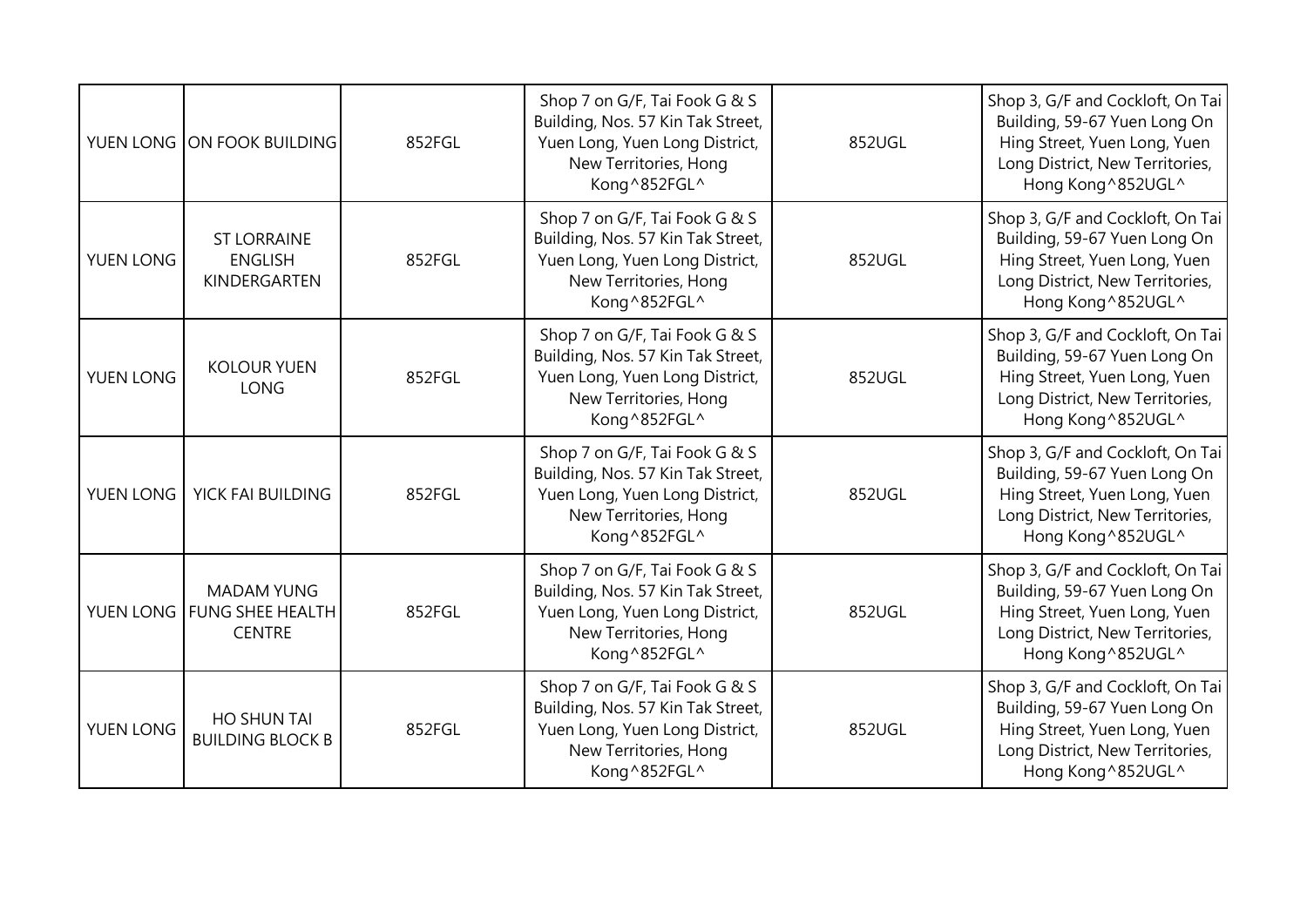| <b>YUEN LONG</b> | HO SHUN TAI<br><b>BUILDING BLOCK A</b> | 852FGL | Shop 7 on G/F, Tai Fook G & S<br>Building, Nos. 57 Kin Tak Street,<br>Yuen Long, Yuen Long District,<br>New Territories, Hong<br>Kong^852FGL^ | 852UGL | Shop 3, G/F and Cockloft, On Tai<br>Building, 59-67 Yuen Long On<br>Hing Street, Yuen Long, Yuen<br>Long District, New Territories,<br>Hong Kong ^852UGL^ |
|------------------|----------------------------------------|--------|-----------------------------------------------------------------------------------------------------------------------------------------------|--------|-----------------------------------------------------------------------------------------------------------------------------------------------------------|
| YUEN LONG        | <b>HING WONG</b><br><b>BUILDING</b>    | 852FGL | Shop 7 on G/F, Tai Fook G & S<br>Building, Nos. 57 Kin Tak Street,<br>Yuen Long, Yuen Long District,<br>New Territories, Hong<br>Kong^852FGL^ | 852UGL | Shop 3, G/F and Cockloft, On Tai<br>Building, 59-67 Yuen Long On<br>Hing Street, Yuen Long, Yuen<br>Long District, New Territories,<br>Hong Kong ^852UGL^ |
|                  | YUEN LONG   FLORDIA MANSION            | 852FGL | Shop 7 on G/F, Tai Fook G & S<br>Building, Nos. 57 Kin Tak Street,<br>Yuen Long, Yuen Long District,<br>New Territories, Hong<br>Kong^852FGL^ | 852UGL | Shop 3, G/F and Cockloft, On Tai<br>Building, 59-67 Yuen Long On<br>Hing Street, Yuen Long, Yuen<br>Long District, New Territories,<br>Hong Kong ^852UGL^ |
| YUEN LONG        | <b>KAM FOOK COURT</b>                  | 852FGL | Shop 7 on G/F, Tai Fook G & S<br>Building, Nos. 57 Kin Tak Street,<br>Yuen Long, Yuen Long District,<br>New Territories, Hong<br>Kong^852FGL^ | 852UGL | Shop 3, G/F and Cockloft, On Tai<br>Building, 59-67 Yuen Long On<br>Hing Street, Yuen Long, Yuen<br>Long District, New Territories,<br>Hong Kong ^852UGL^ |
| YUEN LONG        | <b>MAN HONG</b><br><b>MANSION</b>      | 852FGL | Shop 7 on G/F, Tai Fook G & S<br>Building, Nos. 57 Kin Tak Street,<br>Yuen Long, Yuen Long District,<br>New Territories, Hong<br>Kong^852FGL^ | 852UGL | Shop 3, G/F and Cockloft, On Tai<br>Building, 59-67 Yuen Long On<br>Hing Street, Yuen Long, Yuen<br>Long District, New Territories,<br>Hong Kong ^852UGL^ |
| YUEN LONG        | FU HO BUILDING                         | 852FGL | Shop 7 on G/F, Tai Fook G & S<br>Building, Nos. 57 Kin Tak Street,<br>Yuen Long, Yuen Long District,<br>New Territories, Hong<br>Kong^852FGL^ | 852UGL | Shop 3, G/F and Cockloft, On Tai<br>Building, 59-67 Yuen Long On<br>Hing Street, Yuen Long, Yuen<br>Long District, New Territories,<br>Hong Kong ^852UGL^ |